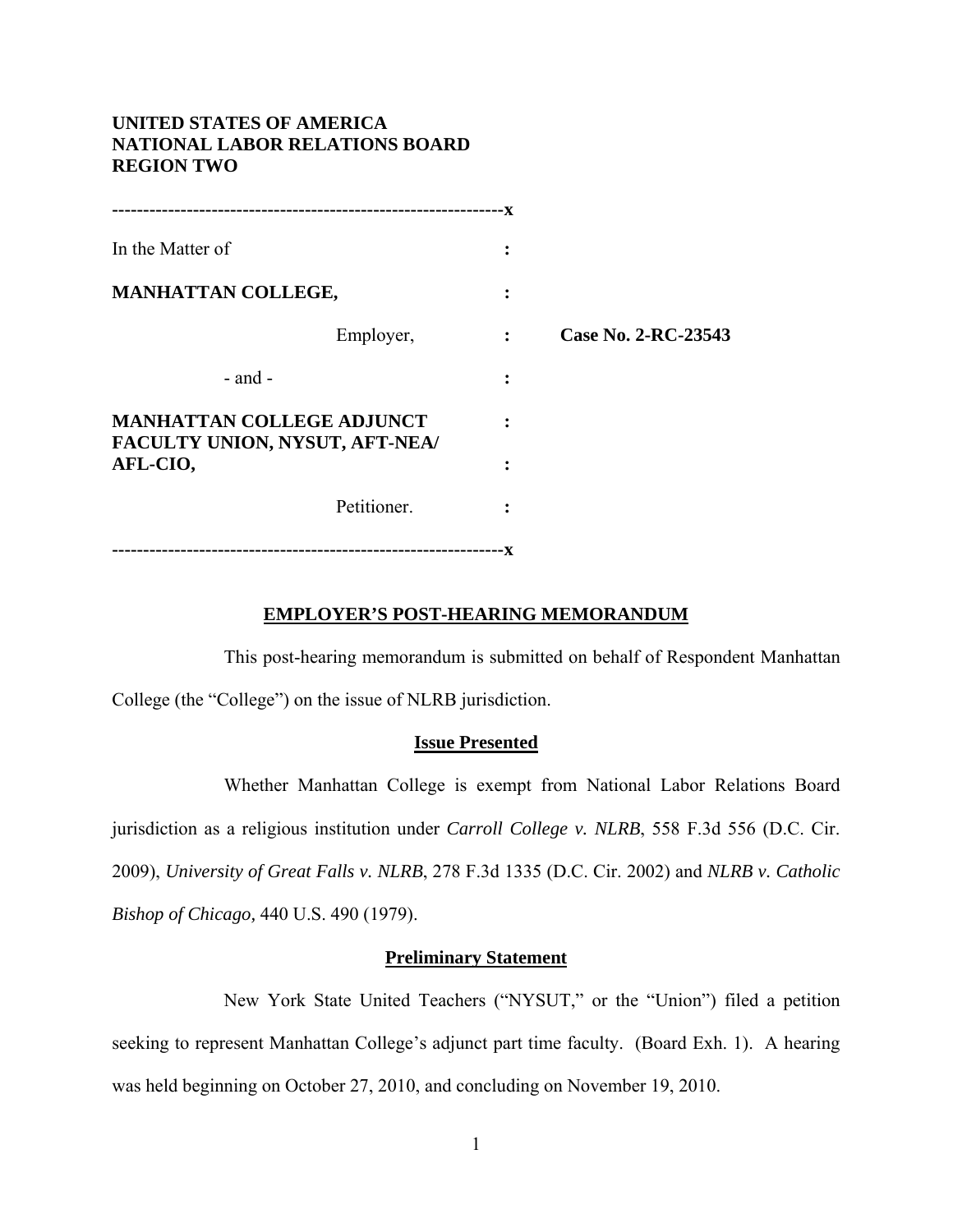At the commencement of the hearing, the Hearing Officer, over the objections of the College, entered into the record the Regional Director's prior determination in *Manhattan College and Manhattan College Faculty Coalition, New York State United Teachers*, Case No. 2-RC-21735 (November 9, 1999; Board Exh. 3). That case involved an earlier attempt by the same Union to organize the full-time faculty of Manhattan College; and in an extensive proceeding lasting from October 1996 through June 1998, the parties litigated the NLRB's jurisdiction over Manhattan College both with respect to its status religious institution under *NLRB v. Catholic Bishop of Chicago*, and with respect to the status of the faculty as "managerial employees" excluded from the reach of the National Labor Relations Act under *NLRB* v. *Yeshiva University*, 444 U.S. 672 (1980).

In the 1999 case, the Regional Director decided, *inter alia*, that Manhattan College was not a "church-operated" institution within what he considered to be the meaning of *Catholic Bishop*, and accordingly concluded that the Board could assert jurisdiction.

Despite the facts (a) that the hearings in the prior case occurred more than twelve years ago, and (b) that there have been major evolutions in the applicable law in the intervening time, the Hearing Officer took the position, over the College's objection, that the 1999 decision should be considered part of the evidentiary record in this proceeding. The ruling to incorporate the earlier determination into this proceeding was made *despite* the Hearing Officer's acknowledgement that the Region *no longer has the original record* (which consisted of more than 38 volumes of testimony and more than 500 exhibits).

While there is no dispute that the Region is free to cite to the 1999 determination and may take notice of it in this case, we submit that incorporating a decision into an official hearing record without incorporating the factual record on which it was based constitutes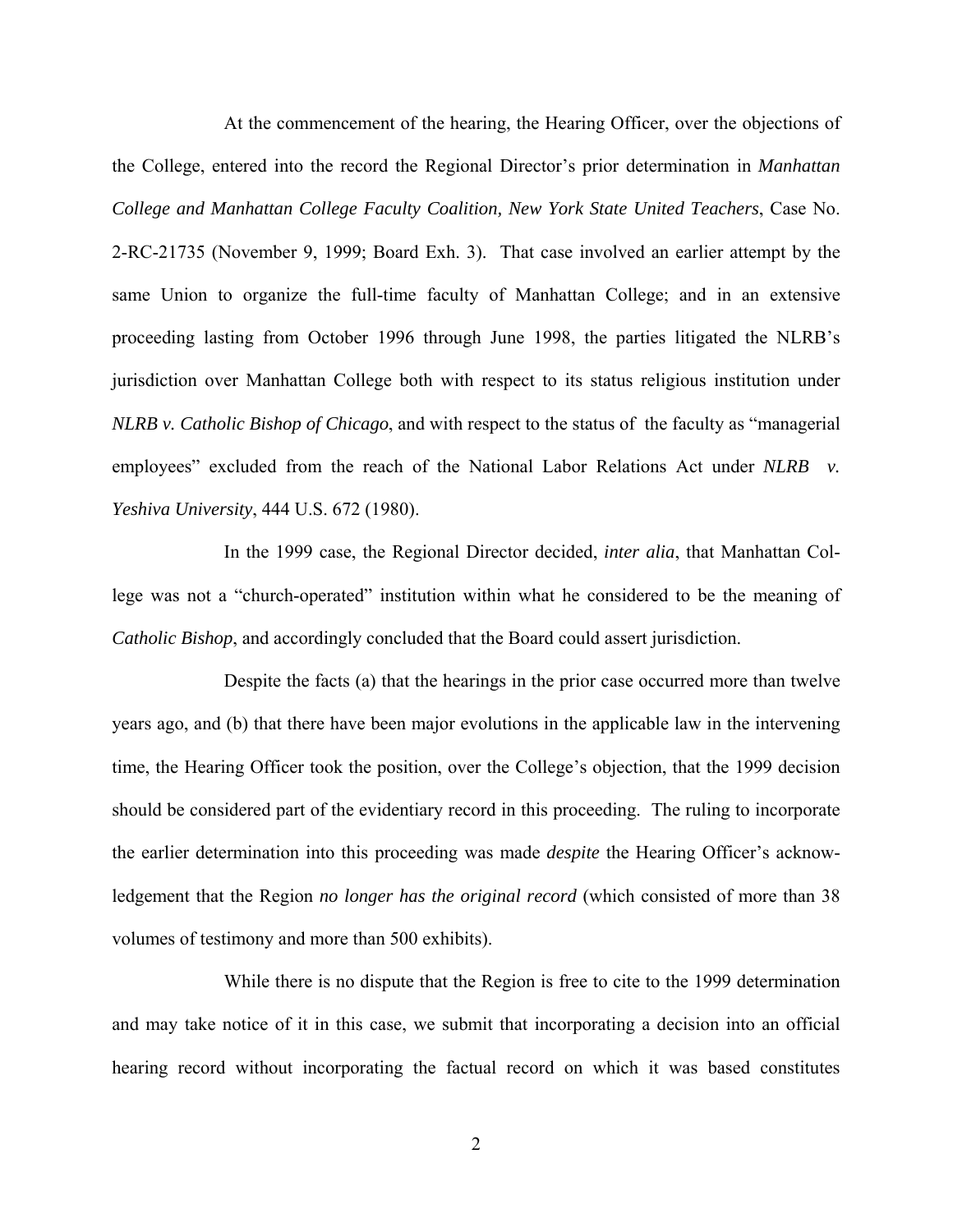prejudicial error. Of necessity, it means that a decision in this case will be based upon presumed facts found and conclusions made more than ten years ago, but which neither the Board nor the parties can assess with reference to the actual evidence.

### **STATEMENT OF FACTS**

Manhattan College is a non-profit, independent Lasallian Catholic college located in the Bronx, New York. It was founded as a school in 1853 by the Christian Brothers, a Catholic religious order that was created by John Baptist de La Salle, the Patron Saint of Teachers; college level classes were added 1859; and it was chartered by the New York State Board of Regents as Manhattan College in April 1863. (Resp. Exh. 16, p. 5). The College now offers undergraduate and graduate degrees in liberal arts, science, engineering, business and education.

Manhattan College is one of the six Christian Brothers colleges in the United States, a status reaffirmed by the *Sponsorship Covenant* signed between Manhattan College and the New York Province of the Brothers of the Christian Schools. (Resp. Exh. 9). The College is officially recognized as a Catholic institution in the Archdiocese of New York by its inclusion in *The Official Catholic Directory* (2010 Edition). (Resp. Exh. 2).

The non-profit status of the College is documented by a 1991 determination letter issued by the United States Department of the Treasury, Internal Revenue Service, confirming that it is exempt pursuant to  $\S$  501(c)(3) of the Internal Revenue Code. (Resp. Exh. 1).

The College holds itself out to the public and its students and staff as a Catholic entity in its literature, activities, physical campus and curriculum. (Resp. Exh. 3; Pet. Exh 2; Tr, 77-84, 99-104, 107, 111-113).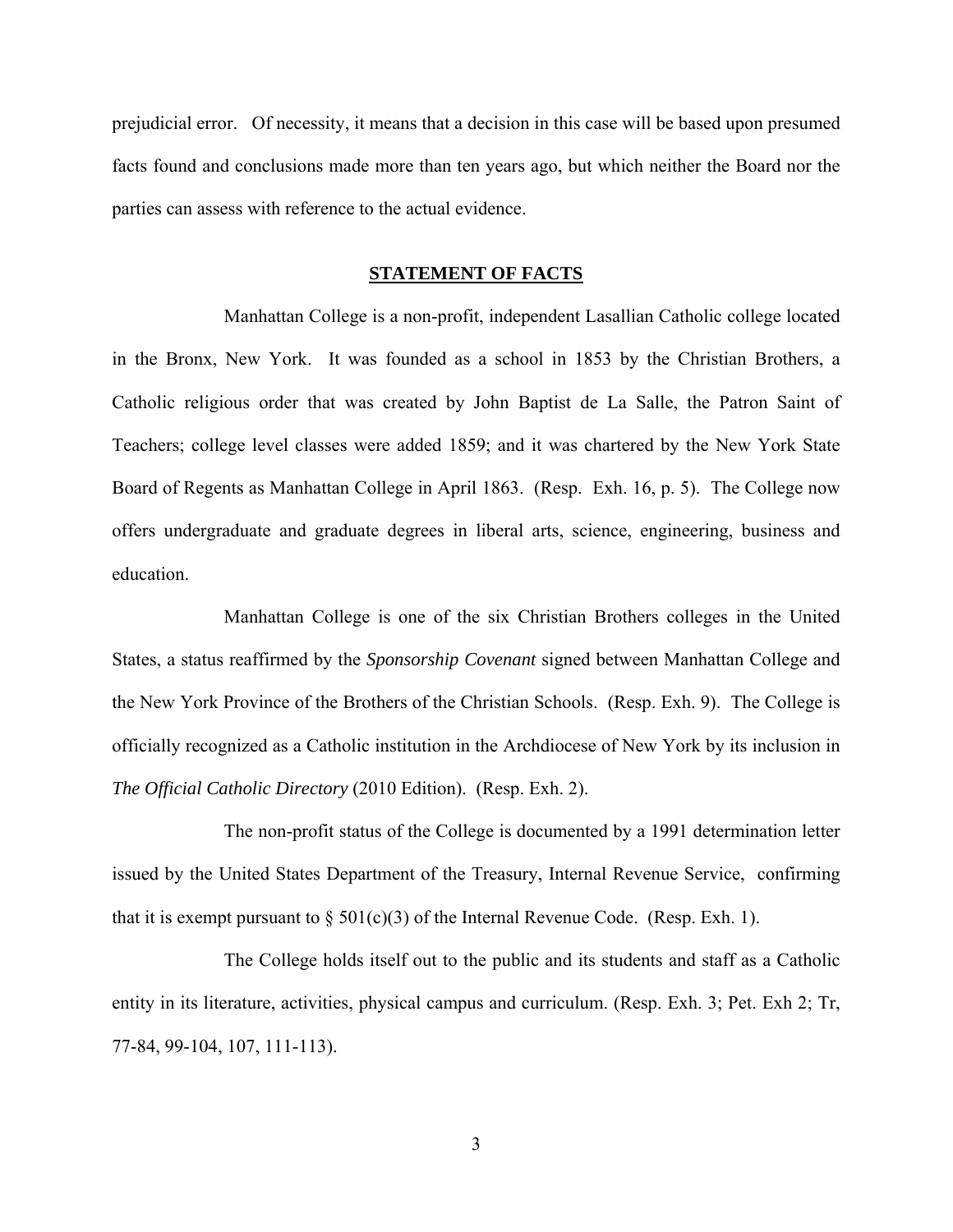The College publicly and prominently identifies itself as a Catholic Lasallian college. The widely-disseminated current *Mission Statement* of the College states, in pertinent part, as follows (Resp. Exh. 16, front cover):

> "Manhattan College, overlooking Van Cortlandt Park in Riverdale, is an independent Catholic institution of higher learning which embraces qualified men and women of all faiths, races and ethnic backgrounds. Established in 1953, the College is founded upon the Lasallian tradition of excellence in teaching, respect for individual dignity, and commitment to social justice inspired by the innovator of modern pedagogy, John Baptist de La Salle.

> "The mission of Manhattan College is to provide a contemporary, personcentered educational experience characterized by high academic standards, reflection on faith, values and ethics, and life-long career preparation. This is achieved in two ways: by offering students programs which integrate a broad liberal education with concentration in specific disciplines in the arts and sciences or with professional preparation in business, education and engineering, and by nurturing a caring, pluralistic campus community."<sup>[1](#page-3-0)</sup>

The Chairman of the College's Board of Trustees, Thomas O'Malley, testified

that promoting engagement and deeper understanding of the Catholic faith and the religious

values of the Christian Brothers, as well as respect for all religious beliefs, is the bedrock of the

College upon which its secular activities as an institution of higher education are grounded. (Tr.

763, 773; Resp. Exh. 16, pp. 1[2](#page-3-1)-16).<sup>2</sup>

The College's current By-Laws, at Article II, Section 1, provide that the Brother

Provincial of the Christian Brothers for the District of Eastern North America of the Brothers of

<span id="page-3-0"></span> <sup>1</sup> As noted below, the *Mission Statement* (together with the Board of Trustees' Report entitled *Manhattan College Lasallian, Catholic and Independent*) is incorporated in a formal document called *Manhattan College: An Introduction to the Catholic Culture and to our Lasallian Heritage* (Resp. Exh. 16), the cover page of which depicts Saint John Baptist de La Salle, surrounded by other Christian Brothers, standing before a cathedral*.* This document is given to many applicants for employment at the College and to all new employees.

<span id="page-3-1"></span> $2^2$  The College's Board of Trustees, as its governing body, is vested with the responsibility for the College's mission, leadership, business and affairs. The By-Laws define the composition and conduct of the Board of Trustees and significant powers and limitations of the College. The Secretary of the College, Vice-President Barbara Fabé, testified extensively about the By-Laws and the activities of the Board (Tr. Pp. 54-62) and Chairman of the Board O'Malley amplified on the decision making process of the Board.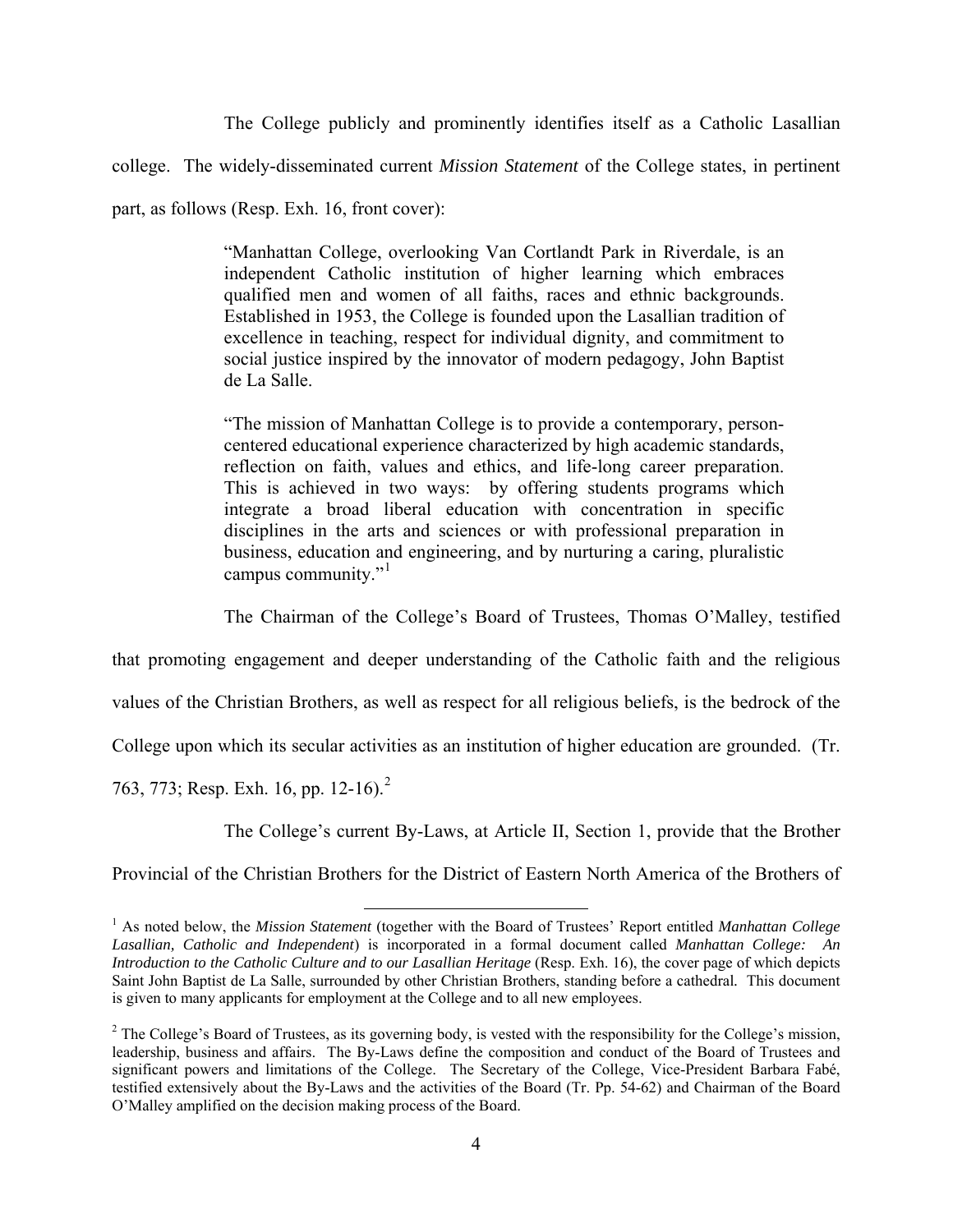the Christian Schools, Inc. (*i.e.* the religious head of the Christian Brothers District), is to be a member of the College's Board of Trustees and, further, that members of the Brothers of the Christian Schools shall be one of the Trustees in each of the five classes of Trustees, thereby establishing that, at a minimum five members of the Board of Trustees must at all times be Christian Brothers. (Resp. Exh. 6, p. 2). Article II of the By-Laws further specifies that, "Under Canon Law, the Brother Provincial … would be considered a 'Juridic Person'"; in other words, the religious individual empowered to exercise authority for the Christian Brothers and the Christian Brothers' institutions in the District. (*Ibid.*).

Article III of the College's By-Laws requires that one of the two Vice-Chairs of the Board of Trustees must be the Brother Provincial of the District. (Resp. Exh. 6, p. 5). Article IV of the By-Laws provides that the Vice-Chairs (one of whom must be the Brother Provincial) will be members of the Executive Committee, which is the body empowered to transact College business on behalf of the Board of Trustees between Board meetings. (Resp. Exh. 6, p. 9). The Executive Committee acts as the Nominating Committee for proposing new members of the Board of Trustees and who shall be President of the College. (*Ibid.*).

 College Vice-President and Corporate Secretary Barbara Fabé confirmed that the Brother Provincial does in fact serve on the Board of Trustees, is a Vice-Chair and Board officer, and serves on the Executive/Nominating Committee. (Resp. Exh. 7; Tr. 55). She also confirmed that there are currently five Christian Brothers serving as Trustees, and that Christian Brothers serve on critical Board committees including Executive/Nominating, Finance and Audit, Student Life, and Academic Affairs and Admissions (the last of which has two Christian Brother members). (Resp. Exhs. 7, 8; Tr. 55-56). The Chairman of the Board of Trustees testified that if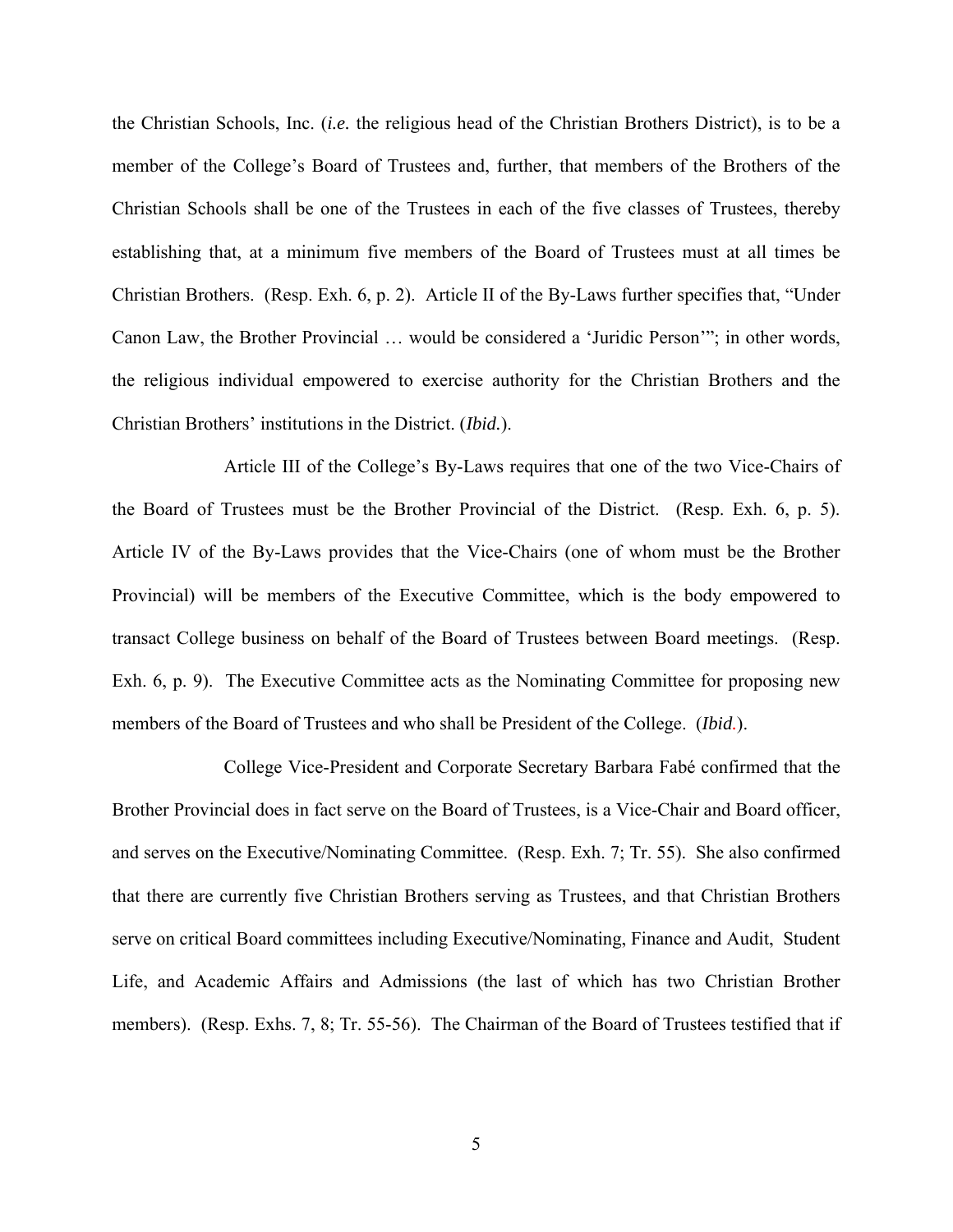he cannot attend a meeting of the Trustees or of the Executive Committee, then the Brother Provincial presides. (Tr. 774.).

The By-Laws require that, if the College is dissolved, the assets and property of the College are to be distributed, in accordance with the law, equally to the de La Salle Christian Brothers District and to another Lasallian Catholic college. (Resp. Exh. 6, p.1).

The hearing testimony established that the Trustees' commitment to the College's Catholic identity is not limited to the *Mission Statement* or the By-Laws, and that the Trustees have taken an active role in ensuring the continued Catholic mission of College. The Chairman of the Board of Trustees and the Secretary of the College both explained that the Trustees undertook a major reassessment and recommitment to the Catholic purpose of the College starting more than a decade ago, both in response to changes in the Christian Brothers Order and in response to developments in the Catholic Church. In particular, the College sought to examine its affairs in light of the Vatican's promulgation of the Apostolic Constitution *Ex Corde Ecclesiae* (meaning "*From the Heart of the Church*"; hereinafter "*Ex Corde*"), which signaled the Catholic Church's initiation of a global examination into what it means for a college to call itself Catholic. (Resp. Exh. 16, p. 9; Tr. 64).

 *Ex Corde* envisioned that local norms would be established defining Catholic colleges in different countries, but that these norms would ultimately be subject to the Vatican's review; and in response, Catholic colleges in the United States undertook an examination of each institution's Catholic identity and activities. Manhattan College's engagement in the *Ex Corde* process was initiated by the Trustees in the mid-1990's, and after a series of convocations and retreats, resulted in the promulgation of a Board of Trustees Report titled *Manhattan College: Lasallian, Catholic and Independent* (the "*Trustees' Report*"). (Resp. Exh. 16, pp 9-16). Draft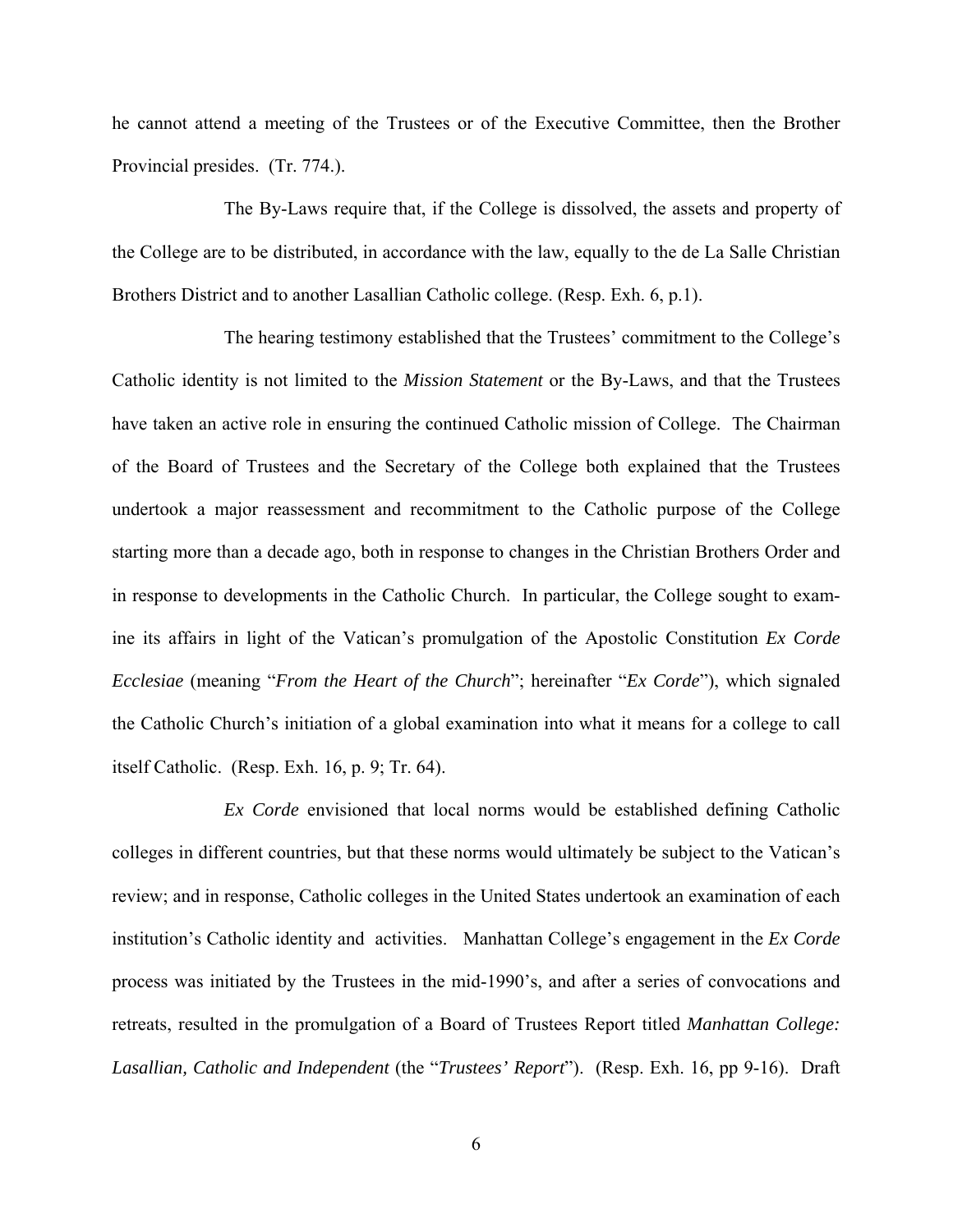versions of the *Trustees' Report* were the subject of discussion over a period of time in the College community before the final document was adopted by the Trustees in March 1999. (Resp. Exh. 16, p. 17).

The *Trustees' Report* defined the Trustees' vision of Manhattan College's Catholic purpose going forward, including: (i) more closely defining the relationship between the College and the Order of the Christian Brothers; (ii) maintaining the Catholic identity of the College while respecting the College's growing religious pluralism; (iii) refraining from attempts to undermine the tenets of the Catholic faith; (iv) enhancing Catholic identity through academic programs, with additional courses in Catholic studies and theology, and by recognizing the Catholic tradition in other disciplines and professional programs; (v) expanding Catholic liturgical and inter-faith offerings; and (vi) maintaining academic freedom which is professionally responsible, especially in theology and religious studies. (Resp. Exh. 16, p. 16).

The *Trustees' Report* on Catholic identity was considered by the Manhattan College Council for Faculty Affairs, which is an exclusively faculty body that regularly acts and speaks for the faculty on College-wide faculty matters.<sup>[3](#page-6-0)</sup> In speaking for the faculty about the Trustees' Report in the fall of 1999, the Council affirmed the College's Catholic definition as follows:

> " Consistent with this commitment to academic freedom is a professional responsibility *to recognize that Manhattan is a Catholic institution committed to Catholic values and principles and that its identity be respected by all segments of the College community*. This, of course, places no obligation whatsoever on anyone as far as their personal beliefs or religious practices are concerned. The Council recognizes the importance of Catholic intellectual tradition as an aspect of the College's identity."

<span id="page-6-0"></span><sup>&</sup>lt;sup>3</sup> Professor Joseph Fahey, the Union's primary witness, testified that he has served as the head of the Council for Faculty Affairs, and described that body as the faculty's full participation in College governance. (Tr. 545).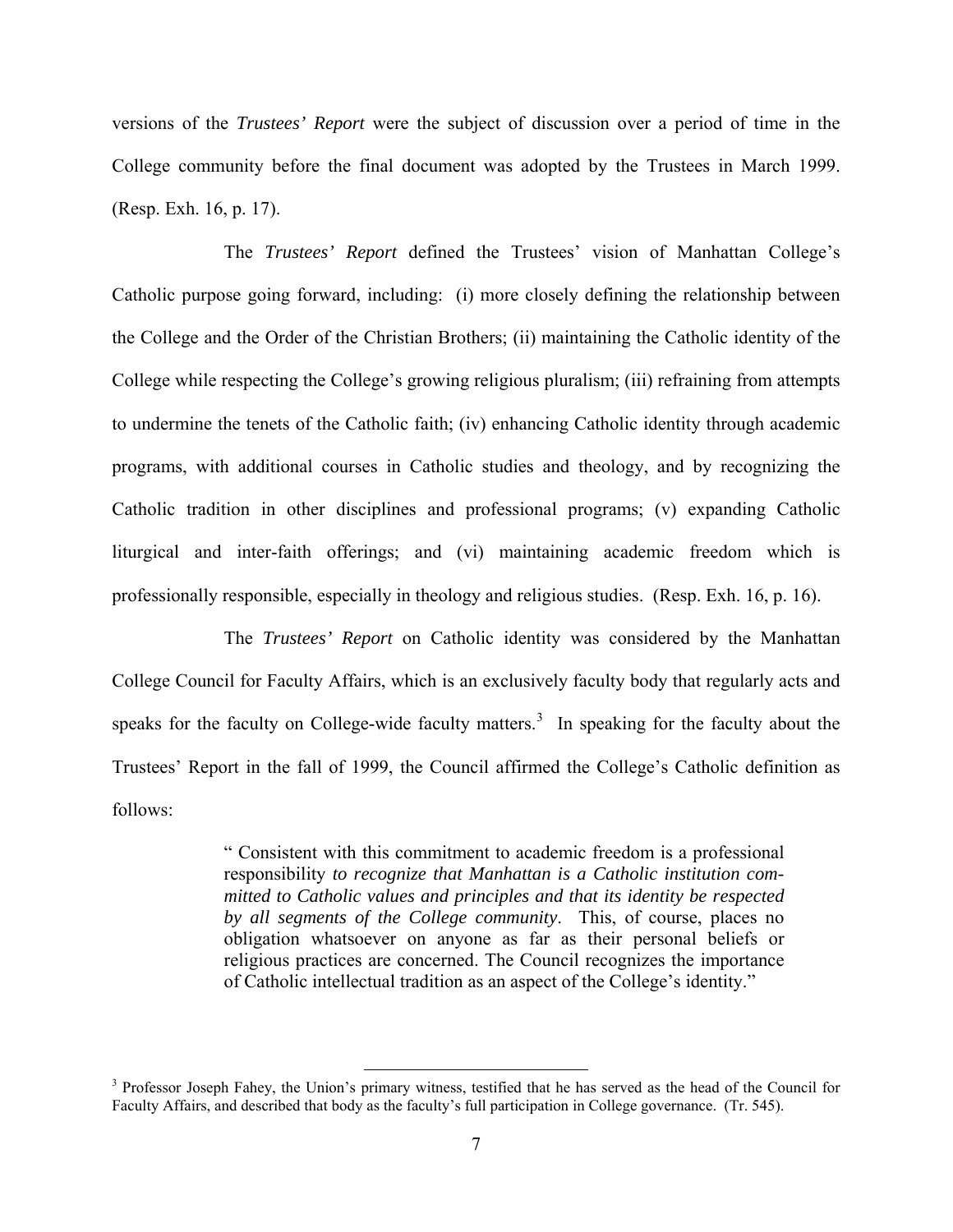(Resp. Exh. 16, p. 17; emphasis supplied). $<sup>4</sup>$  $<sup>4</sup>$  $<sup>4</sup>$ </sup>

In addition, further demonstrating the centrality of the Catholic identity of the College, individual faculty members participated in a faculty mission seminar about the College's Catholic identity and the effect of *Ex Corde;* and five representative faculty (one from each School of the College) wrote reflections on *Ex Corde* and the College's Catholic identity, which were subsequently published by the College. (Resp. Exh. 16, pp. 30-38).

In accordance with the Trustee's conclusions in the *Trustees' Report*, the College undertook the formulation of a *Sponsorship Covenant* with the New York Province of the Brothers of the Christian Schools (de La Salle Christian Brothers) due to "the strong desire of both parties [Manhattan College and the Christian Brothers] to continue and enhance this relationship and the benefits accruing to each, as we move into the  $21<sup>st</sup>$  century." (Resp. Exh. 9, p. 1). The *Sponsorship Covenant*, signed by the College and the Christian Brothers in December 2002, acknowledged the mutual benefits of the relationship between the Order and the College, and recognized the impending redefinition of the relationship between the College and the Christian Brothers as the number of Brothers who can serve as faculty and administrators declines significantly. The *Covenant* recognizes that evolutions in Catholic teaching, changes in the role(s) of the Catholic laity, and the growth of ecumenism all influence how Manhattan College actualizes its Catholic identity, and that the responsibility for the religious and ethical education of the students will increasingly have to be assumed by lay faculty. (*Ibid.*).

 The *Sponsorship Covenant* details how the mission of the College will be implemented in harmony with its identity as a Catholic college through the following assurances:

<span id="page-7-0"></span> <sup>4</sup> This faculty affirmation was incorporated into the *Sponsorship Covenant* subsequently entered into by the College and the Christian Brothers in 2002: it is the opening paragraph on the *Covenant*'s section on hiring practices.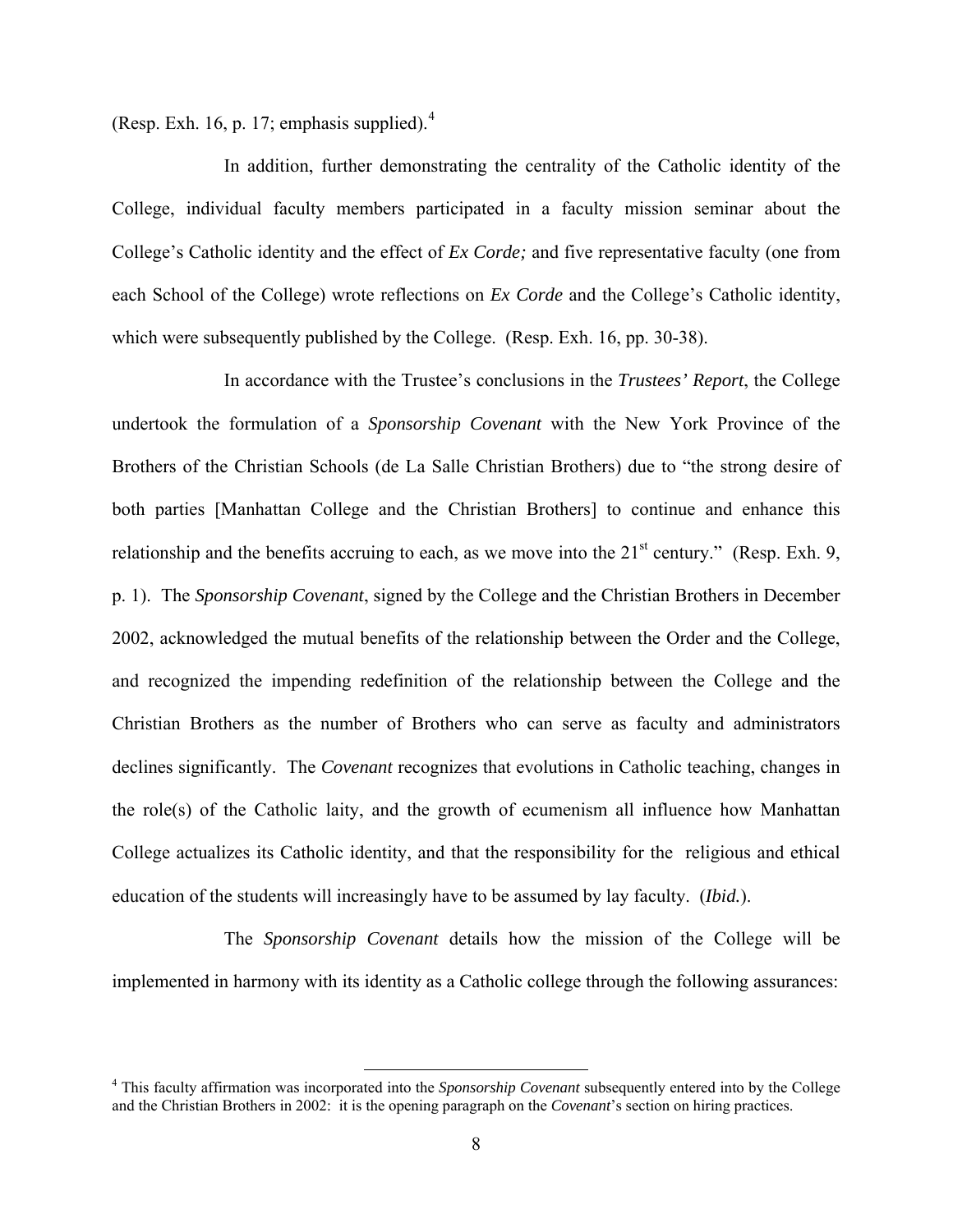That the College will be guided by "the moral, spiritual and religious inspiration of the Catholic tradition," with specific reference to *Ex Corde Ecclesiae*;

That the College "derives inspiration from the religious faith and educational ideals of John Baptist de La Salle as preserved and transmitted by the Institute of the Brothers of the Christian Schools," with specific reference to "the New York Province's assessment guidelines recommended for all its sponsored ministries";

That the College will continue to be responsible for the "personal" and religious development" of its students;

That the public forums provided by the College will be "consistent" with the College's Mission."

(Resp. Exh. 9, p. 2).

The *Covenant* sets forth a blueprint for promoting and strengthening the College's

Catholic identity that addresses both the hiring process for faculty and staff, and the importance

of educating members of the College community about the College's Lasallian Catholic identity

and involving them more fully in supporting that identity:

The "Hiring Practices" section requires that all appointment letters and annual contracts are to include "an agreement to respect the College's Catholic identity and the Lasallian Tradition"; and that the Provost and Vice President for Human Resources shall discuss with each interviewed applicant the College's Catholic and Lasallian identity and the mission of the College.

• The "Hiring Practices" section further establishes that, should there be no Christian Brother suitable to be the next President of the College, the Trustees shall choose "someone strong in the knowledge and practice of the Catholic faith and who understands and values the Lasallian Tradition"; and, further, that the President must study the Lasallian Tradition, must be an active member of the Lasallian Association of College and University Presidents and the Association of Catholic Colleges and Universities, and must participate in meetings and events of the Catholic Archdiocese of New York.

Finally, the Covenant requires the appointment by the College of a Vice-President for Mission, to be a "qualified Lasallian Educator," to be appointed by the President in consultation with the Brother Provincial,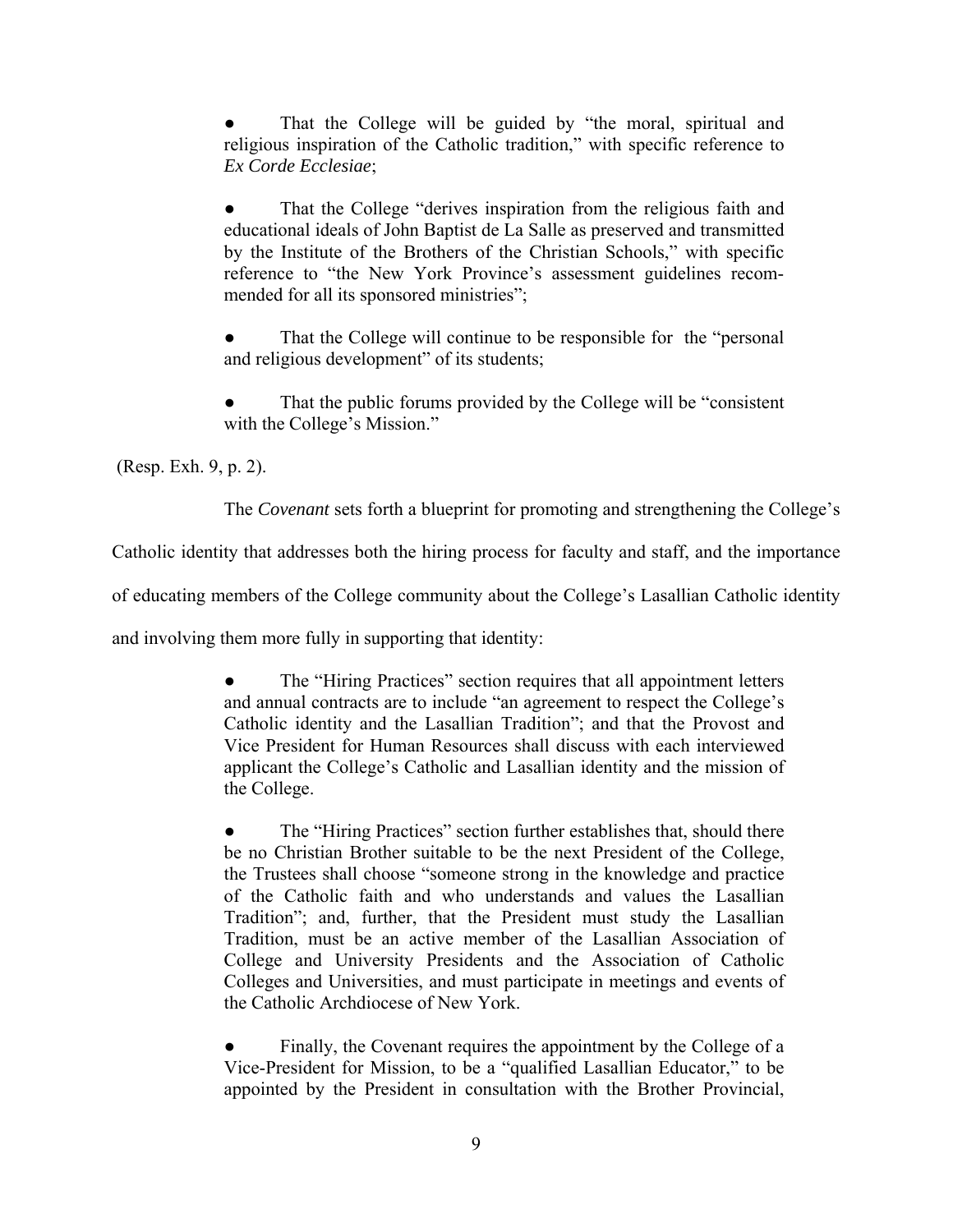whose duty shall be "to assist the President and the College community in its understanding and realization of the College's Mission and Lasallian Catholic identity," specifically including the creation of a College-wide body to encourage and monitor "all the varied endeavors relevant to ensuring that the Lasallian Catholic character of Manhattan [College] thrives."

(*Id.*, at p. 3).

In order to maintain the understanding and appreciation of the Catholic and Lasallian core values of the College, the *Covenant* requires that the Christian Brothers Community at the College assist in promoting orientation of new staff and faculty to the Catholic mission, and assist with student materials about the Catholic mission. An emphasis on College events that promote the understanding of Catholic Lasallian educational practice, philosophy and spirituality is required by the *Covenant*, as is the offering of Catholic liturgical events and Masses in collaboration with the Campus Ministry staff. Finally, the agreement commits the College to fund the obligations and commitments of the *Covenant* and to provide for the use of College facilities by the members of the Christian Brothers Community at Manhattan College. (*Id.*, at p. 5).

So that it would reflect the consensus of the College community and embody a relationship that would be readily supported, the *Sponsorship Covenant* was widely reviewed in draft form across campus prior to being finalized and adopted by the College. There was testimony from witnesses not only for the College, but also for the Union, that confirmed the campus-wide process undertaken to commit to the *Sponsorship Covenant* and the College's continued strong commitment to its Catholic identity. (Tr. 64, 606).

Dr. William Merriman served as Interim Provost (chief academic officer) of the College in the spring of 2010, had previously been Dean of Education at the College, and returned to the Dean's position in the fall of 2010. He testified at length about his involvement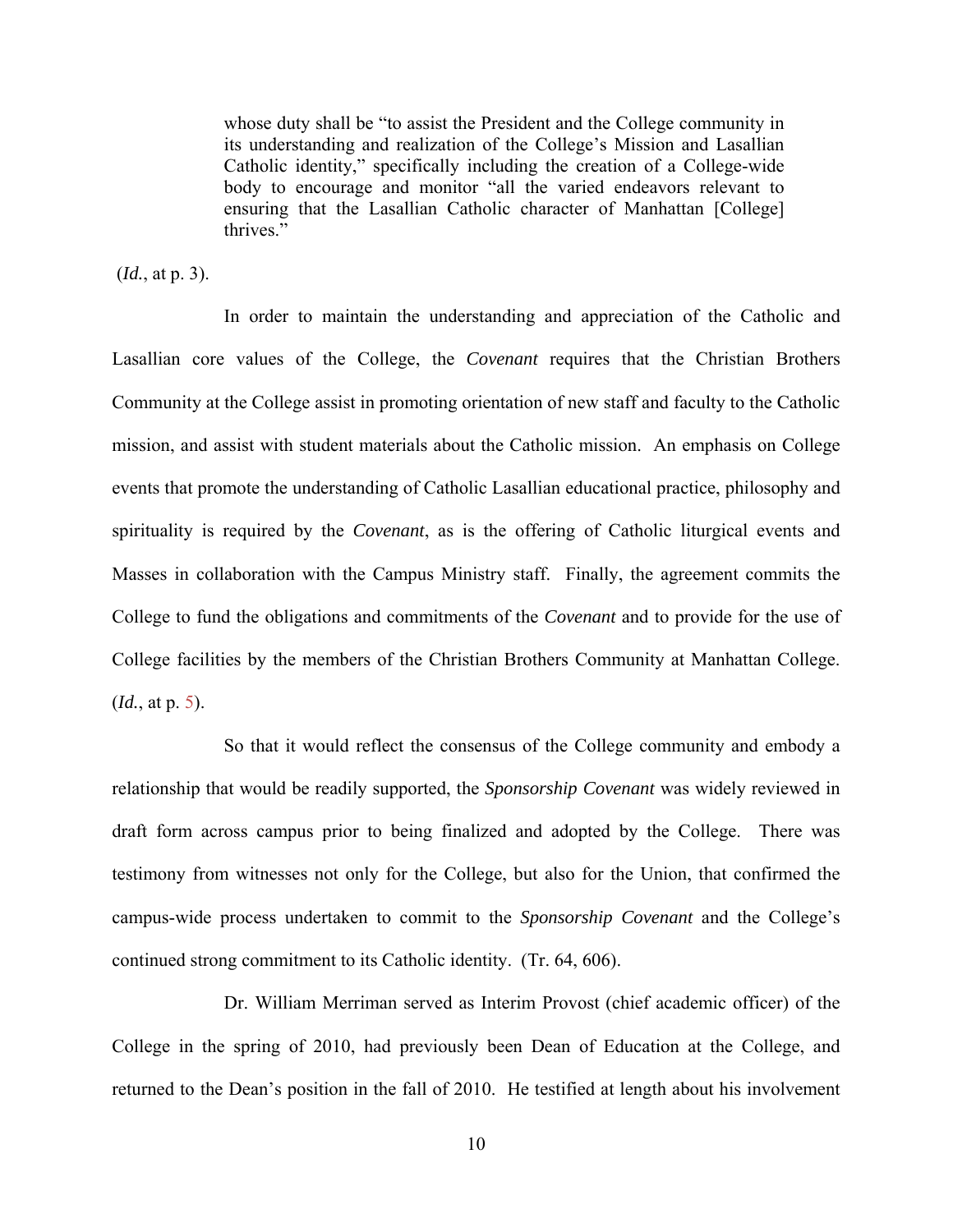in the hiring process in his capacities both as Provost and Dean, and confirmed that in interviewing candidates for full-time faculty positions and academic administrative positions, he personally discussed the College's Catholic mission and Catholic identity with these candidates. He further testified that when he served as Interim Provost, the President of the College regularly participated in the interviews of candidates for full-time faculty positions, and in the discussion of the College's Catholic mission. (Tr. 304-306).

Dr. Merriman did not, as Provost, interview candidates for adjunct positions. However, he did issue the appointment letters for adjunct faculty when any individual was hired to teach as a part-time instructor for a semester. That appointment letter, which must be signed by the prospective adjunct faculty member, requires that the adjunct faculty member agree to fulfill the obligations outlined in the College's Mission Statement.<sup>[5](#page-10-0)</sup> (Tr. 307; Resp. Exh. 37).

Vice-President Barbara Fabé testified that she (or the Director of Personnel who works on Ms. Fabé's staff) interviews every candidate for a staff (non-teaching) position at the College (ranging from security guards to vice-presidents); that these interviews include discussions with the candidates about the College's Catholic identity; and confirmed that each candidate receives material about the College's Catholic identity. (Tr. 95-97).

Vice-President Fabé testified that the entirety of the hiring process reflects the Catholic identity of the College. (Tr. 77-78). The Mission Statement for Ms. Fabé's Office of Human Resources states that the mission of her office is founded on the ideas of John Baptist de La Salle (Resp. Exh. 11), and advertisements for job openings explicitly identify the College as a Catholic institution. She testified that the recent recruitment advertisements for the Executive Vice-President and Provost and the Vice-President for Student Life contain a number of refer-

<span id="page-10-0"></span><sup>&</sup>lt;sup>5</sup> The letterhead on the appointment letter identifies Manhattan College as "A Lasallian Catholic College since 1853." (*Ibid.*).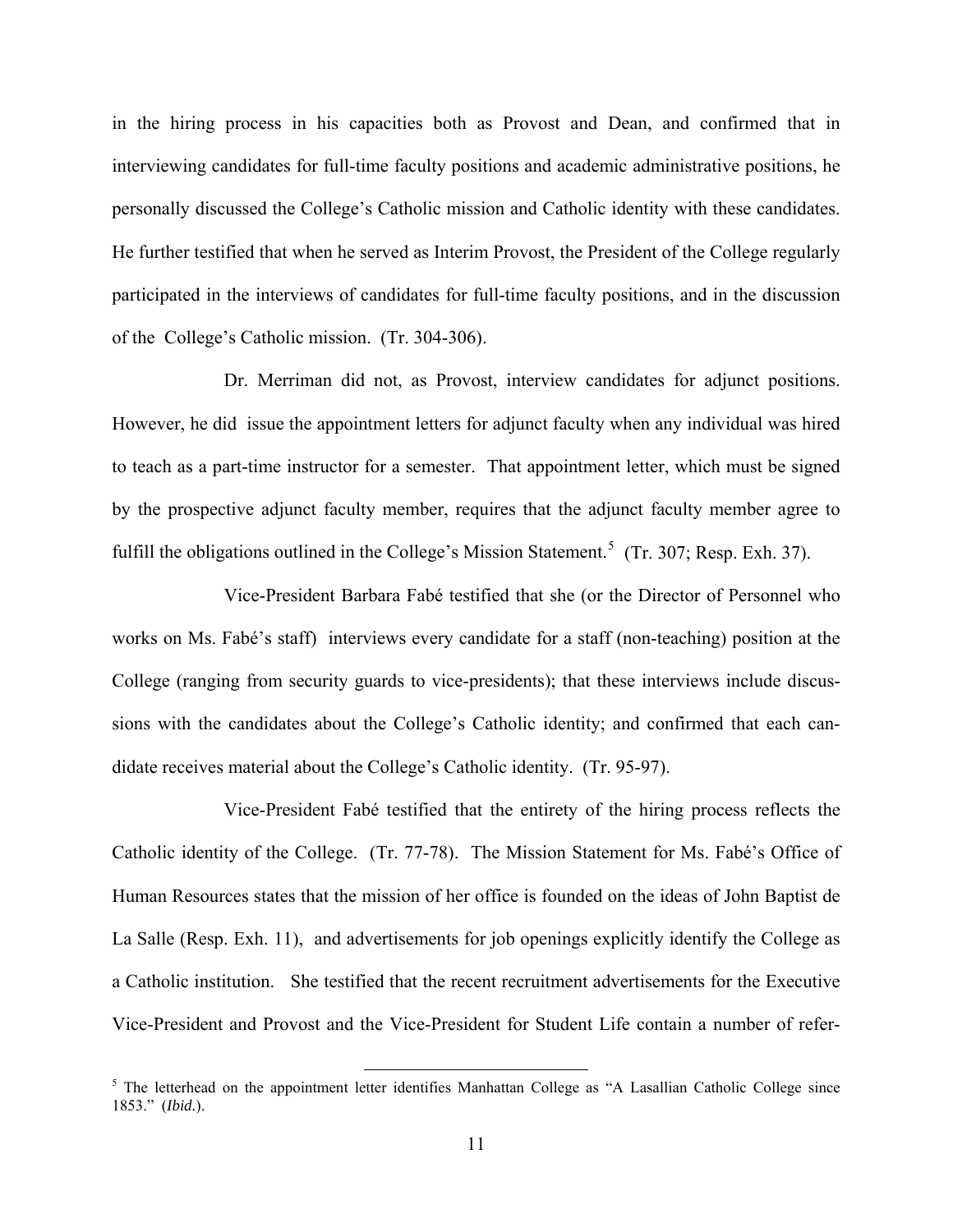ences to the Catholic identity of the College: the advertisements invite applications from candidates who are attracted to a college with a Catholic identity, and advise that candidates must be able to embrace the College's Lasallian tradition. (Tr. 78-83; Resp. Exhs. 12, 13). The advertisement for the Vice-President for Student Life further requires that the candidate "is able to assure that the College's Catholic and Lasallian values remain the foundation for the student life experience." (Resp. Exh. 13). Positions are advertised on the Jesuit Association of Student Personnel Administrators ("JASPA") job site, which is a source for job postings for Catholic educators. (Tr. 81-82; Resp. Exh. 13).

The College's multi-part employment application package (Resp. Exh. 14) has an illustration of a church steeple with a crucifix and identifies the College as a Lasallian Catholic institution. Page 4 of the application is a which statement applicants must sign, one part of which requires the applicants to agree that "if I am employed, I will read and abide by the Mission Statement of Manhattan College." (*Ibid.*). The major insert in the application is a multi-page document that starts with the College's *Mission Statement*, which all candidates must also sign and submit. The *Mission Statement* is, in turn, attached to copies of (a) the 1999 Board of Trustees Report *Manhattan College: Lasallian, Catholic and Independent* on the College's Catholic identity, (b) the 1999 statement of the Council for Faculty Affairs affirming that Manhattan College is a Catholic College, and (c) a description of the *Characteristics of the Lasallian School* written by Brother Luke Salm.

Vice President Fabé testified that every applicant for a position is supposed to complete the application and related paperwork at her office (although she acknowledged that there may be occasions when an individual does not complete all of the steps of the process or all of the paperwork). (Tr. 97-99). She testified that the College has been requiring applicants to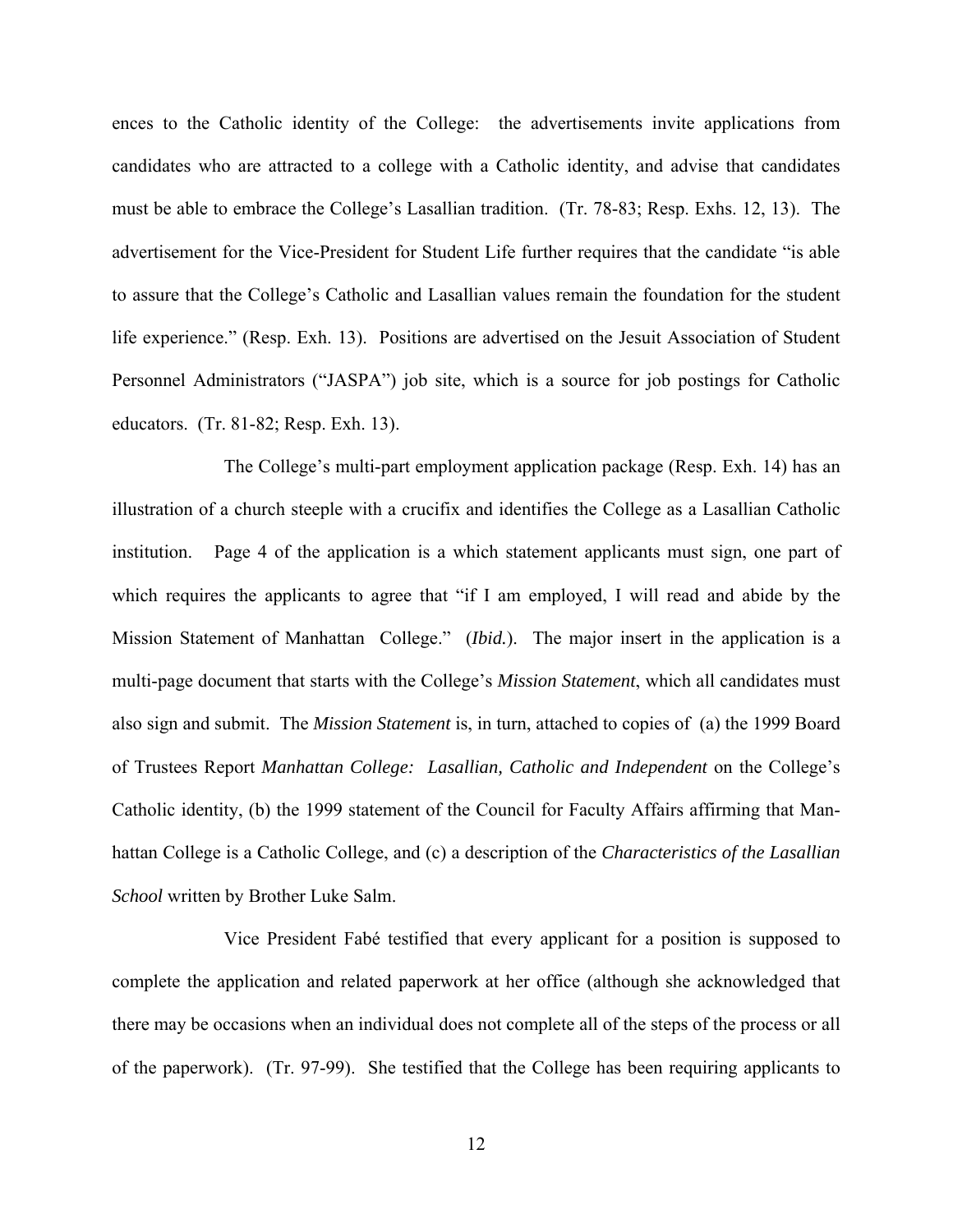sign a commitment to abide by the *Mission Statement* for more than a decade, and has been giving out the current insert to the employment application packet for a number of years. (Tr. 84-86). For the past two years, the College has been providing most job applicants with the publication *Manhattan College: An Introduction to the Catholic Culture and to our Lasallian Heritage* (Resp. Exh. 16), which, she testified, was prepared specifically for informing prospective employees about the College's Catholic nature. (Tr. 130-135; Resp. Exh. 16, p. 3). The publication includes, at page 47, a receipt page to be signed by the applicant acknowledging that he/she has read the material and "will respect the Lasallian culture of Manhattan College." The Office of Human Resources collects and maintains the receipt pages, the signed *Mission Statements* and the job applications. (Tr. 134-136).

Thus, the record shows that the College utilizes a number of means to communicate to prospective applicants and job candidates that Manhattan College is a Catholic college with a strong commitment to its Catholic Lasallian identity; that it seeks individuals who are attracted to a Catholic institution; and that applicants must be willing to respect, and affirmatively commit to respecting, the College's Catholic mission. Adjunct faculty member Michael Ewing, who testified on behalf of the Petitioner, stated that he had received *Manhattan College: An Introduction to the Catholic Culture and to our Lasallian Heritage* from his Department Chair when he was hired; that he had received the insert with his job application which included the College's *Mission Statement*, *Manhattan College: Lasallian, Catholic and Independent*, and Brother Luke's *Characteristics of the Lasallian School*; and that he completed the application. (Tr. 700-701).

New employees are also required to attend a College-wide New Employee Orientation Program which is intended to provide them with information about the College and also,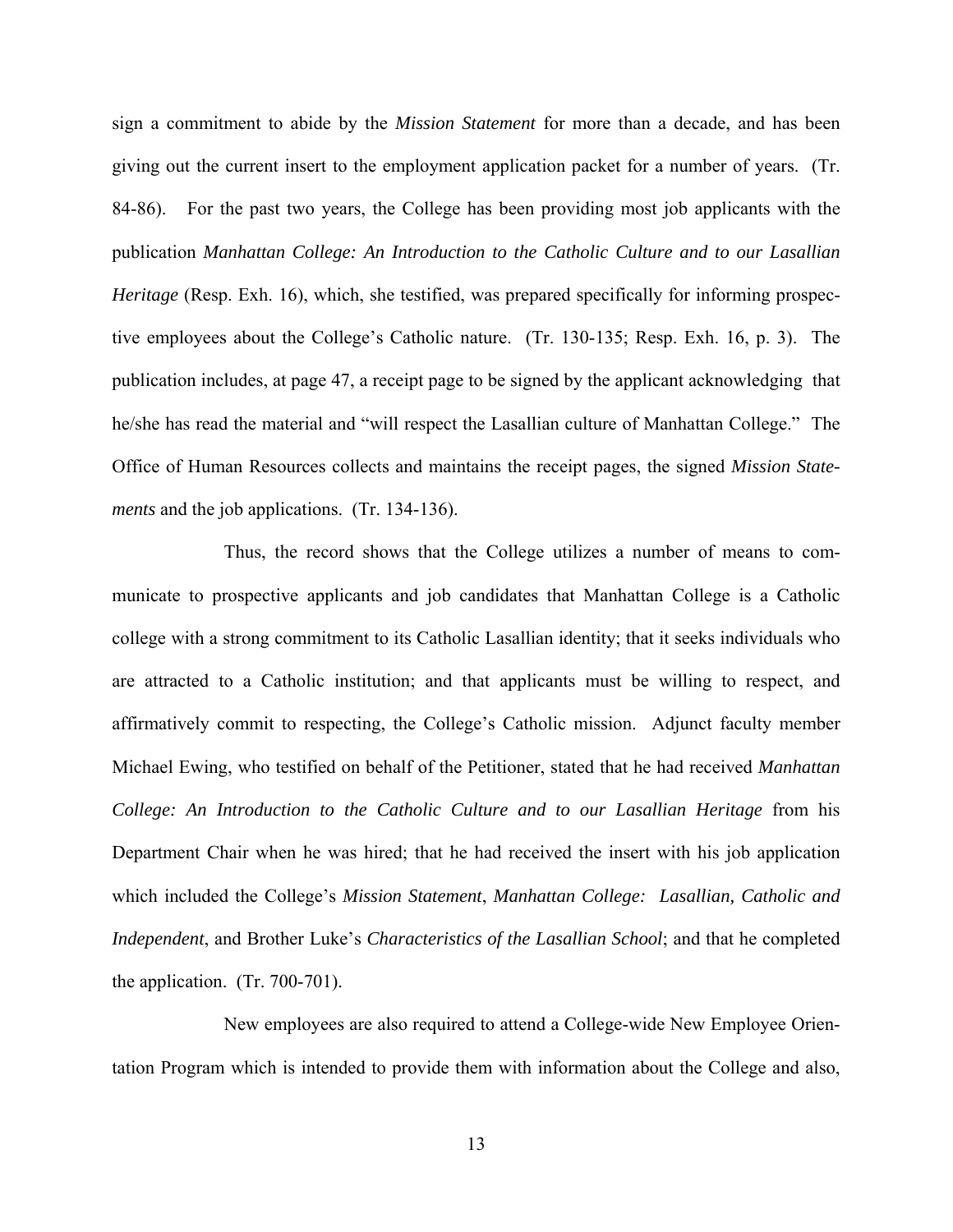as Vice-President Fabé testified, seeks to give them an understanding of the Catholic life of the College so they may participate in it and promote it.  $(Tr. 136-141).$  $(Tr. 136-141).$  $(Tr. 136-141).$ <sup>6</sup> The Orientation Program begins with a prayer, and each new full-time employee is given a copy of *The Arches of the Years* by Brother Gabrielle Costello (about the history of Manhattan College) and *The Work is Yours* (Brother Luke Salm's study of John Baptist de La Salle). (Tr. 97-104). As Dr. Merriman testified, Brother Luke, a legendary professor at Manhattan College, had undertaken a scholarly examination of de La Salle's beliefs and teaching principles, and had authored a seminal book on the subject which became a respected work in Catholic education. (Tr. 247-248).

For many years, then-President (now President *Emeritus*) Brother Thomas Scanlan made a detailed presentation at the New Employee Orientation Program which directly addressed the Catholic identity of the College. (Tr. 137-139; Resp. Exh. 17). His speech, which continues to be published on the College's website, introduces the College's history, the history of the Christian Brothers, and a clear statement of the religious mission of the institution:

> "And Saint La Salle would say to you, you don't have just a job. You don't even have just a career. And you don't even have just a profession of which we are all proud of our professional associations. None of this was negative, but a career is richer than a job, and a profession is richer than a career—but he said something else. He said every one of you are ministers because you share in doing God's work. And you are God's proprietors after the parents who bring this life into being and help this child grow and develop. That's the role of educators. To help students flourish and grow in all of the areas of their life to reach their potential. And he said in that sense very much, you, we together, are sharing in the work appropriation with the student's families and with God. Therefore, you are ministers."[7](#page-13-1)

(Resp. Exh. 17, p 2).

<span id="page-13-1"></span> $^7$ *Ibid.* 

<span id="page-13-0"></span><sup>&</sup>lt;sup>6</sup>The Union entered the attendance sheets for New Employee Orientation for 2008-2009 and 2009-2020 as exhibits.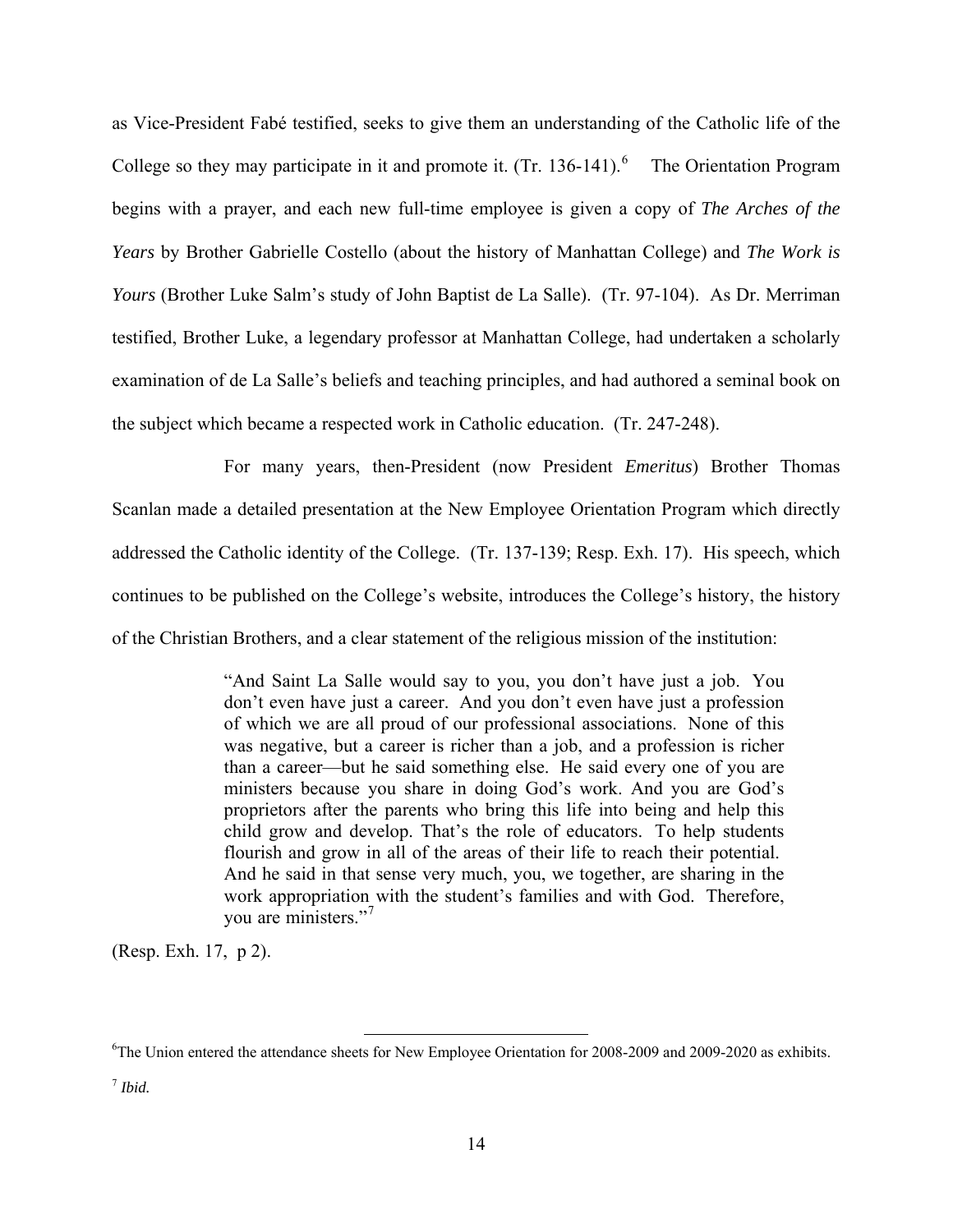Brother Thomas's speech clearly identifies what the College expects from staff: "We want people to understand that our Lasallian Catholic identity is our identity." (*Id.*, at p. 4). Quoting a professor of Religious Studies at the College that "Catholicness involves a commitment to examine and engage with the particular history of said text that broadly defines the Catholic tradition," the speech goes on to explain that "[t]he Catholic institution is one where students have the opportunity to grapple with the history, practices, teachings and documents that have shaped the church and characterized Catholic peoples," so that they can reflect on their own values. (*Ibid.*). Brother Thomas' speech concludes with an invitation to new staff to become involved in realizing the College's Catholic mission. That responsibility, he explains, had belonged to the religious employees on campus for decades (the Christian Brothers), but now needs to be assumed by committed individuals:

> "Now all people are invited to participate in the charisma, in the mission, in the identity of the college. \*\*\*\* [I]t will not continue—the college and this strong charisma and rich heritage – unless there are people … who accept the invitation and join in and help to keep this core of what we are alive and well and vibrant and operating."

(*Id.*, at p. 5).

Vice President Fabé testified that the recently appointed President of Manhattan College, Dr. Brennan O'Donnell, has assumed responsibility for the presentation on Catholic identity at New Employee Orientation Program. (Tr. 140-141). President O'Donnell's initial address to the employees was reflective of the speech he made at his inauguration, where he stated that the keynote concept for Manhattan College is the phrase from John Baptist de La Salle, "*Domine, opus tuum*" ("Lord, the work is yours") as an invocation and a dedication for the Manhattan College community to continue its commitment to the core Catholic beliefs in shaping its goals and activities. (Resp. Exh. 18).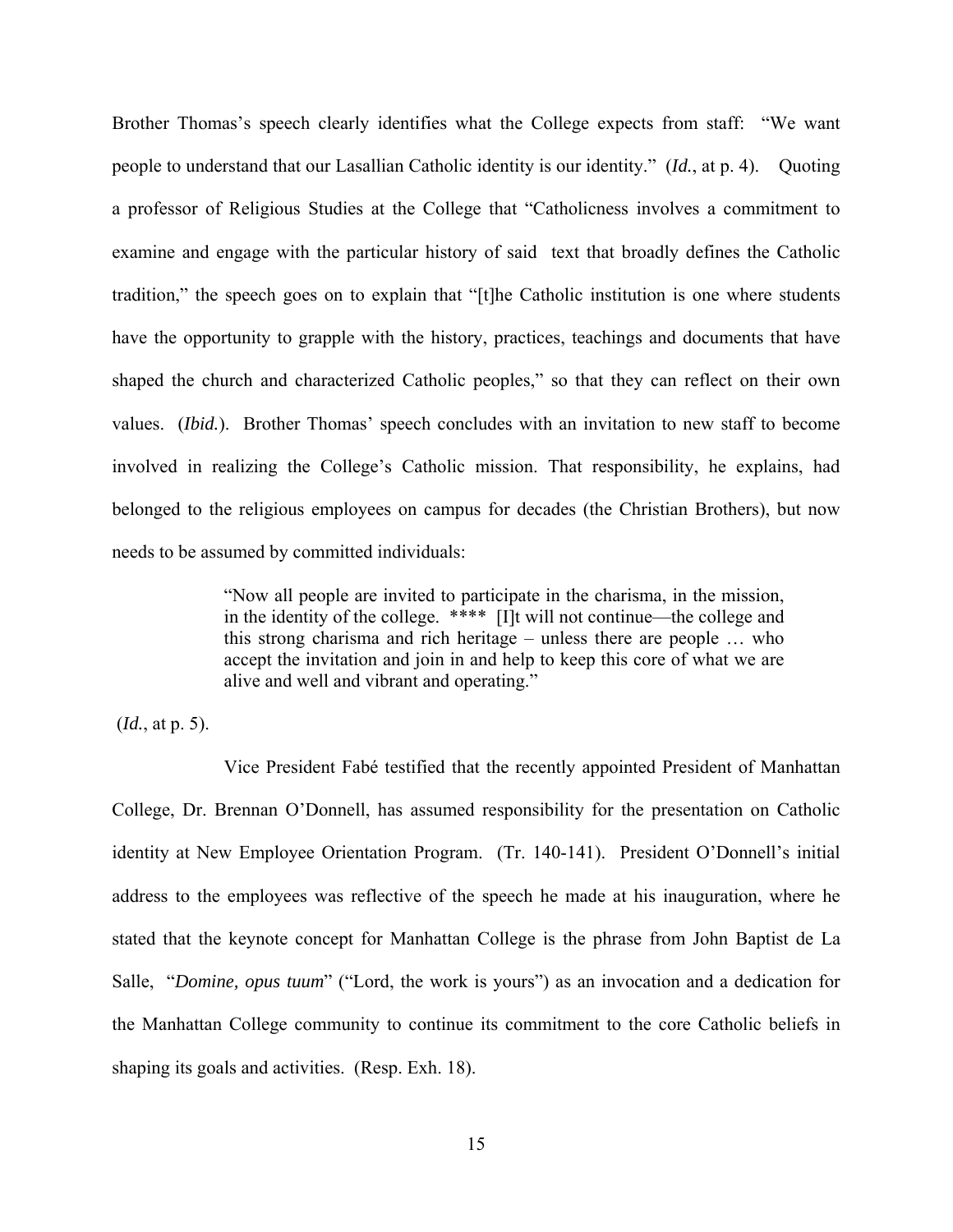The hiring of Dr. O'Donnell to succeed Brother Thomas Scanlan as President of Manhattan College – an issue which is specifically addressed by the *Sponsorship Covenant* – was consistent with the articulated Catholic identity of the College. In his testimony, the Chairman of the Board of Trustees affirmed that, if an appropriate Christian Brother candidate was not a strong option, the Board was committed to finding an individual who was knowledgeable about and committed to Catholic practices and beliefs, and who would be willing to maintain the robust Catholic mission of Manhattan College. (Tr. 756-757). He testified that the Brother Provincial served on the Search Committee, and participated actively in the candidate interviews. (Tr. 758-760). During the search process, all of the candidates were questioned about their understanding of the Catholic nature of the College, and about how they would undertake to promote and sustain it. The Brother Provincial usually handled questions about Catholic theology and religious issues. After each candidate was interviewed, the Committee members discussed their assessments of the candidate, and Board Chair O'Malley testified that the Provincial expressed his views candidly to the Committee. It was clear to the Chair that in order to get the requisite two-thirds Board vote for any candidate, the candidate would need the support of the Provincial. Mr. O'Malley explained that he himself was asked to assume the Chairmanship of the Board to help shepherd the College through the search for a new President who would be dedicated to maintaining the College's Catholic identity. (Tr. 756-760).

Indeed, Chairman O'Malley made a point of explaining that when the candidate was presented to the entire Board for the requisite two-thirds vote, the vigorous support of the Brother Provincial and of retiring President Brother Thomas Scanlan was the most persuasive factor. The Board determined that Dr. O'Donnell had the necessary background and expertise in Catholic higher education and in Catholic studies; that he was fully committed to promoting the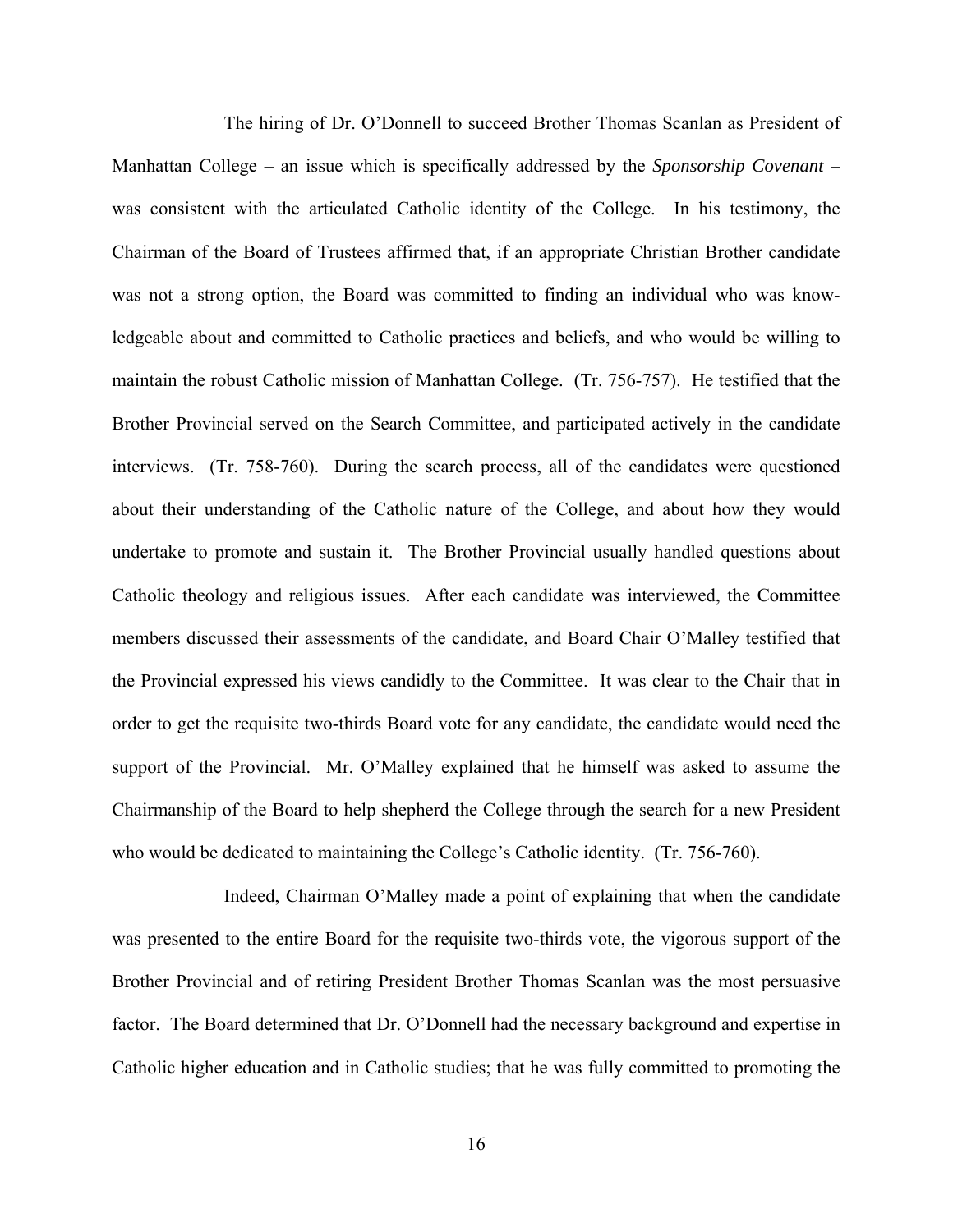Catholic identity of Manhattan College; and that he engaged with the Christian Brothers of the Manhattan College community. (Tr. 758). At his inauguration, which was attended by Cardinal McCarrick and Bishop Walsh, as well as by Brother Provincial Malloy, President O'Donnell was presented with the College's charter by the Chairman of the Board of Trustees and with the *Sponsorship Covenant* by the Brother Provincial. (Resp. Exh. 10, p. 7; Tr. 72).

Chairman O'Malley made it clear in his testimony that the Board of Trustees is deeply committed to the Catholic identity of Manhattan College. Mr. O'Malley, who is a 1963 graduate of Manhattan College, had served on the Board of Trustees for a full fifteen-year term from 1987 through 2002, and rejoined the Board as Chair in 2005. (Tr. 751-752). He testified that the Board devoted attention to preserving and enhancing the Catholic nature of the College, and that the Trustees were solidly committed to maintaining it as a Catholic college affiliated with the Christian Brothers. (Tr. 752-753). Of the thirty-eight Trustees, an overwhelming number are Catholic: five Trustees are Christian Brothers, one Trustee is a Deacon, approximately thirty are lay Catholics and approximately two are non-Catholics. Mr. O'Malley stated that the Trustees take the position that essential elements of the College's Catholic identity include the daily availability of the Catholic Mass; the Catholic liturgical activities that are a regular part of campus life; the availability of the Catholic sacraments; the requirement for all students to take three courses (nine credits) in religious studies, one of which course must be in Catholic Studies; the continued presence of the Christian Brothers on campus: and the prevalence on campus of Catholic art, religious objects and symbols. (Tr. 752, 762-763, 772- 774).

The Chairman further testified that the Catholic identity of the College is clearly understood by the public, because 65% of the students at the College are Catholic whereas the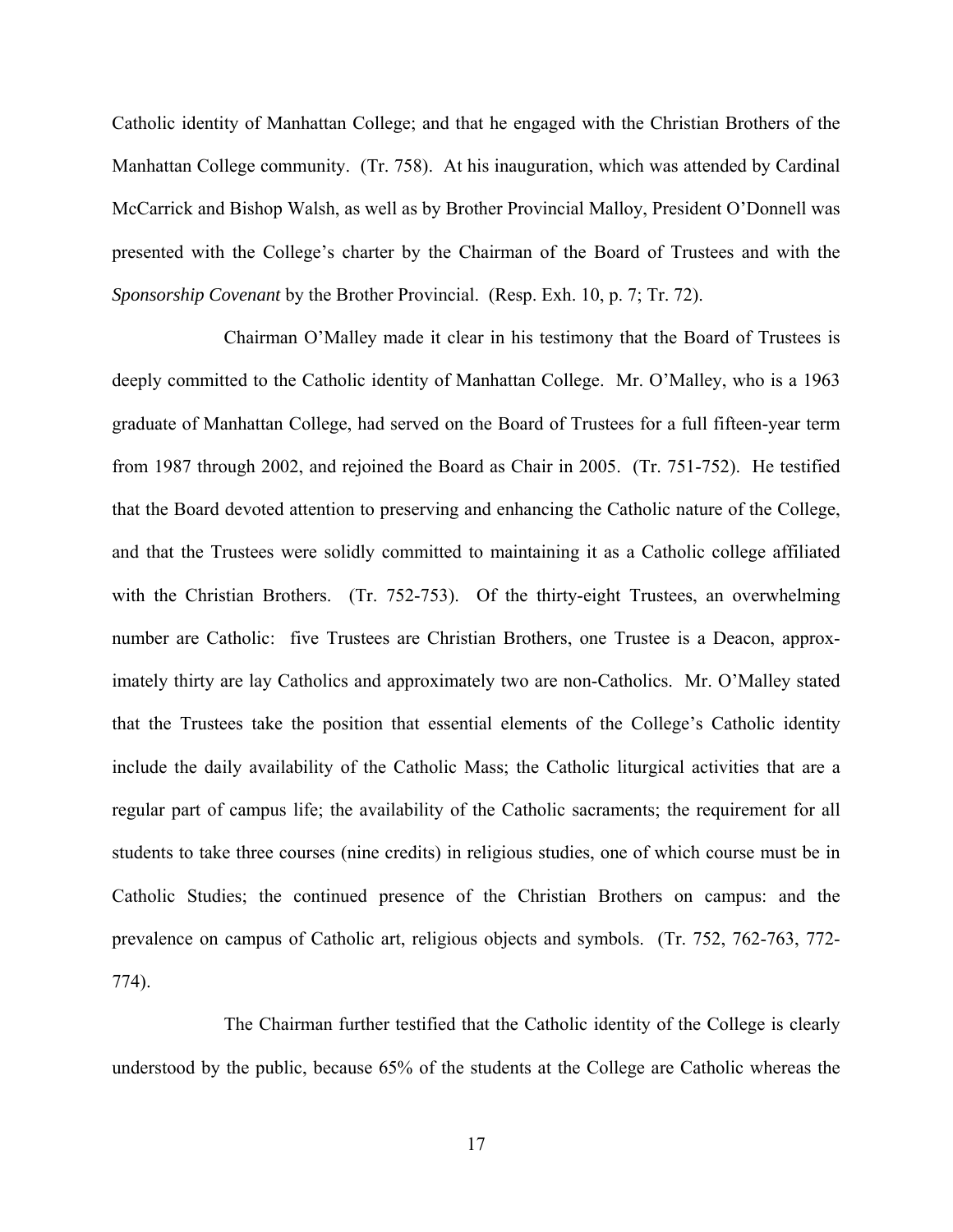population in the metropolitan area from which enrolled students came is only 35% Catholic; a disparity which, he testified, can only be explained by the fact that Catholic students seek out the College for its clear Catholic mission and Catholic environment. (Tr. 762-763).

Testimony about the Vice-President for Mission (a position required by the *Sponsorship Covenant* to reinforce the centrality of the College's efforts to support its Catholic identity) was given by the primary witness for Petitioner Union, Professor Joseph Fahey, as evidence of the Catholic identity and Catholic culture of Manhattan College. (Tr. 731). Through Dr. Fahey, the Union put into evidence a section of the *Faculty Handbook* containing the job description of the Vice-President for Mission, which provides that the Vice-President will preserve, initiate and integrate programming that maintains and promotes the College's Catholic and Lasallian identity; will develop new programs and maintain existing programs on Catholic purposes across the College, including in admissions, academic affairs, student life, human resources and alumni affairs; and will be the liaison to outside organizations regarding the Catholic mission. (Pet. Exh. 5). The Chairman of the Board testified that the current Vice-President for Mission, Brother James Wallace, is responsible for those duties. (Tr. 768). He also testified about the Trustees' discussions about the qualifications for the Vice-President for Mission's position: "We [the Trustees] always felt that having a senior member of the administration, a Vice-President for Mission, did separate us from many other institutions, because our mission was a relatively clear one. We were a Catholic institution." (*Ibid.*)

Vice-President Fabé testified about the ongoing presence of the Christian Brothers at Manhattan College, and she identified approximately eight to ten Brothers who continue to teach and/or serve as administrators. (Tr. 34-35; Resp. Exh. 4). The Christian Brothers continue to maintain a Residence for the Brothers on the College campus, which houses Brothers who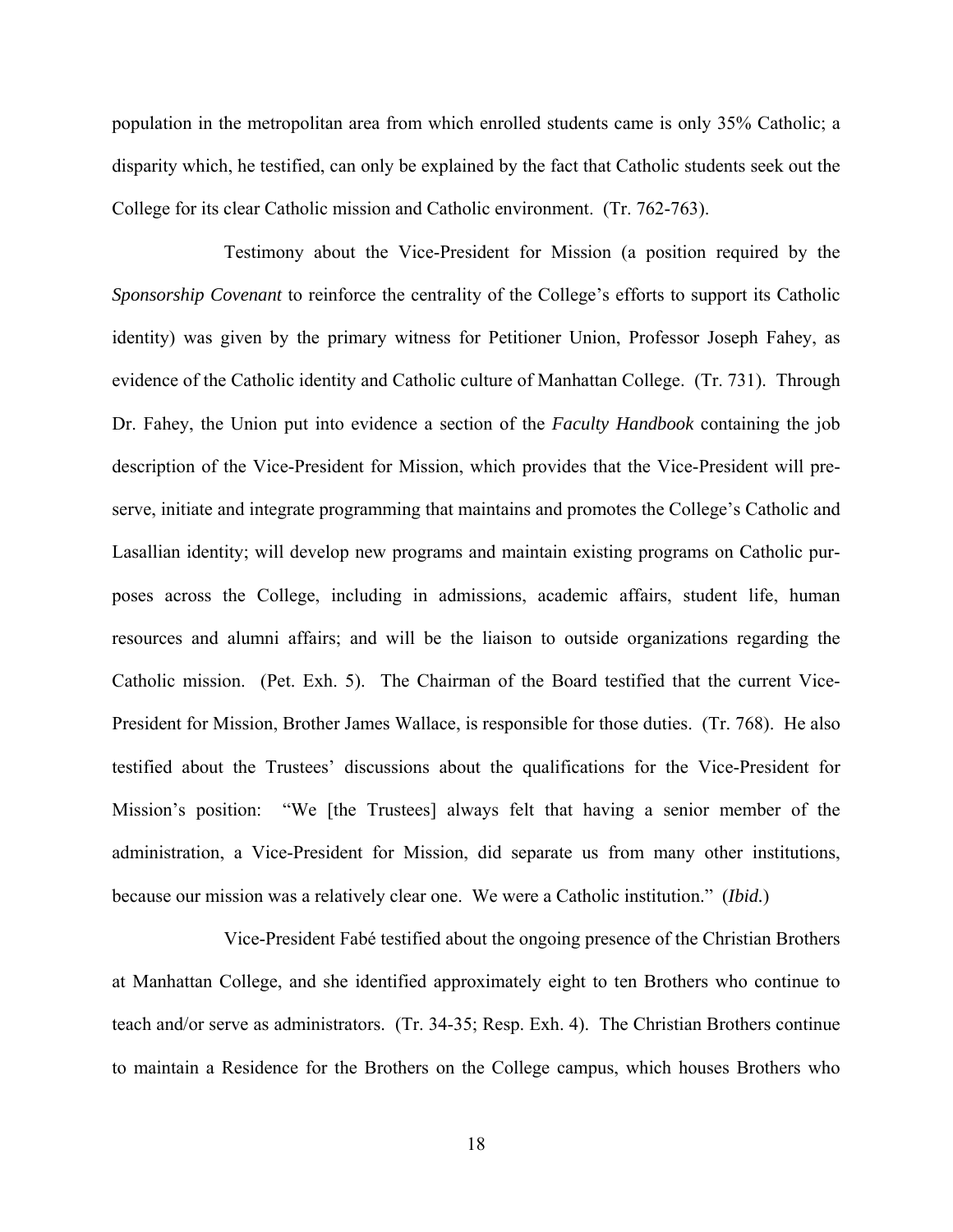work at the College, Brothers who have retired from positions at the College, and Brothers who work in the neighboring community for the Order; these twenty-four Brothers are referred to as the Manhattan Christian Brothers Community, and they are invited to attend campus events, especially those relating to the Lasallian and the Catholic purposes of the College. (Tr. 44-45; Resp. Exh. 5).

Father George Hill is a Catholic priest employed by the College. Mr. O'Malley testified that, as Chairman of the Board, he speaks frequently with Father Hill, and that the Trustees' view of Father Hill's role is that Father Hill "operates … as a parish priest within the college, because he is the person who, for the most part, says Mass at the college. He also functions in a counseling position on a relatively intense basis, and counsels students on a regular basis.… He would tell you that relationships are his big issue, ethical and moral issues are a frequent item that he deals with." (Tr. 769). Dr. Merriman testified that Father Hill also becomes involved with students who want to marry on campus. (Tr. 281-282).

The academic program at Manhattan College supports the Catholic identity at the College with a requirement that all students take nine credits (three courses) in Religious Studies. The nine-credit requirement had applied for many years but recently the faculty, with the support of the Trustees, modified the requirement to provide that at least one of the courses must be in Catholic studies, which is intended to make sure that all graduates have an understanding of Catholicism. (Pet. Exh. 2, pp. 93, 100, 104, 134, 155; Tr. 29[8](#page-18-0)-300).<sup>8</sup> No other College-wide curriculum requirement is as large as nine credits; by way of contrast, the required English requirement for most Schools and majors at the College is a single three-credit course. (Pet. Exh. 2, pp. 93, 155; Tr. 298). In addition to the courses on Catholic Studies offered by the

<span id="page-18-0"></span><sup>&</sup>lt;sup>8</sup> Prior to this modification, it was not mandated that one of the three required courses deal with Catholicism, although courses dealing with Catholicism are far and away the largest group of courses offered by the Religious Studies Department. (Pet. Exh. 2, pp. 278-283),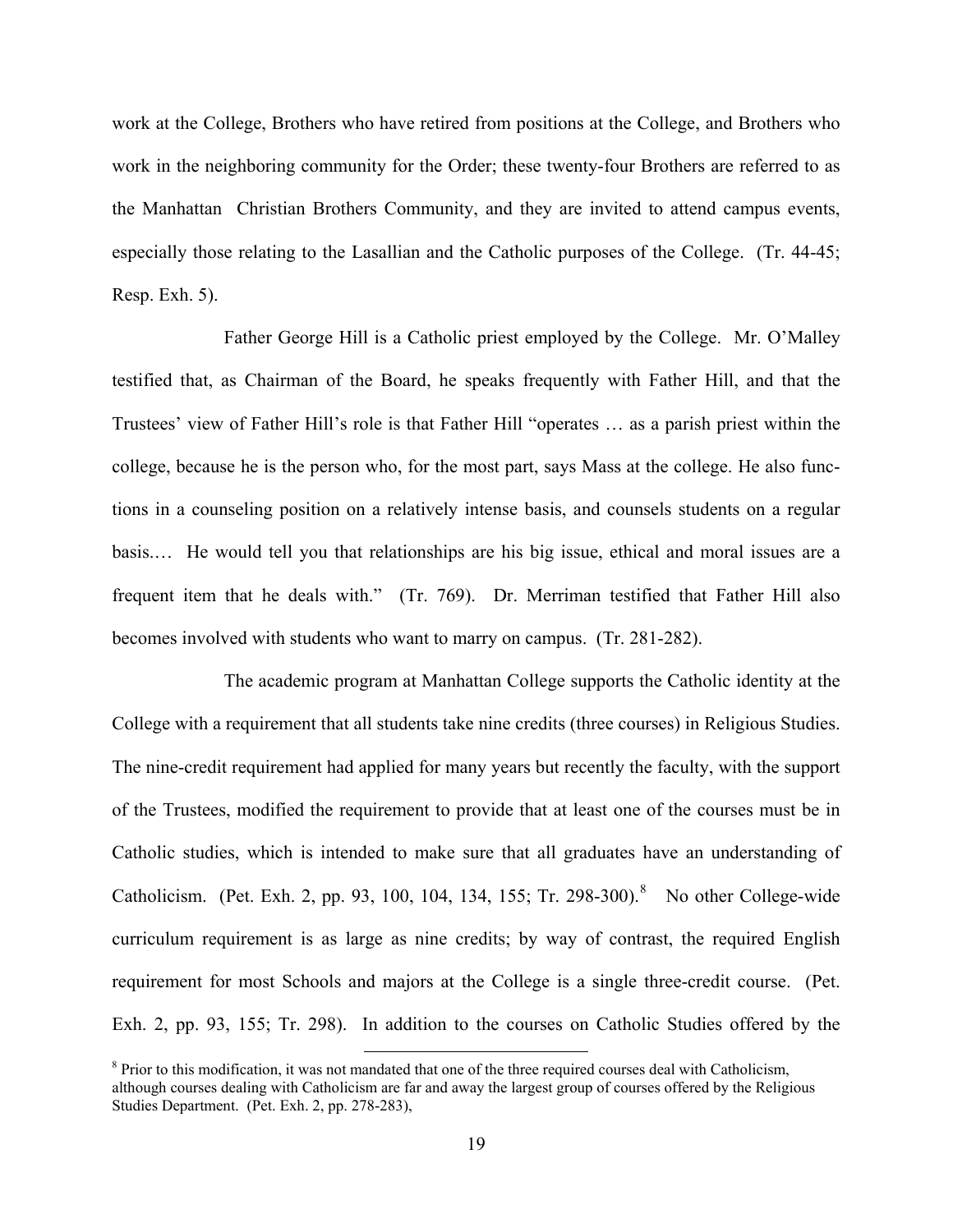Religious Studies Department, a number of courses have been developed in other departments which focus on Catholic Studies materials, in particular in the Fine Arts Department, including Art 260 ("Monasticism and the Arts"), Art 321 ("Medieval Art") and Music 240 ("The Catholic Mass and its Music"). (Pet. Exh. 2, pp. 216-219;Tr. 542-543). There was also testimony about the inclusion of a Catholic focus on ethical behavior in a number of the Schools at the College, including the professional programs in business and engineering, so that Manhattan graduates will not only be knowledgeable professionals but in their actions would adopt the ethical and moral approaches inherent in Lasallian values. (Tr. 326-327).

The College also has established College-wide academic "Core Goals," competencies and learning objectives, described in the College catalogue, which all students are expected to achieve by graduation. Among these core goals and competencies are the following:

"Religious and ethical awareness";

"Assess conduct and make decisions based on ethical concerns and transcendent moral values as articulated in Christianity and other religious and philosophical traditions"; and

"Understand that Manhattan is a Catholic institution, committed to respect for individual dignity and social justice."

(Pet. Exh. 2, p. 22; *see* also Tr. 536-540).

A consistent element in the testimony was the nature of the College's response to the declining number of Christian Brothers. As Dr. Merriman testified, Manhattan College's staff and faculty historically included substantial numbers of Christian Brothers, and during that earlier period, the actualization of the Catholic character of the College was considered primarily to be the responsibility of the Brothers. As the number of Christian Brothers in North America declined (a pattern which was has affected in many other religious orders), Catholic colleges such as Manhattan needed to address how they would maintain a Catholic identity with a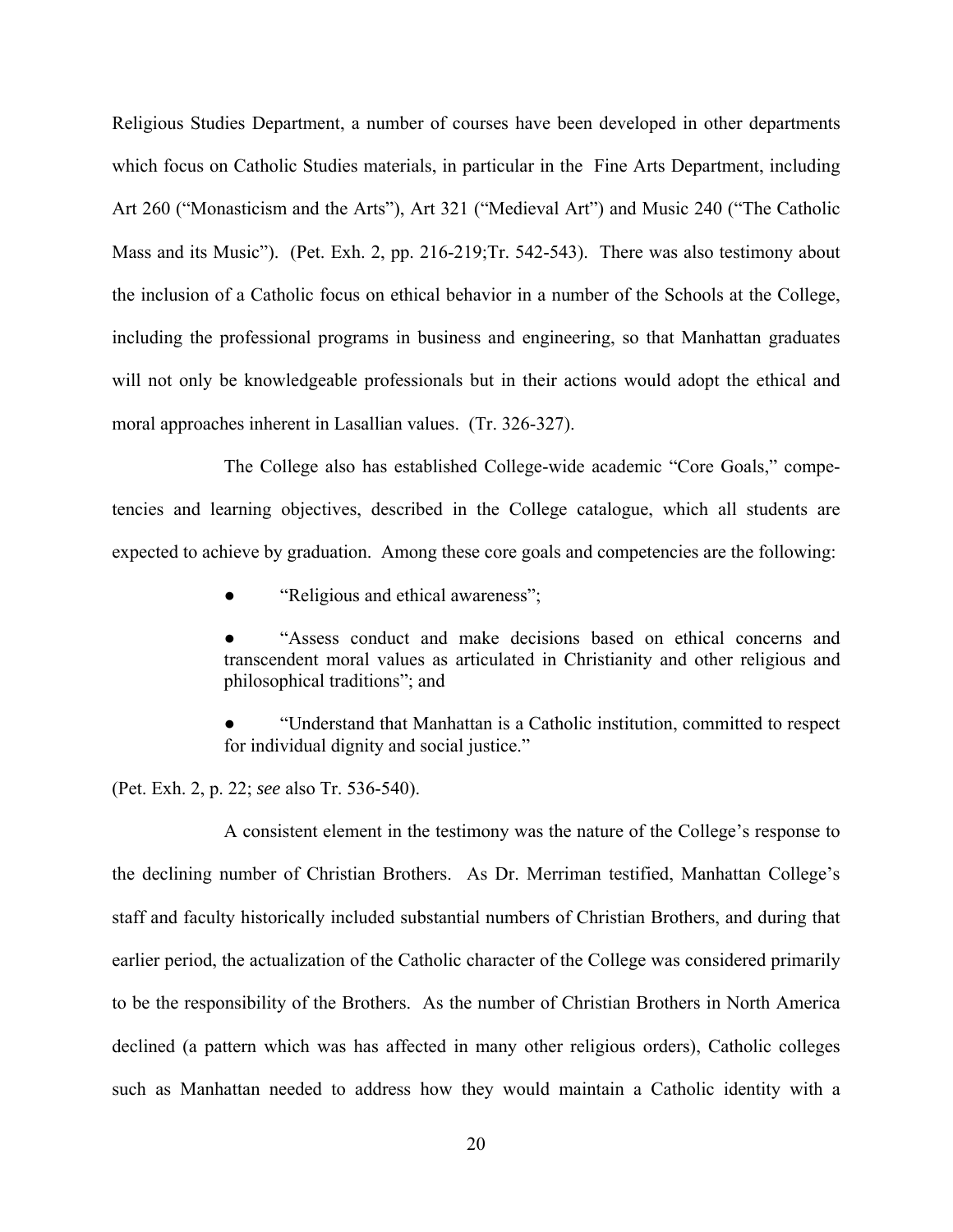declining number of "religious" as active participants. Consistent with developments in other institutions of, and affiliated with, the Catholic Church, a greater role was necessarily envisioned for committed lay Catholics to assume in fostering and sustaining the Catholic nature of organizations, including Catholic colleges. (Tr. 251-263). Mr. O'Malley testified that the Trustees are confident that Manhattan College would sustain its Catholic identity even with few active Christian Brothers:

> "I think Manhattan College could remain a Catholic College with no Christian Brothers on the campus. Catholicism isn't about a bunch of people running around wearing a collar. Catholicism is about people who have a particular way [of] worshiping God, a particular belief. I attend a Parish in Connecticut where currently we have 900 young boys and girls in religious studies, and as I recall we have about 60 people teaching religion there, and of the 60 people I think there's one person who has a [religious] vocation[. A] a vocation within the Catholic Church is not limited to those who wear a collar. The people make up the Catholic Church, Catholic – the position of Catholic is universal. So it's the people that make up the church, it's not the hierarchy, it's not the Brothers or the Sisters or the priests, it's the people, and I believe Catholicism goes on with or without the clergy."

(Tr. 767-769) (text corrected for obvious transcription errors as indicated by brackets).

Dr. Merriman testified about Manhattan College's programs promoting greater involvement with the study of Catholic beliefs and intellectual traditions, as well as Lasallian concepts and principles, that have expanded over the last decade in response, in part, to the declining physical presence of the Brothers. The College, consistent with *Ex Corde Ecclesiae* and the *Sponsorship Covenant*, sought to define the role that could be assumed by lay faculty and staff in maintaining and strengthening the College's Catholic mission. Dr. Merriman identified a number of programs and activities that were a part of this effort, including the Lasallian Education Committee, the Formation programs and the numerous campus activities and events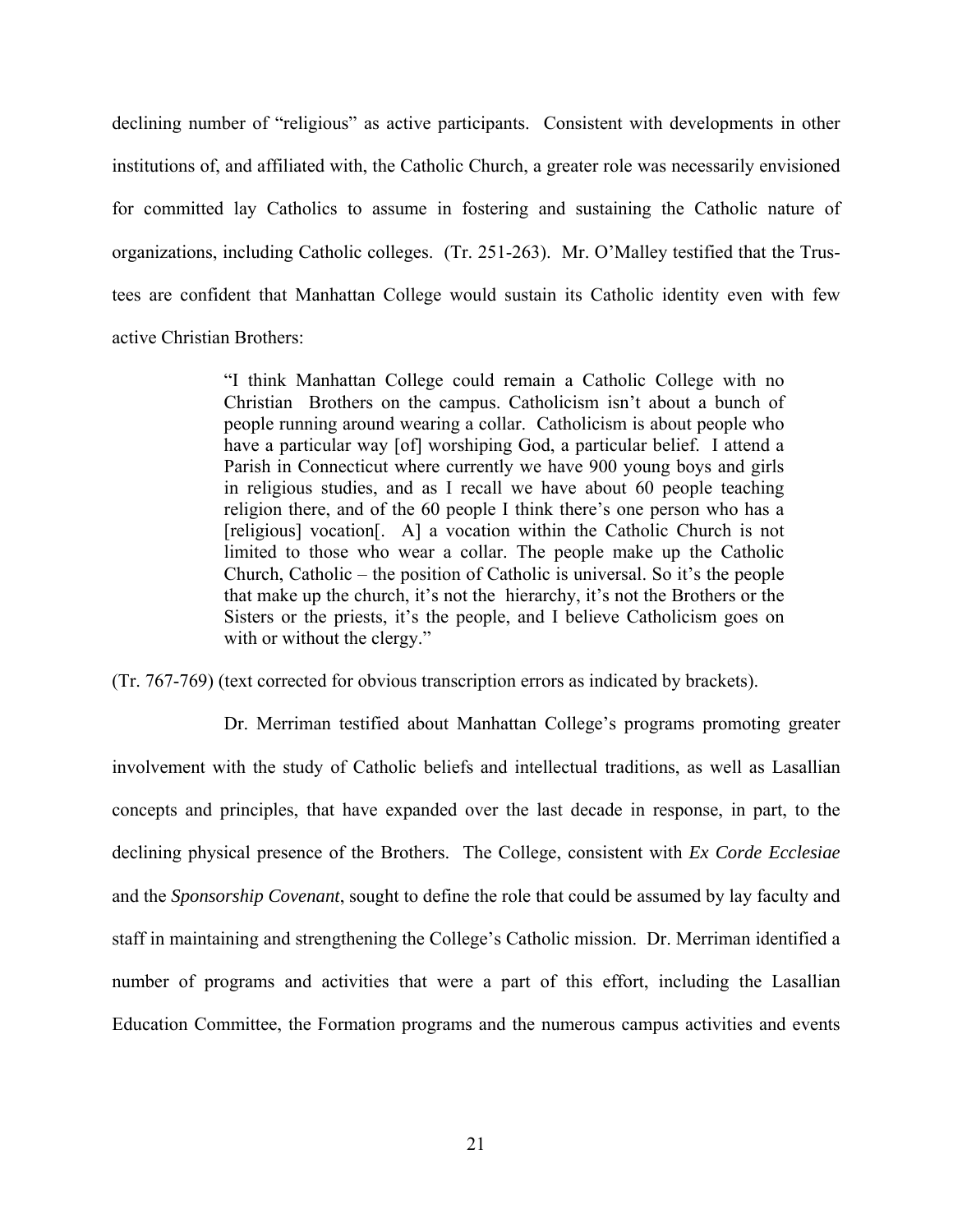designed to promote the Catholic identity of the College. (Resp. Exhs. 15, 25, 34, 35, 38: Tr. 251, 254-263).

Dr. Merriman described his own three-year participation in one of the Formation programs, the Buttimer Institute of Lasallian Studies, which was held summers in California, and which educated faculties and staff of Catholic institutions about Lasallian beliefs and practices so that the participants could share that knowledge at their home institutions. (Tr. 257-258). The program is open to those involved in school- or college-level Lasallian ministries. (Resp. Exh. 38). Based on his experience at Buttimer, Dr. Merriman developed a course for undergraduate and graduate students which he taught at Manhattan College about Saint John Baptist de La Salle. (Tr. 258). A number of other faculty and staff members from Manhattan participated in the Buttimer Institute, including faculty from the Departments of Economics, Mechanical Engineering, Psychology, Mathematics and Computer Science, Fine Arts and Physical Education, as well as staff from the Offices of Career Development, Alumni Relations and the Campus Ministry. (Resp. Exh. 38).

Dr. Merriman also participated in the Lasallian Social Justice Institute, a Formation program focusing on service to the economically disadvantaged, relating it to the teachings and beliefs of Saint John Baptist de La Salle. Faculty from the Departments of History, Education, Chemistry and Management/Marketing, as well as staff from Campus Ministry, have attended the Lasallian Social Justice Institute. (Resp. Exh. 38). A major Lasallian Catholic value imparted to students at Manhattan College is the importance of service to those who are vulnerable (Resp. Exhs. 20, 26), and a program such as the Social Justice Institute enables faculty and staff to communicate this value more effectively to students. (Tr. 235-238). Manhattan College's staff person from Campus Ministry and Social Justice, Lois Harr, not only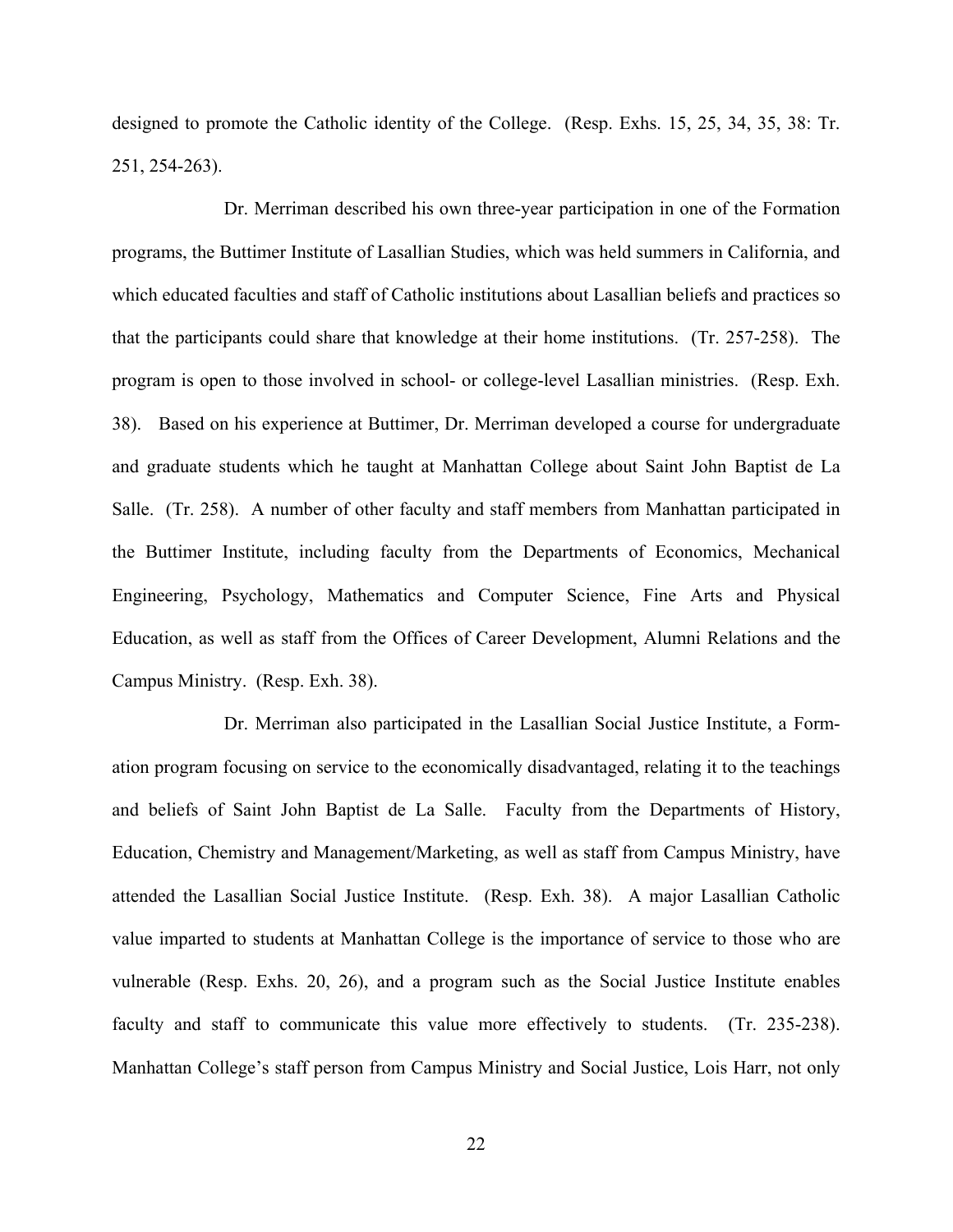attended the Lasallian Social Justice Institute, but became a presenter and facilitator at the Institute for 2007 and 2008. (Resp. Exh. 38).

A number of other faculty and staff have also attended other Formation programs, including the Lasallian Leadership Institute, the International Lasallian University Leadership Program at the Christian Brothers headquarters in Rome, and in *Collegium*. (Resp. Exh. 38). Significantly, the International Lasallian University Formation program was created by Manhattan College's former Vice-President for Mission. Its purposes include instruction in Lasallian Catholic spirituality, and participants are expected to become active participants in the Lasallian activities at their home campuses after participation. (Resp. Exh. 38). The *Collegium* program, identified as "A Colloquy on Faith and Intellectual Life," is geared to younger lay faculty members just becoming involved in Catholic higher education, and to non-Catholic educators at Catholic colleges, for the purpose of "discussion … about their role in the Catholic mission of their institutions." Approximately twenty Manhattan College faculty members from a wide range of academic departments have already participated in *Collegium*. (Resp. Exh. 38).

A number of campus initiatives to promote and encourage the Catholic mission were the subject of testimony from witnesses for the College. A primary vehicle for campus activities is the Lasallian Education Committee, which is addressed by name in the *Sponsorship Covenant*. The Lasallian Education Committee sponsors campus presentations, discussions, convocations, conversations and annual events such as Founders Day, to promote ongoing dialogue about important issues related to Catholic identity and to promote the Catholicity of the College. (Resp. Exhs. 15, 19, 34, 35; Tr. 293-297). The College also annually bestows the Lasallian Award on a member of the faculty, administration or staff. (Resp. Exh. 19). While this was originally a faculty honor only, the decision was made to expend eligibility to administrators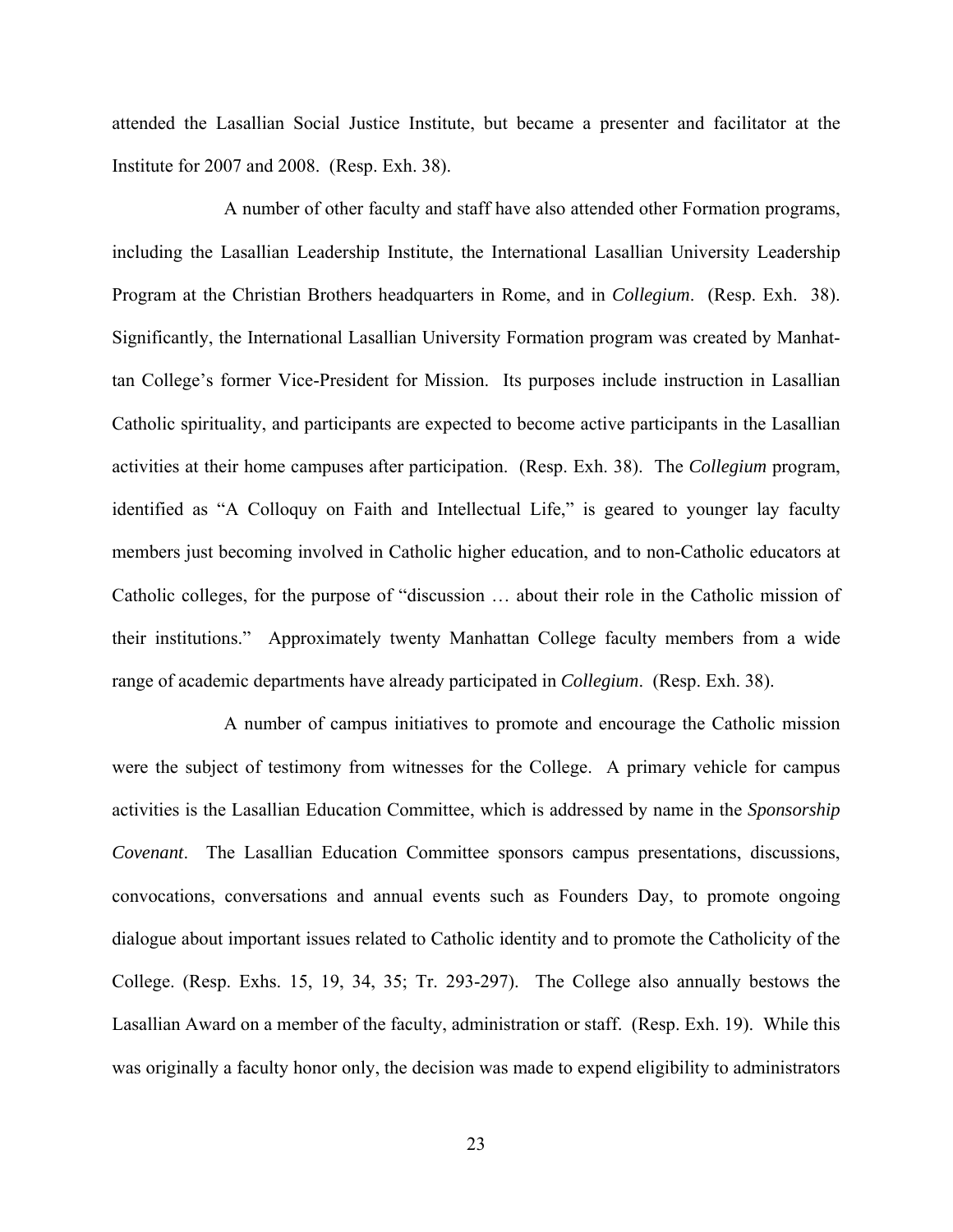and staff in recognition of the fact that the entire community is involved in promoting the College's Catholic identity. (Tr. 110-111).

Dr. Merriman testified about faculty involvement in activities outside the classroom which are consistent with the College's Catholic mission, which promote the Catholic values and ideals which the College seeks to teach its students, and which provide service to those most vulnerable in our communities. He described a program which he organized and administered for years to provide physical activities for disabled children from the area of the Bronx adjacent to the College. (Tr. 224-230). That program provided opportunities for Manhattan College students to engage in social action community service, which is a key component of the College's Catholic mission. (Resp. Exhs. 20, 21, 26). Some students participated as part of their academic programs, a few students worked in the program as student employees, and many other students volunteered. (Tr. 226-227). Dr. Merriman testified about the extensive support provided by the College to make the program available, including significant use of the College's gymnasium; and he attributed the willingness to support the effort as a reflection of the College's Catholic mission. (Tr. 229). Dr. Merriman noted that the program had been honored for its contribution by a community entity and by the Archdiocese. (Tr. pp mm.) Dr. Merriman now oversees a weekend program for developmentally challenged persons, and testified that other faculty seek to engage students in similar efforts, citing projects by engineering students to design a special chair for the disabled and business students who assisted the poor and elderly with tax filings. (Tr. 231).

The record reflects the programming for students that is designed to engage them in activities which contribute to their commitment to Catholic faith, values and spirituality. The College maintains a Campus Ministry and Social Action Office, a major purpose of which is to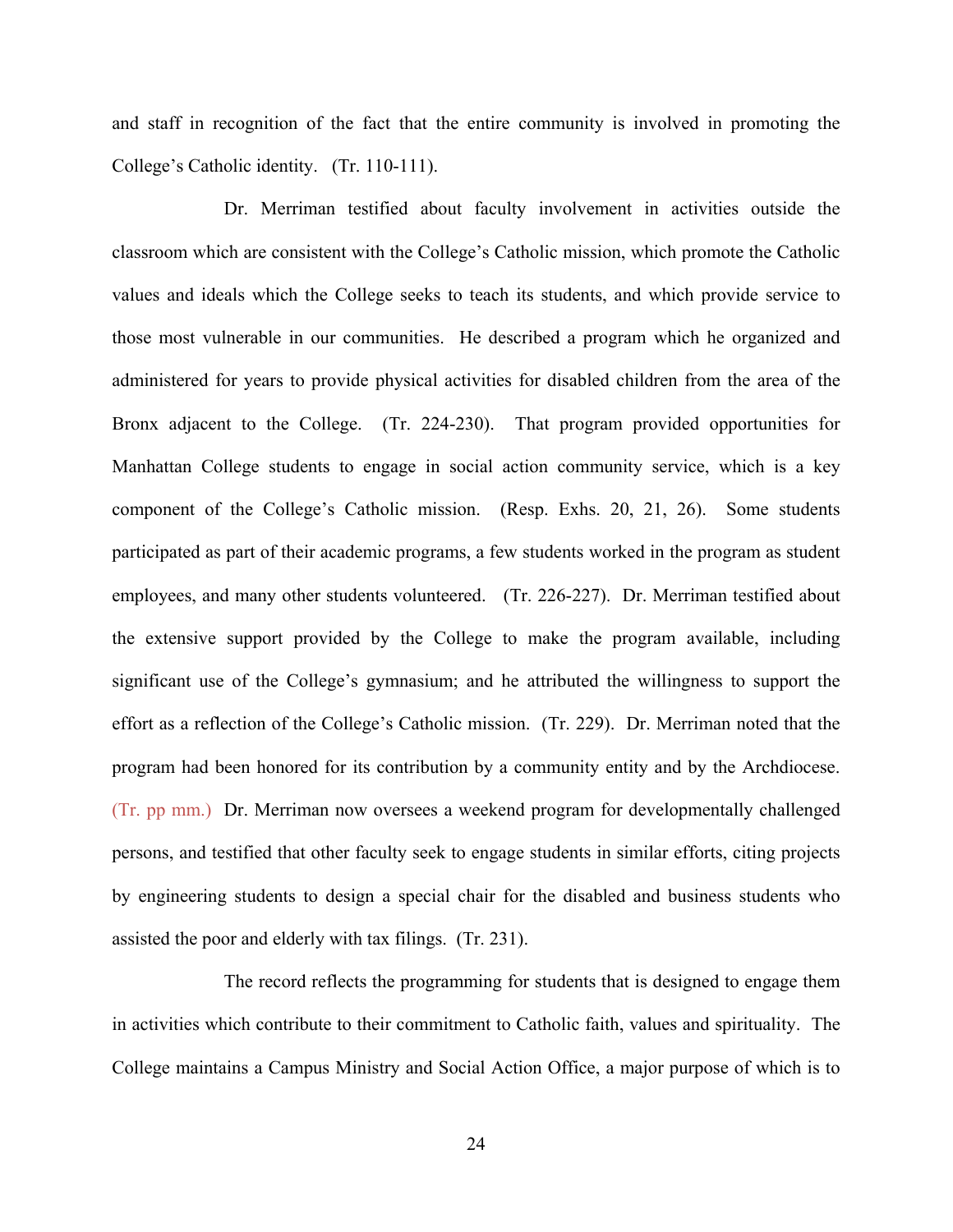foster faith, service and community; to give students an opportunity to develop their spirituality; and to put faith to work. (Resp. Exhs. 20, 21, 26, 28, 29, 30, 31, 32, 33). The Campus Ministry has conjoined goals to promote and provide liturgical opportunities, and to engage students in service learning projects. Campus Ministry provides opportunities for prayer, daily Mass, pastoral counseling, receipt of the sacraments and religious retreats, and will also assist an individual who wants to become Catholic. (*Id.*, Tr. 277-284). The service programs vary from as close as the College neighborhood to as far away as New Orleans, Haiti and Kenya. (Resp. Exhs. 21, 24). Manhattan College graduates also participate in the Lasallian Volunteers, a national Lasallian program for graduates that places them in Lasallian ministries in the poorest neighborhoods in the country to engage in service that will reflect their Lasallian values. (Resp. Exhs. 22, 23). Dr. Merriman testified that the Lasallian volunteer featured on the current brochure distributed at Lasallian colleges nation-wide is a Manhattan College graduate. (Resp. Exh. 23; Tr. 235).

In addition to social action programs, Campus Ministry encourages prayer and worship opportunities, encouraging students to become student ministers at Mass. They provide Bible study groups, the opportunity for Baptism, Confirmation, First Eucharist and Holy Communion. (Resp. Exhs. 21, 26, 28, 29, 30, 31, 32, 33). Dr. Merriman testified about his conversation with a student who had participated in one of the service learning projects and described it as a transformative experience. (Tr. 242-243).

Dr. Merriman explained that Campus Ministry and Social Action assists students to make the connection between their service to the poorest and most vulnerable as a manifestation of their beliefs and spirituality, as preparation for a life of service and caring for the poor, and as a growing understanding of their faith and values. (Tr. 239, 242-243). It is this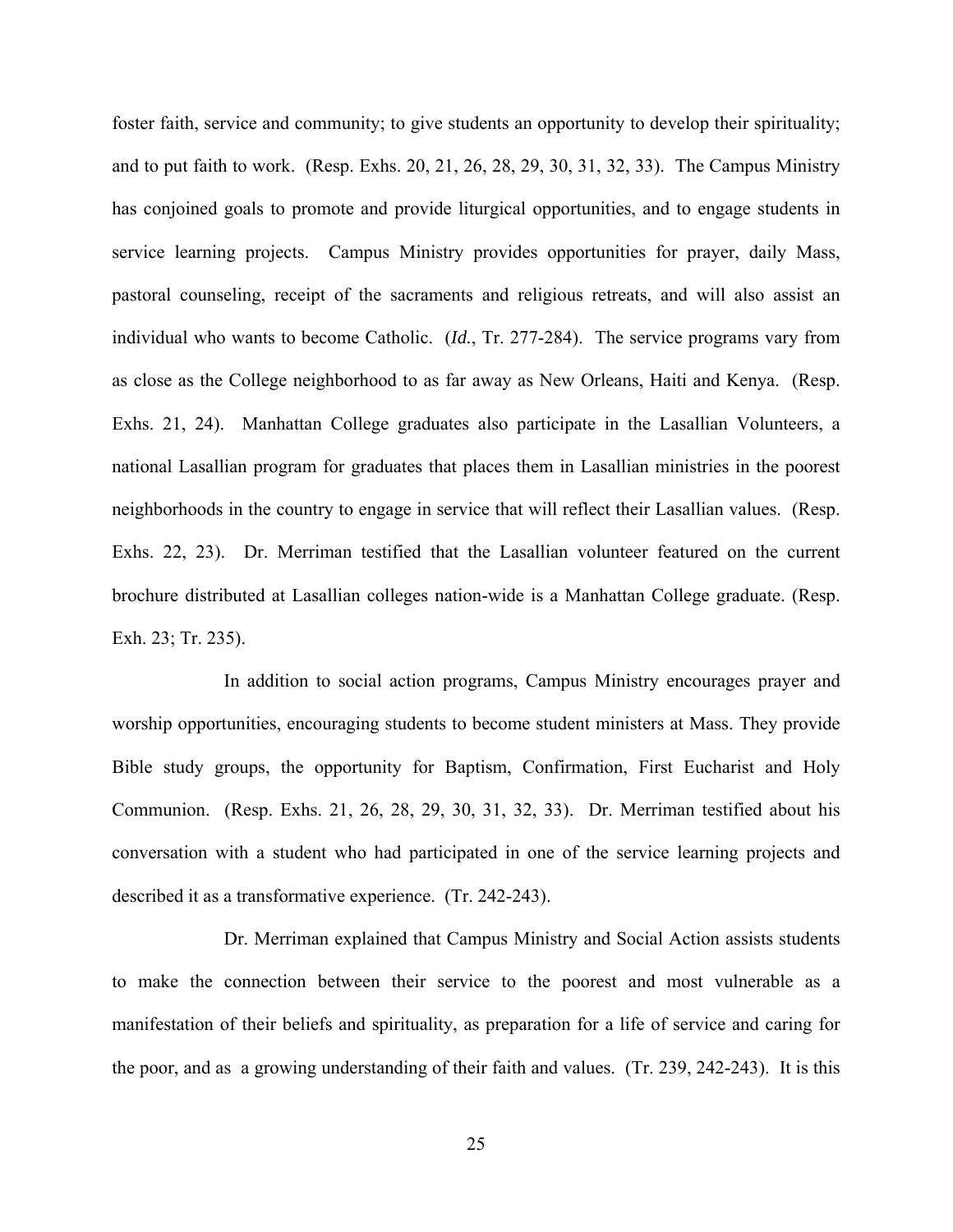approach that Dr. Merriman identified as distinguishing the Manhattan College experience from community service available at other colleges and universities. (Tr. 324).

The Union offered testimony from both Professor Fahey and adjunct Michael Ewing that they had received an e-mail message from the Campus Ministry telling community members to show their support for members of the gay and lesbian community. (Tr. 457, 688). On cross-examination, Professor Fahey acknowledged that it is his understanding that the Catholic Church's view on homosexuality has changed, that there is an understanding that homosexuality may be biologically based, and that the Church no longer opposes individuals who are homosexual, although it continues to condemn the homosexual sex act. (Tr. 457-458). Professor Fahey further agreed on cross-examination agree that support for members of the gay and lesbian community is not inconsistent with current Church doctrine.

 The Union also, on Professor Fahey's re-direct examination, introduced into evidence an article from the College student newspaper about a training program to prepare students to oppose bullying of homosexual, gay, lesbian, bisexual and transgendered students; the program was a national one, to be taught by two College employees. (Pet. Exh. 6). The article included a reference to the recent suicide of a college student in the metropolitan region after he was bullied about his homosexuality. Professor Fahey opined that the training would be in violation of Catholic Church doctrine if it did not make the point of condemning the homosexual sex act (Tr. 740-743); but he admitted on cross examination that he had no idea of what the training included, or what topics it covered. (Tr. 742-743).

Dr. Merriman also talked about his responsibility for assisting with the organization of new student orientation and accompanying activities for parents, and described the presentations on Lasallian Catholic identity which are made to new students and their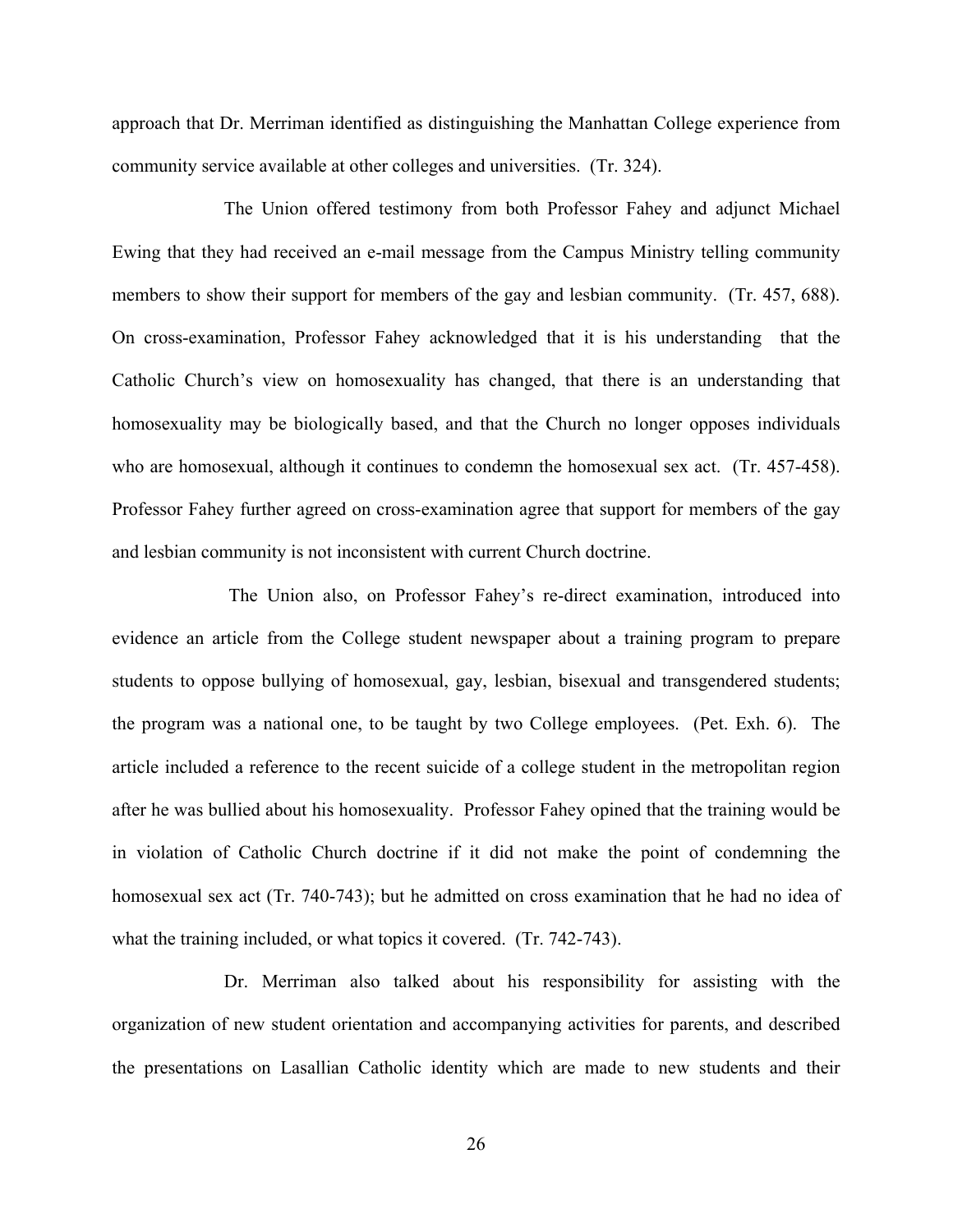parents. (Tr. 291; Resp. Exh. 33). In this regard, it bears noting that every major presentation over the two-day period of new student orientation involves the staff of the office of Campus Ministry, either as sole presenters or as part of a team of presenters. (Resp. Exh. 33). Dr. Merriman also confirmed that the College provides materials to new students to educate them about the College's Lasallian Catholic identity, that emphasizes the importance of service to the poor, and that provides a link to faith in God. The material ends with a portion of the traditional Lasallian prayer, "Live Jesus in our hearts, Forever!" (Tr. 273; Resp. Exh. 27) .

A significant amount of attention was devoted to the extent of activity on campus that reflects traditional religious worship, the extent to which participation in liturgical activities and events related to the Catholic identity are obligatory (and whether attendance is taken), and the existence on campus of Catholic art, statues, religious symbols and places of worship. Vice President for Human Resources Barbara Fabé testified that there is a small Chapel outside the Chancellor's Room room where Trustee meetings are held, and where the Council for Faculty Affairs meets. Most job applicants walk past the Chapel en route to Ms. Fabé's office, and daily prayer sessions are held in the Chapel. (Tr. 85). She and Board Chair O'Malley described the Quadrangle, which is the center of campus that contains the main Chapel, the statue of John Baptist de La Salle and the buildings which display portraits of the Christian Brothers and clergy who have played an important role in the College's history. (Tr. 86, 778). Ms. Fabé explained that most classrooms on campus display crucifix on the wall, and described the campus Masses for all major College events such as the start of school and graduation, for Days of Holy Obligation, and for religious holidays. (Tr. 85). She explained that these Masses are attended by students, staff, faculty, administrators, Trustees, alumni and parents. She testified about the prevalence of prayer on campus, including at the beginning of every meeting of the Board of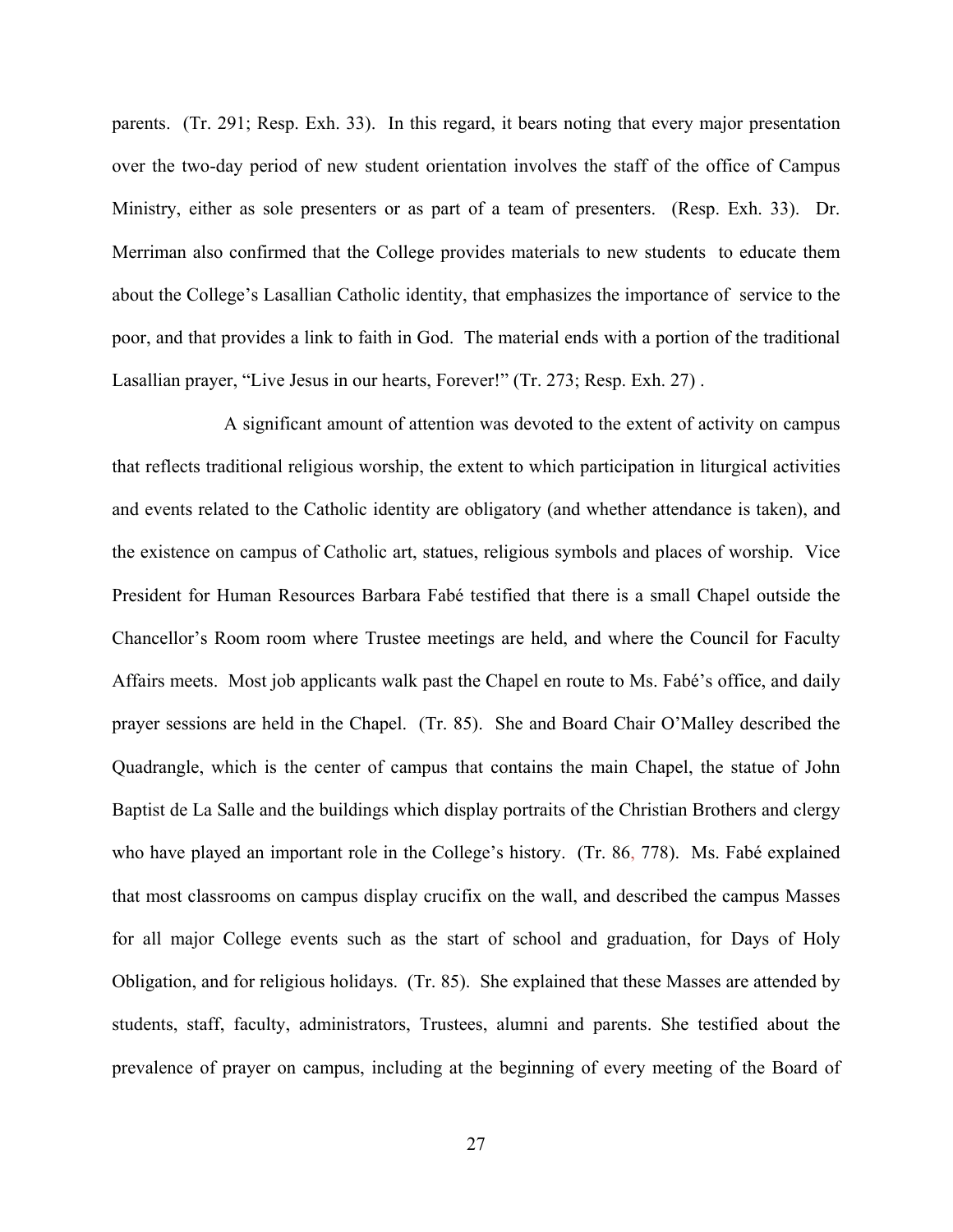Trustees, at campus convocations, and at campus events. Dean Merriman testified that he starts faculty meetings in the School of Education with a prayer. (Tr. 297).

Chairman of the Board O'Malley described the practice of prayer at meetings of the Board of Trustees, the Board's Executive Committee, and other Board Committee meetings. He described how the Trustees participate in reading portions of the prayer, or have a responsive prayer, and end the meetings with a prayer. He explained the prayer that had been offered at the Trustee meeting just prior to his testimony, a page- long prayer offered by Brother Frank Byrne and taken from St. Paul's First Letter to the Corinthians. He explained that the entire Board always reads the closing prayer selected for the meeting and then a Brother recites the prayer attributed to St. John Baptist de La Salle, "Live Jesus in our hearts," to which the members of the Board respond, "Pray for us." (Tr. 754-755; Resp. Exh. 56). Mr. O'Malley, for whom the College Library is named, $9$  testified that the bridge leading to the Library, named the Founders Bridge, is dedicated to the historic leaders of the College and he identified these religious figures who are featured in a brochure prepared by the College to honor the major figures in the College's history. (Resp. Exh. 46; Tr. 777-778).

Dr. Merriman testified that he sometimes starts classes with a prayer, and that most classrooms on campus have a crucifix on the wall. (Tr. 297). One of the witnesses for the Union, Michael Ewing, also testified that a classroom he teaches in has a cross (Tr. 685), and that he had observed religious art on the campus. (Tr. 694). One adjunct faculty witness for the Union stated that he saw a cross in one classroom, and admitted that he had noticed the large statue of St. John Baptist de La Salle on campus. (Tr. 650, 664). One adjunct faculty member

<span id="page-27-0"></span><sup>&</sup>lt;sup>9</sup> Mr. O'Malley, who testified that the Library named after his family, towards which he contributed many million dollars, has a crucifix on its roof. He stated that he has pledged as additional \$5 million towards a new student center; but stated that it is an explicit condition of his commitments that "in the event the college doesn't continue with its Catholic Identity the gift is null and void, and I do that in writing." (Tr. 776).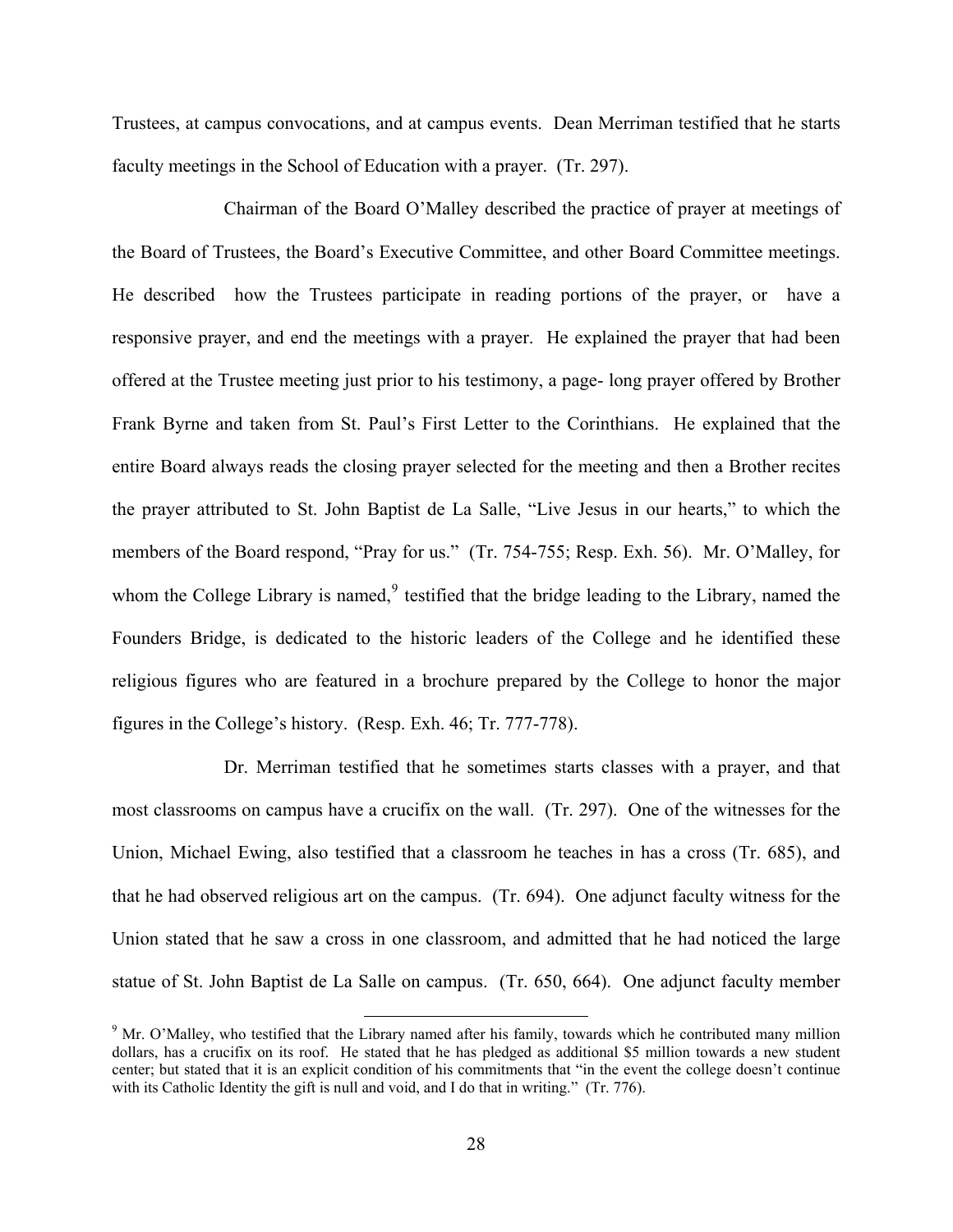testified that he in his two years as an adjunct teacher he had never noticed any chapels, religious art, statues or religious symbolism on the entire campus.  $(Tr. 373).$ <sup>[10](#page-28-0)</sup>

The witnesses for the College made it clear that Manhattan College respects academic freedom for the faculty, does not discriminate against students or employees of other faiths (or of no faith), and respects the beliefs and practices of other religions. (*see* Resp. Exh. 16). In return, as former President Brother Thomas Scanlan explained in his presentation to new employees (Resp. Exh. 17), the College asks that those who accept employment at Manhattan College understand that it is a Catholic College and that its identity and mission are to be respected by all who join the community. While the College encourages and promotes participation in the Catholic life of the College, it respects individual choices and comfort levels. (*Ibid.*)

The spirit of openness is reflected in the *Sponsorship Covenant* and accepted by the Christian Brothers. The *Sponsorship Covenant* also sets out the respect for the individual choice of Catholic professors of theology regarding the *Mandatum* of *Ex Corde Ecclesiae*. (Resp. Exh. 16). The College promotes inter-faith opportunities and experiences, and has established a Holocaust Center to study the historic event and, consistent with the teachings of the Second Vatican Council, to promote Catholic-Jewish dialogue. (Resp. Exh. 45).

While the Trustees and the College continue to require three courses in Religious Studies for all students (and now require that all students take one of those three courses in Catholic studies) (Tr. 770, 773), there was testimony that there is a long-standing acknowledgement that being a Catholic college does not equate to forcing students to attend Mass or

<span id="page-28-0"></span> $10$  The Union's representative, Mr. Esakoff, objected to testimony that a person on the Manhattan College campus will see religious objects; Mr. Esakoff's rationale was that, "They may be present on the campus, but perhaps no one will see them." (Tr. 88). The Hearing Officer appeared to agree that "a theoretical person" might or might not see something which is in plain sight. (Tr. 89).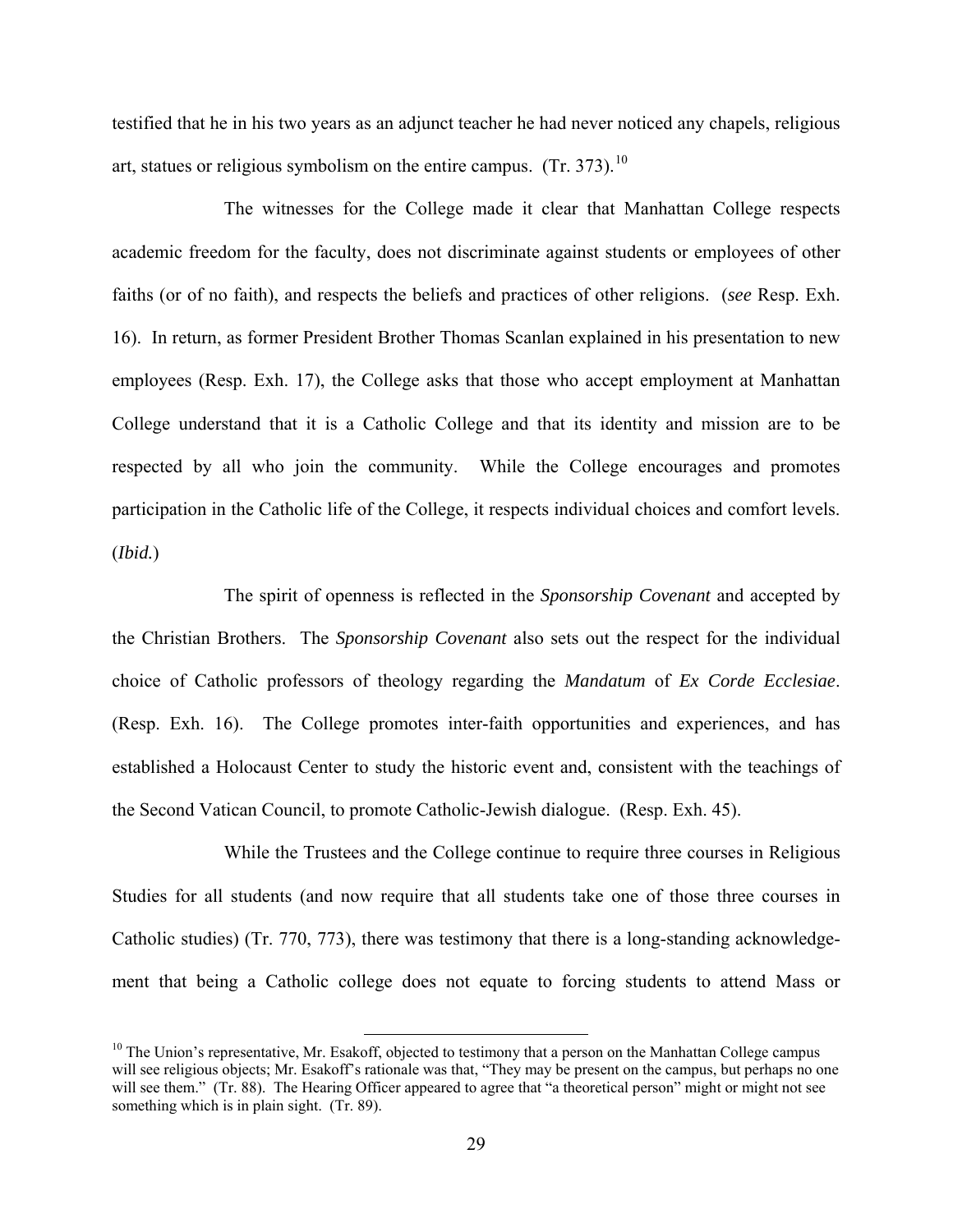participate in liturgies or sacraments. In fact, Mr. O'Malley testified that when he was a student at Manhattan from 1959 to 1963, he was not required to attend Mass on campus, and rarely did so. (Tr. 764-765). He stated that testimony from the Union witness that in the 1960's mass was required was not true.<sup>[11](#page-29-0)</sup> Mr. O'Malley does attend Mass at Manhattan College currently; and he described the Graduation Mass as a standing room only event for students, friends and parents. (Tr. 775). When asked if other Trustees attend the Graduation Mass he responded : "I don't take attendance. I go to Mass to pray. I don't go to Mass to take attendance." (*Ibid.*). When asked by the Union's representative on cross-examination what percentage of the Catholic students attend Mass, Mr. O'Malley replied that he does not take attendance at Mass and is not on the campus on a daily basis. (Tr. 783). Mr. O'Malley testified that Mass is not mandatory at Manhattan College because, "There's no such thing as mandatory Mass." (Tr. 766.) He explained that, while Catholicism is a changing religion and Manhattan College has changed over the years in response to Vatican II and a more liberalized Church, "it didn't go away from its core mission." (Tr. 773).

Mr. O'Malley further testified that the Religious Studies courses he took as a student in the early 1960's were not all devoted to Catholic studies, and that he studied many other faiths, including Judaism, Islam and Buddhism; he stated that the courses he took were not geared to indoctrination, but were academic classes. (Tr. 765-766). He identified one of his Religious Studies Professors, Brother Luke Salm, as a mentor, and Mr. O'Malley's testimony was wholly consistent with the report, *Characteristics of the Lasallian School*, which was issued by Brother Luke in 1970. (Resp. Exh. 42). As Brother Luke explained in his report, which was endorsed by the entire Religious Studies Department, the College had not been attempting to

<span id="page-29-0"></span><sup>&</sup>lt;sup>11</sup> Mr. O'Malley testified that "If anyone has testified that mass was mandatory in that period of time they're either hallucinating or perjuring." (Tr. 774).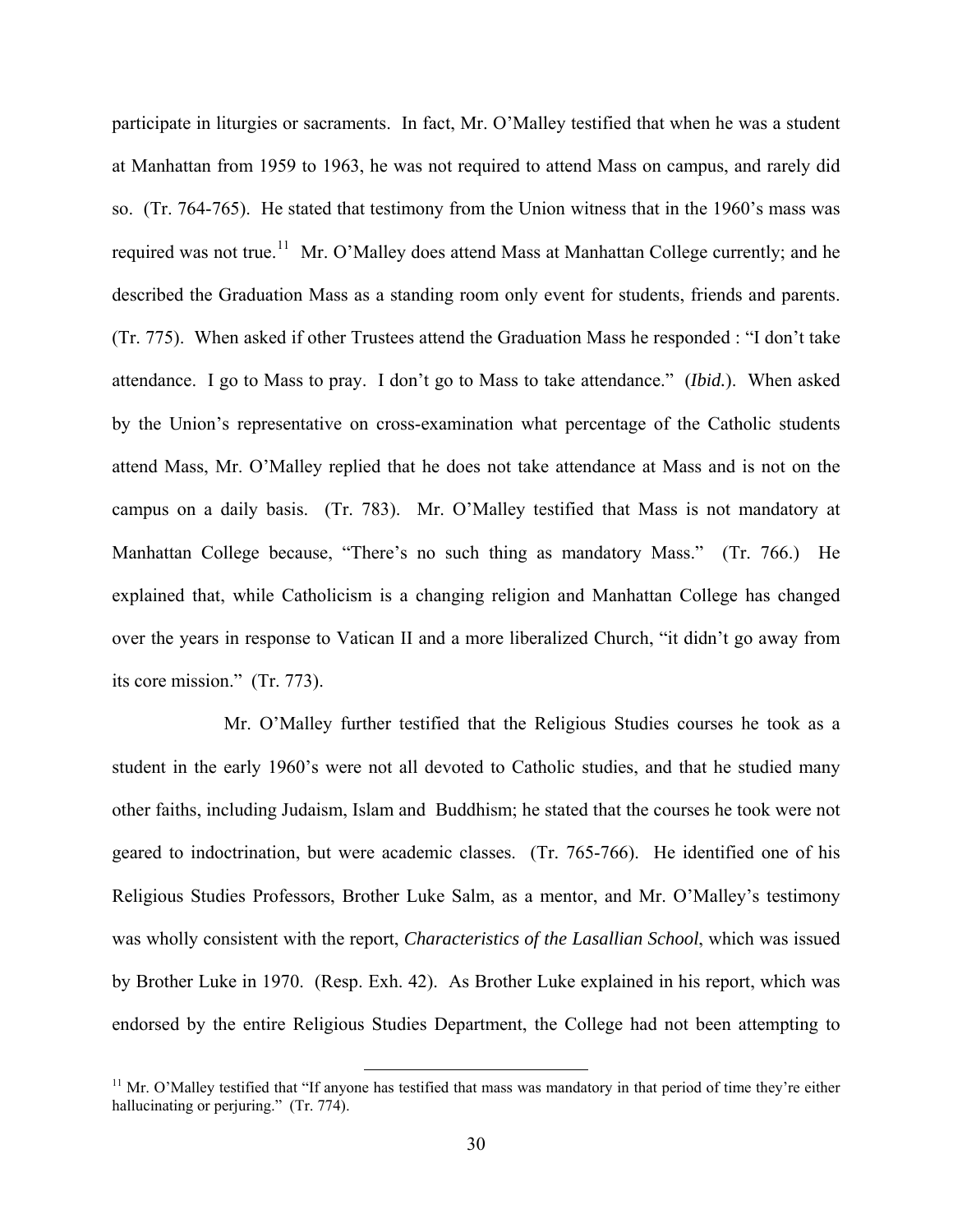indoctrinate students or proselytize for or against religion since at least 1958, when a change in the name of the department was made to emphasize the academic nature of the religion courses offered. Brother Luke wrote that, given the transitional nature of the college experience, no educational or religious purpose was served by imposing traditional doctrine; he suggested that to challenge a student to view Catholicism from the perspective of the faith traditions of other religions, and to understand how the Catholic tradition relates to the contemporary world, is a more effective way for students to come to a mature self-understanding of their personal faith and the tradition and culture from which they have come. (*Ibid.*) This approach continues to be the manner in which Manhattan College seeks to educate its students about religion, faith and spirituality. (Resp. Exh. 16).

Mr. O'Malley's testimony also addressed the financial support provided by donors to the College to enable it to build new buildings and provide for the students, including his personal support. As a Trustee, he has had occasion to speak with prospective donors, most of whom are alumni of the College and it was his sense that many support the College financially because it remains a Catholic college. He explained that his own support was specifically based on the continuation of the Catholic identity. (Tr. 777).

Mr. O'Malley's views were set out in the following question and answer:

"Q: What do you deem to be the core reason Manhattan College is a Catholic college?

"A: Well, first of all, its very foundation, its 157 years of history as a Catholic institution. That's obviously number one. We have religious images all over the campus, we have daily Mass on the campus. We insist on religious studies, we insist that there's a portion of those studies that relate to Catholicism. As we hire people to work at the college to teach our students we clearly explain to them that this is a Catholic college, it's not make-believe.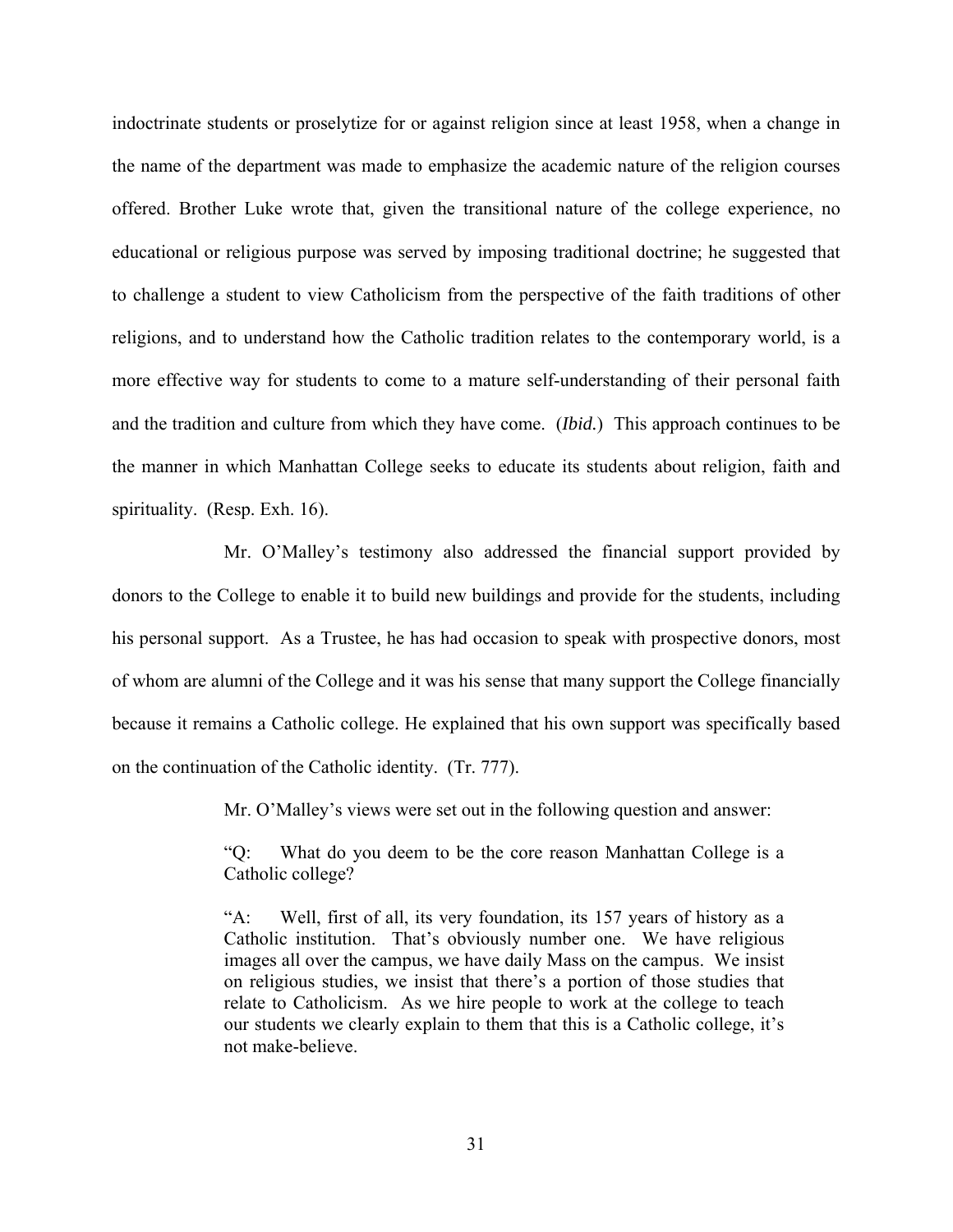"So every step of the way we say it's Catholic, we can't get into this nonsense of indoctrination and mandatory nonsense that people seem to misunderstand as a part of Catholicism. Perhaps if you want to go back 200 years we had a lot of screwballs running the show, and some things were done to extreme, and you could say that in every religion, it wouldn't matter whether it was Catholicism, Protestantism, Judaism, the Muslim faith, whatever, we are changing. Catholicism is a changing religion. So Manhattan changed as Vatican II came along and liberalized the church. Certainly Manhattan College changed, but it didn't get away from its core mission."

(Tr. 772-773).

### **SUMMARY OF ARGUMENT**

 Manhattan College is exempt from the National Labor relations Act as a religious institution under *NLRB v. Catholic Bishop of Chicago*, 440 U.S. 490 (1979) and the court decisions that followed *Catholic Bishop*, culminating in *Carroll College v. NLRB*, 558 F.3d 556 (D.C. Cir. 2009).

 In *Carroll College*, the Court of Appeals for the District of Columbia reaffirmed the bright-line test which it had initially promulgated in *University of Great Falls v. NLRB*, 278 F.3d 1335 (D.C. Cir. 2002) for determining when a college is exempt from NLRB jurisdiction as a religious institution under *Catholic Bishop*. Manhattan College easily meets each element of that test: it holds itself out to the public as providing a religious educational environment; it is a non-profit institution; and it is affiliated with the Catholic Church and the New York Province of the Brothers of the Christian Schools (de La Salle Christian Brothers).

By contrast, the NLRB has adopted framework for analysis that looks to whether a school can satisfy the NLRB that it has a "substantial religious character" in order to determine if it is exempt from jurisdiction under *Catholic Bishop.* This analytical framework has been applied by the Board in a manner that intrudes it into considering virtually all aspects of a religious college's organization and operations. *See St. Joseph's College*, 282 NLRB 65 (1986).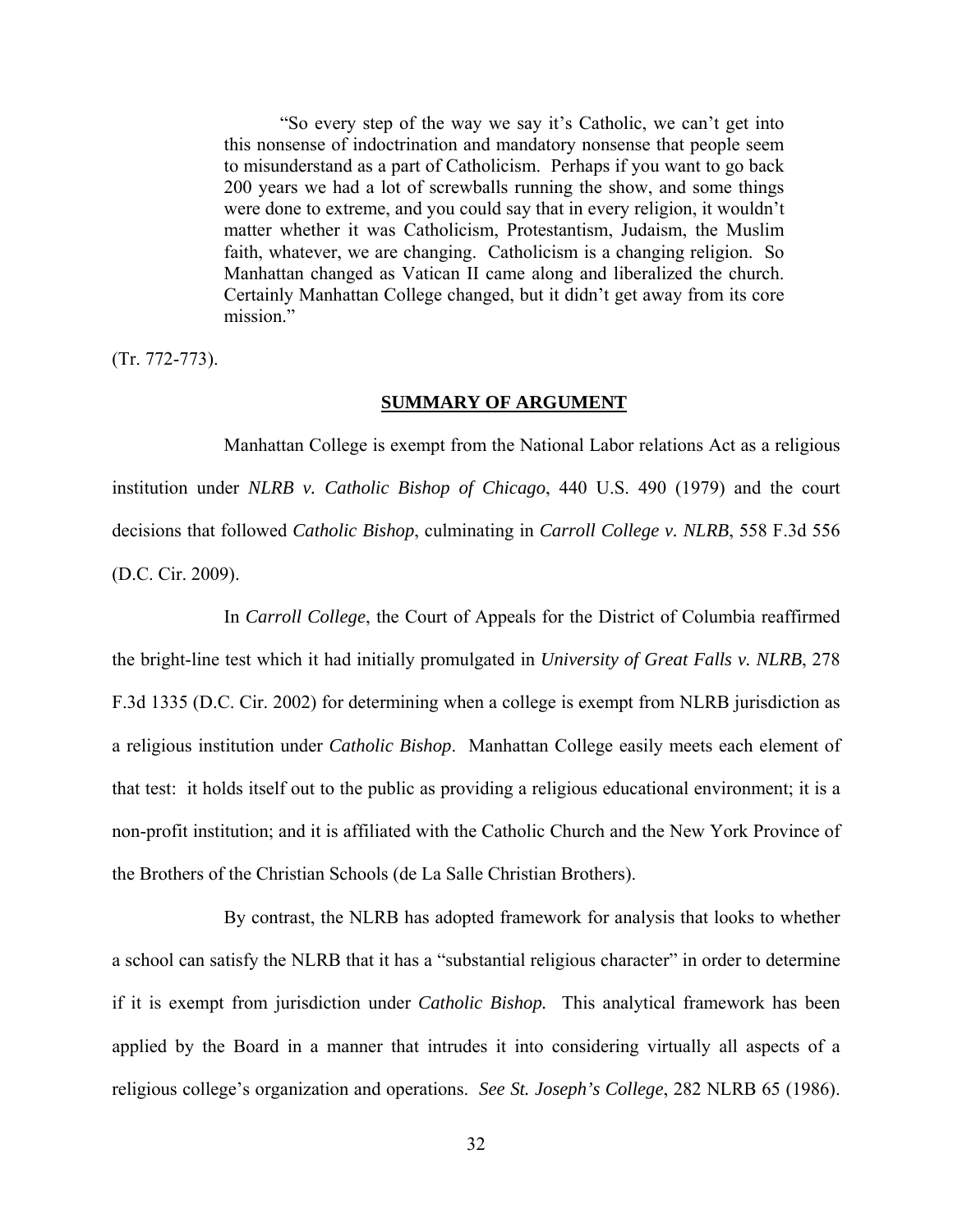Unfortunately, this approach involves exactly the sort of invasive inquiry that *Catholic Bishop* sought to avoid, and leaves the NLRB trolling through the substance and contours of the faith and mission of a religiously-affiliated institution, and making its own doctrinal analysis of the sufficiency of religious observance and motivation. This type of inquiry clearly risks infringing upon the guarantees of the First Amendment's Establishment and Free Exercise Clauses.

#### **ARGUMENT**

### **POINT I: MANHATTAN COLLEGE IS EXEMPT FROM NLRB JURISDICTION UNDER EXISTING CASE LAW**

The Supreme Court determined in *Catholic Bishop* that Congress did not intend for the NLRB to have jurisdiction over religious institutions by reason of the Religion Clauses of the First Amendment. 440 U.S. at 507. Central to the Supreme Court's reasoning was the concern that an NLRB bargaining order would entangle the Board into an inquiry regarding the good faith of a position asserted by the religious institution, and the relationship of the position taken to the institution's religious mission, which would be a prohibited inquiry into matters protected by the First Amendment. Notably, the Supreme Court made it absolutely clear that this prohibition applied not just to the *substance* of a possible NLRB determination, but also to the *process* by which that determination might be made:

> "It is not only the conclusions that may be reached by the Board which may impinge on the rights guaranteed by the Religion Clauses, *but also the very process of inquiry leading to findings and conclusions*."

440 U.S. at 502 (emphasis supplied).

 After *Catholic Bishop* was decided, the NLRB proceeded to devise a framework for determining whether a religious institution is beyond NLRB jurisdiction. in a series of cases in which the Board attempted to decide whether an institution had a "substantial religious character." *See Livingstone College*, 286 NLRB 1308 (1987); *St. Joseph's College*, 282 NLRB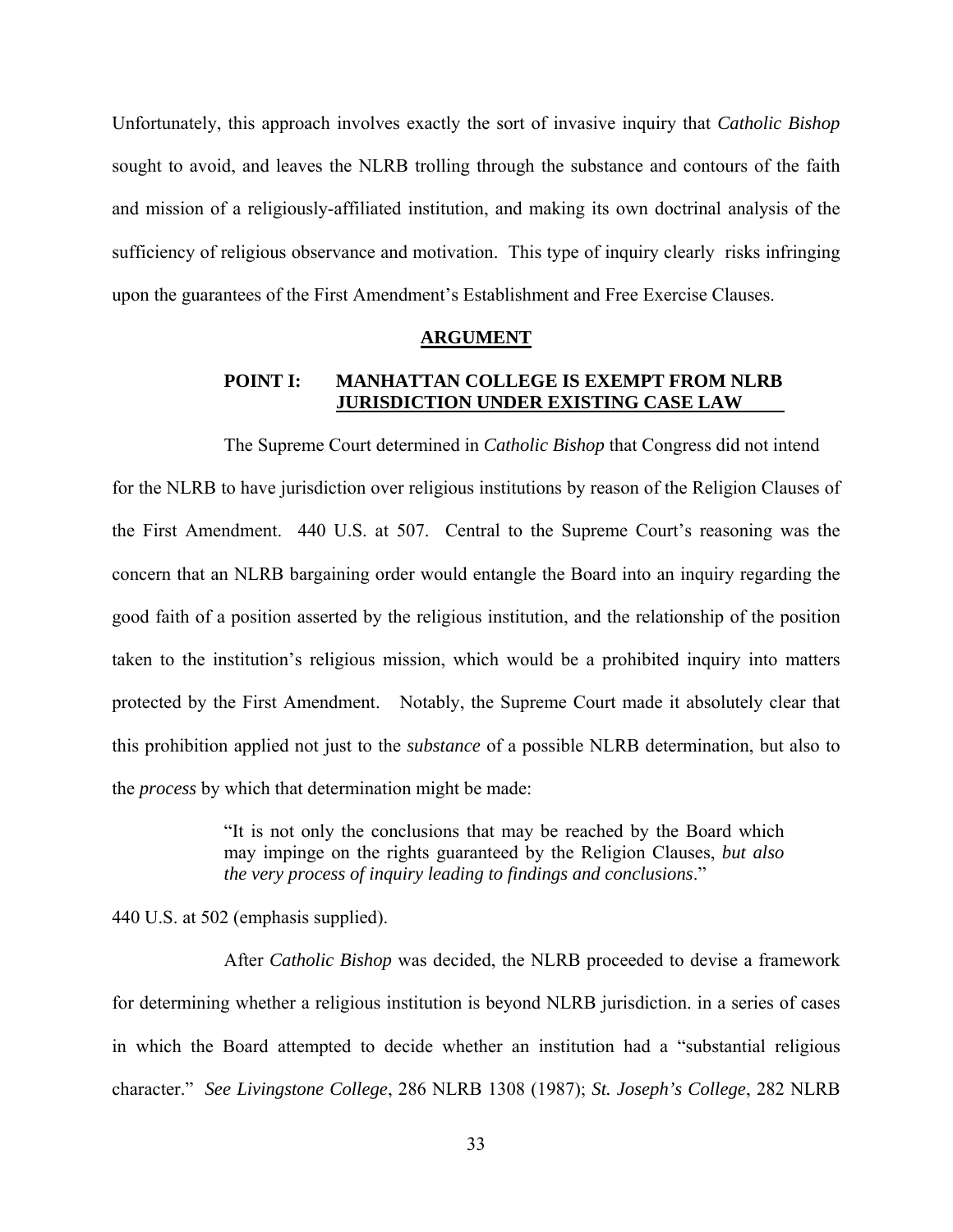65 (1986); *Jewish Day School*, 283 NLRB 757 (1987). However, the scrutiny by which this analysis was performed was rejected in *Universidad Central de Bayamon v. NLRB*, 793 F.2d 383 (1st Cir. 1986). Writing for the First Circuit's *en banc* decision, now-Supreme Court Justice Breyer concluded that the *Catholic Bishop* doctrine applies not just to institutions that are "pervasively sectarian," but also to a "college that seeks primarily to provide its students with a secular education, but which also maintains a subsidiary religious mission." *Id.*, at 398-99. Then-Judge Breyer concluded that the NLRB's "*ad hoc* efforts , the application of which will themselves involve significant entanglement, are precisely what the Supreme Court in *Catholic Bishop* sought to avoid." *Id*. at 402-403.

 In *University of Great Falls v. NLRB,* 278 F.3d 1335 (2002), the Court of Appeals for the District of Columbia similarly rejected the NLRB's approach to determining jurisdiction under *Catholic Bishop* as "flawed," *id*. at 1347, holding that in applying its "substantial religious character" test, the NLRB had engaged in just "the sort of intrusive inquiry that *Catholic Bishop*  sought to avoid." *Id.* at 1341-42. Drawing significantly from the opinion in *Universidad Central de Bayamon*, and reading *Catholic Bishop* to require a much different, and less intrusive inquiry, the *Great* Falls Court fashioned a three-part test for the analysis of Board jurisdiction over religiously-affiliated institutions. Under the *Great Falls* criteria, a religious educational institution is exempt from the NLRB's jurisdiction if: (i) it holds itself out to students, faculty, and the community as providing a religious educational environment; (ii) it is organized as a nonprofit entity; and (iii) it is affiliated with, *or* owned, operated or controlled, by a recognized religious organization. *Id.* at 1343-45. The Court explicitly intended this test to be a "brightline" rule for determining jurisdiction *without* delving into matters of religious doctrine or motive. *Id.* at 1345.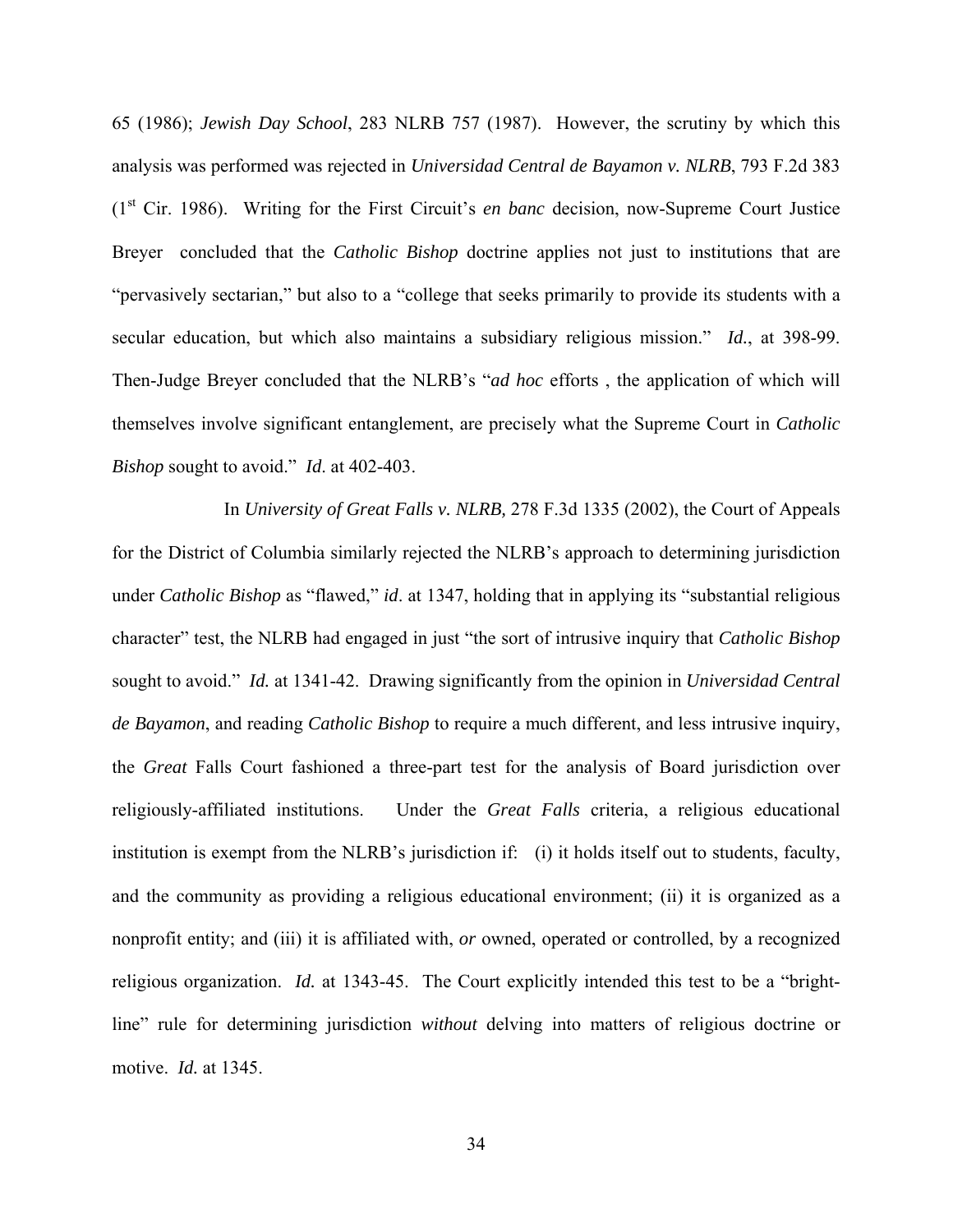In its analysis of the NLRB's "substantial religious character" standard, the *Great Falls* Court noted that the NLRB had attempted to minimize the religious beliefs of the University of Great Falls because the university had a nondiscriminatory admissions policy, had faculty who were not Catholic, did not require attendance at Mass, and respected other religious views. The Court stated that to limit the *Catholic Bishop* exemption to religious institutions which pursue hard-nosed proselytizing, limit enrollment to the members of their religion, and have no academic freedom, is an unnecessarily stunted view and may itself be a violation of the First Amendment.<sup>[12](#page-34-0)</sup> *Id.* at 1345-1347. Instead, the three-part test crafted by the Court, relying on objective, publicly-available documents, would let the NLRB separate between sham and *bona fide* religious affiliation without setting itself up as an arbiter of doctrinal legitimacy. By avoiding such probing, the Court said, the Board would not need to "needlessly engage in the 'trolling' that … *Catholic Bishop* itself sought to avoid." *Id.*, at 1345 (citing *Universidad de Bayamon*, *supra*). But it is *exactly* this doctrinal "trolling" which the Union has insistently invited with respect to Manhattan College. The Union has framed the debate as a supposed dispute over Catholic theology and Catholic legitimacy; and the Board has given disturbing indications that it will accept the invitation to decide "Catholic legitimacy" notwithstanding the Constitutional consequences.

 In *Carroll College*, *supra*, the D.C. Circuit Court of Appeals was faced with a situation similar to that in *Great Falls*: a religiously affiliated college had asserted its religious mission as the basis for exemption from NLRB jurisdiction of the NLRB, but had again encountered the Board's rigid application of its "substantial religious character" test. While the

<span id="page-34-0"></span><sup>&</sup>lt;sup>12</sup> This was hardly a novel proposition on the First Circuit's part. It goes without saying that there is absolutely  $no$ support for the contention that the NLRB can decide that a college is not Catholic unless it compels students to go to Mass, hires only Catholic employees, and generally behaves like a narrow-minded stereotype drawn from an antireligious tract.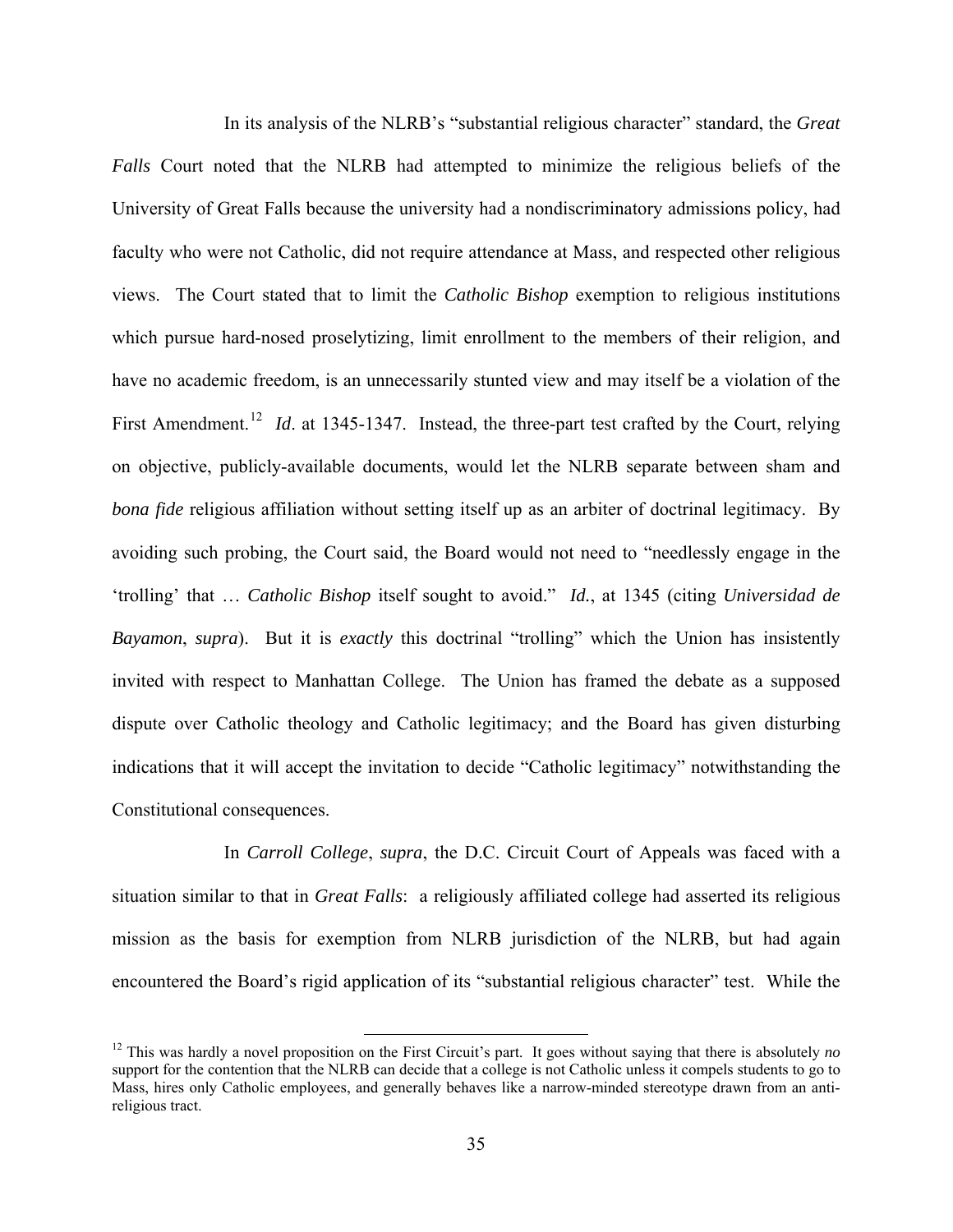case also involved an issue regarding the Religious Freedom Restoration Act ("RFRA"), it was decided by the Circuit Court under the three-part bright-line test promulgated earlier by the Circuit in *Great Falls.* The *Carroll College* Court held that Carroll College easily satisfied the *Great Falls* test: it was a non-profit private college affiliated with the Presbyterian Church, a recognized religious organization. The Court considered the college's public documents to determine whether it held itself out to students, faculty and the broader community as providing a religious educational environment. In particular the Court noted that the college's Mission Statement provided that the college would "demonstrate Christian values by … example" and would "provide a learning environment devoted to academic excellence and congenial to Christian witness"; and that an agreement between the college and the Synod of the Presbyterian Church committed the trustees of the college to "recognize and affirm [its] origins and heritage in the concern of the Church for the intellectual and spiritual growth of its students, faculty, administration and staff." 558 F.3d at 572-573. These objective indicia satisfied the *Great Falls* test.

The Regional Director whose decision was reviewed in *Carroll College* had determined that – in his view – the aspirational nature of the college's statements were not supported by evidence of actual religious influence or control; and he further concluded that because the Presbyterian Church did not own the college's campus, did not sponsor the college and did not have any right of ultimate control over the college, it did not meet the third element of the test for affiliation with the Church. In a footnote, the Regional Director observed that he would have reached the same conclusions under the three-part *Great Falls* test. The Circuit Court disagreed.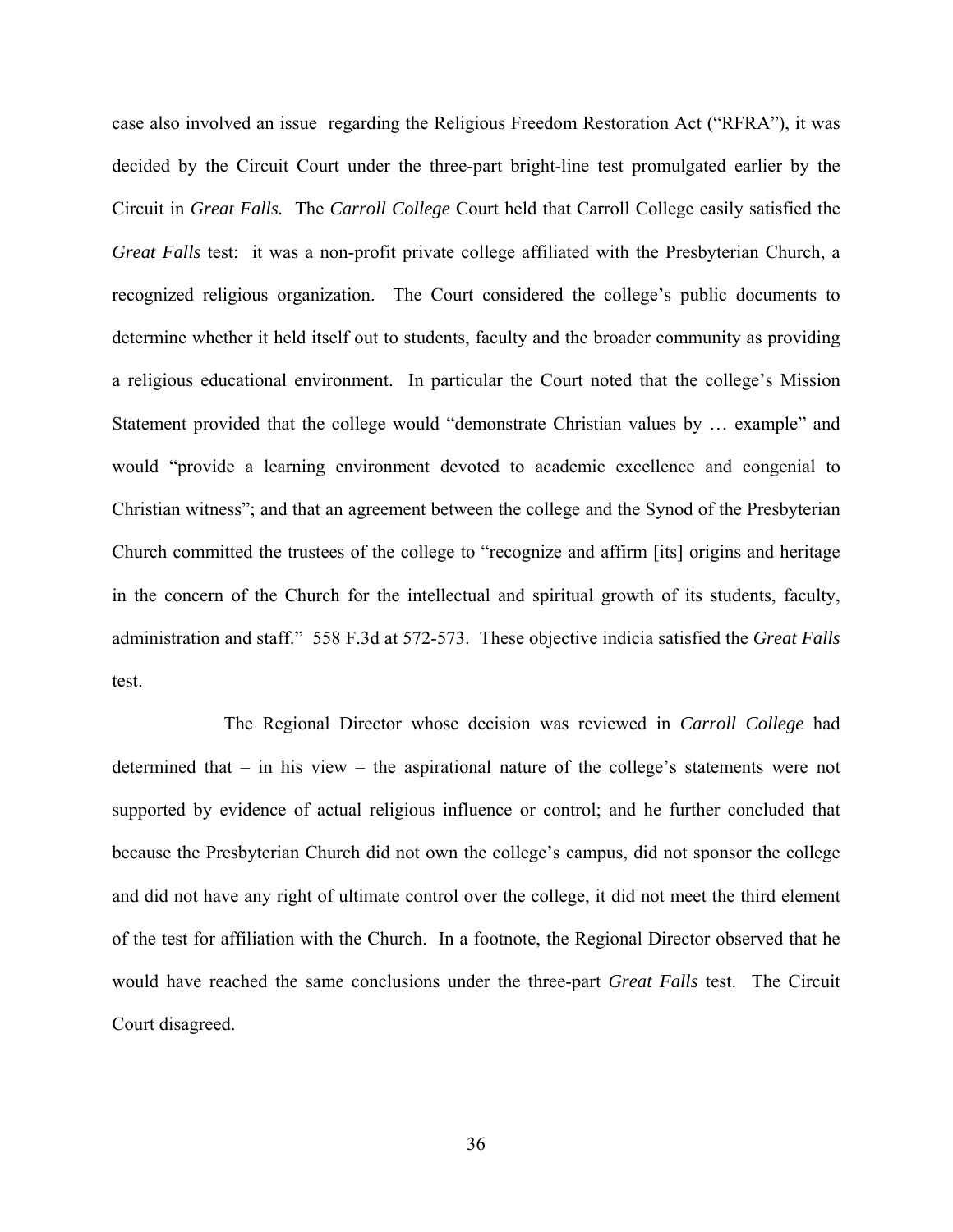It is instructive to note where the *Carroll College* Court took exception to the Regional Director's approach below. Specifically, the Court explained the following:

> "In determining whether a school is exempt from the NLRA under *Catholic Bishop*, the NLRB may not 'ask how effective the institution is at inculcating its beliefs.' [*Citation omitted*]. To do otherwise and require proof of 'actual religious influence or control' as the Regional Director did here ... is tantamount to questioning the sincerity of the school's public representations about the significance of its religious affiliation. This neither the Board nor we can do."

*Id*., at 573. The Court further quoted *Great Falls* to the effect that courts "cannot ask about the centrality of beliefs or how important the religious mission is to the institution." *Ibid.* Finally, the Court squarely rejected the Regional Director's assertion that there was no "affiliation" under the *Great Falls* test because the Presbyterian Church did not own the college's campus, did not sponsor the college, and did not have any right of ultimate control over the college. The Court stated that the test is satisfied if the institution is "affiliated with *or* owned, operated or controlled … by a recognized religious organization." *Id.* at 574 (emphasis in the original).

The Court's conclusion in *Carroll College* should be heeded here:

"After our decision in *Great Falls*, Carroll [College] is patently beyond the NLRB's jurisdiction. *Great Falls* created a bright-line test of the Board's jurisdiction according to which we ask three questions easily answered with objective criteria. From Carroll's public representations, it is readily apparent that the college holds itself out to all as providing a religious educational environment. That it is a nonprofit affiliated with a Presbyterian synod is beyond dispute. From the Board's own review of Carroll's publicly available documents [citation omitted] *it should have known immediately* that the college was entitled to a *Catholic Bishop* exemption from the NLRA's collective bargaining requirements."

*Ibid.* 

We respectfully remind the Board that while it has recognized expertise to interpret labor policy matters embodied in the NLRA, it does *not* enjoy a similar writ of authority or expertise as to issues of avoidance under the First Amendment to the United States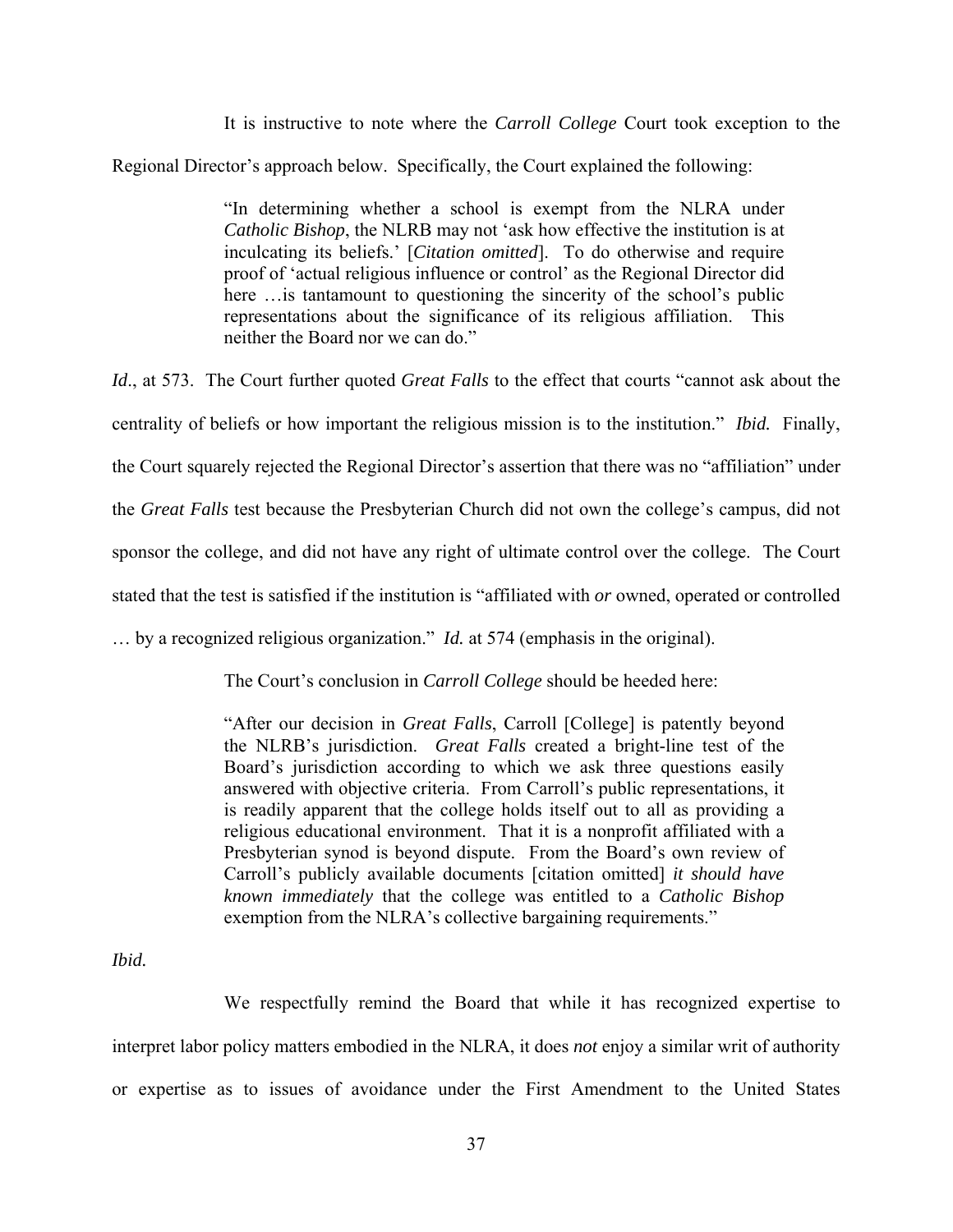Constitution. In the latter area, it is the federal courts which have the expertise, and have unchallengeable primacy of authority under Article III of the Constitution. The courts have spoken clearly and unequivocally to where the line between the First Amendment and the NLRA must lie, and we ask the Board to be mindful of that Constitutional mandate.

# **POINT II: MANHATTAN COLLEGE MEETS THE THREE-PART TEST OF** *CARROLL COLLEGE* **AND** *GREAT FALLS*

The " bright-line" test of *Great Falls* and Carroll *College*, holds that an institution is exempt from NLRB jurisdiction an institution if it:

> A. Holds itself out to students, faculty and the community as providing a religious educational environment (described alternatively in the decision as "holds itself out to the public as a religious institution";

B. Is organized as a non-profit entity; and

C. Is affiliated with or owned, operated or controlled by a recognized religious organization.

558 F.3d at 572. As noted above, this objective inquiry avoids the constitutional infirmities of the NLRB's "substantial religious character" test by forgoing any inquiry into the institution's motives or beliefs, the centrality of those beliefs, or the importance of its religious mission, while providing assurance of a *bona fide* religious identity.

## **A. Manhattan College Holds Itself out as a Religious Institution.**

It is undisputed that Manhattan College publicly identifies itself through its *Mission Statement* as an "independent Catholic institution of higher learning … founded upon the Lasallian tradition of excellence in teaching, respect for individual dignity, and commitment to social justice inspired by … John Baptist de La Salle … [and with a] mission … to provide a contemporary, person-centered educational experience characterized by high academic standards, reflection on faith, values and ethics, and life-long career preparation." This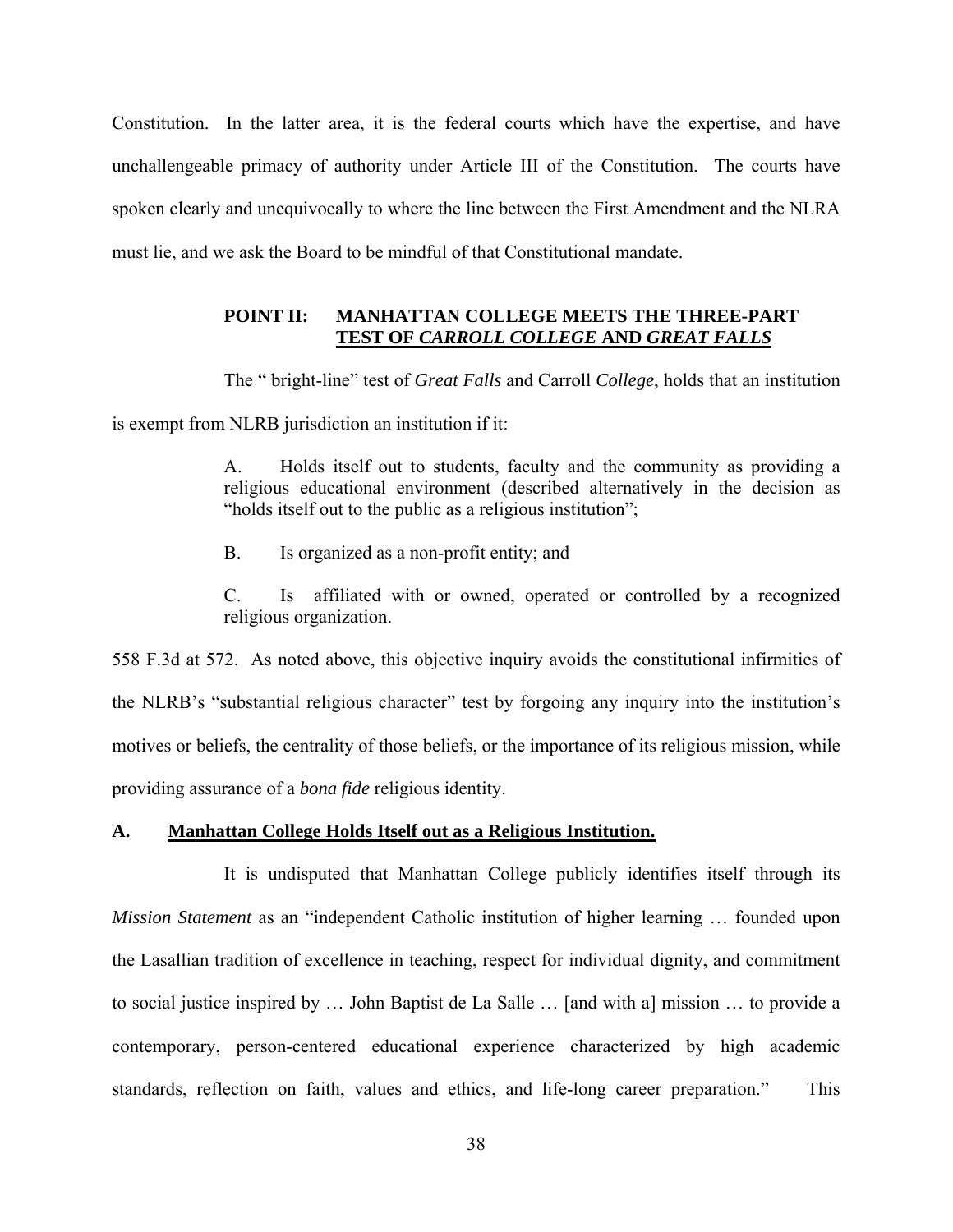statement is provided both to students through the College Catalogue (Pet. Exh. 2) and to applicants for jobs by Human Resources. (Resp. Exh. 14). Applicants sign an acknowledgment that they have received a copy of the *Mission Statement* and will abide by it. (Resp. Exh. 14). Appointment letters which are provided to many employees include a statement that the individual must commit to fulfill the obligations of the *Mission Statement*, and those letters must be signed and returned to the College. (Resp. Exh. 37).

The College Catalogue contains numerous other references to the Catholic heritage and culture of the College; sets out the nine-credit Religious Studies requirement (including one course in Catholic Studies); and describes the College-wide Core Goals and learning objectives which include religious and ethical awareness, understanding that Manhattan College is a Catholic institution, commitment to respect for individual dignity and social justice, and the need to take action based on ethical concerns and transcendent moral values as articulated in Christianity and other religious and philosophical traditions.

References to the College's Catholic identity are similarly included in job advertisements, which include multiple references to Manhattan as a Catholic college, and state that the College seeks applications from "those attracted to a college with a Catholic identity." (Resp. Exhs. 12, 13.)

 The College provides new employees orientation training as to its Catholic mission, and with a publication on the College's Catholic culture which includes major documents setting forth the Catholic identity of the College, among which are the Board of Trustees' 1999 Report, *Manhattan College: Lasallian, Catholic and Independent*;<sup>[13](#page-38-0)</sup> the 1999 statement of the Council for Faculty Affairs acknowledging that Manhattan College is a Catholic

<span id="page-38-0"></span><sup>&</sup>lt;sup>13</sup> The detailed Report of the Board was adopted by the Trustees in 1999 as the culmination of a College-wide process that arrived at a consensus on the Catholic identity of the College and avenues to be explored to enhance it. It confirms the continuing commitment of the College as a Catholic Lasallian institution. (Resp. Exh. 16).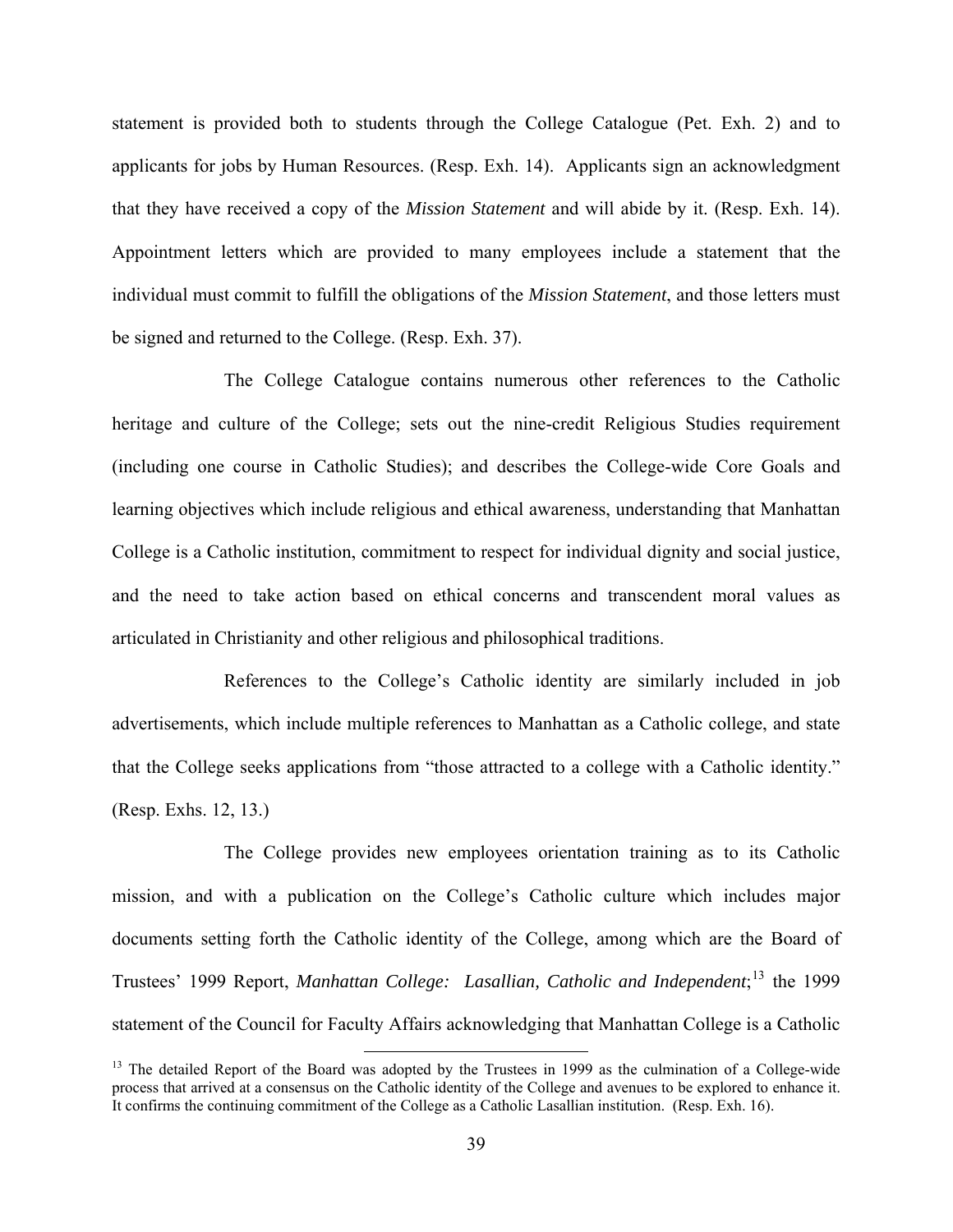institution; and the 2002 *Sponsorship Covenant* between the College and the New York Province of the Brothers of the Christian Schools (de La Salle Christian Brothers)<sup>14</sup>. (Resp. Exh. 16.)

 The By-Laws of the College set forth the requirement that the Brother Provincial of the Christian Brothers must be a member and Vice-Chair of the Board of Trustees, a mandatory member of the Board's Executive/Nominating Committee, and, under Canon Law the "Juridic Person" for the College. The By-Laws further require that a minimum of five Christian Brothers be members of the Board of Trustees, and that upon a dissolution of the College, the property and assets, as permitted by law, are to be distributed equally to the Order of Christian Brothers and to another Lasallian Catholic college.

The Office of Campus Ministry and Social Action is active and highly-visible on campus, with students and staff distributing literature and sponsoring events about Catholic activities, liturgical and sacramental activities, and service learning opportunities for students in the local community and across the globe.

The physical campus clearly establishes, to anyone who walks across the open spaces or visits the buildings, that Manhattan College is a Catholic institution. Numerous physical symbols of religious faith adorn the campus. The center of the campus is dominated by the Quadrangle, which includes two chapels, the smaller of which is located inside Memorial Hall opposite the Trustees' Board Room. The cupolas atop major buildings on or near the Quadrangle display visible crosses. The Quadrangle also includes a statute of Saint John Baptist

 $\overline{a}$ 

<span id="page-39-0"></span><sup>&</sup>lt;sup>14</sup> The *Sponsorship Covenant* is also distributed widely and is a formulation of the College's continuing operation as a Christian Brothers College, including the conduct of hiring, the role of the Vice President for Mission, and the promotion of the Catholic identity among staff, faculty, students and the community. (Resp. Exhs. 9, 16). It states that "The purposes of the College … are conducted in harmony with the College's heritage and continuing reality as a Catholic college in the Lasallian tradition…. [T]he College is guided by the moral, spiritual and religious inspiration of the Catholic tradition … and derives inspiration from the religious faith and educational ideals … of the Christian Brothers. The Covenant specifies that the College fulfills its Mission by teaching and scholarship, …by community service, for the educational benefit of its students and their overall personal and religious development." (Resp. Exh. 9, p. 2).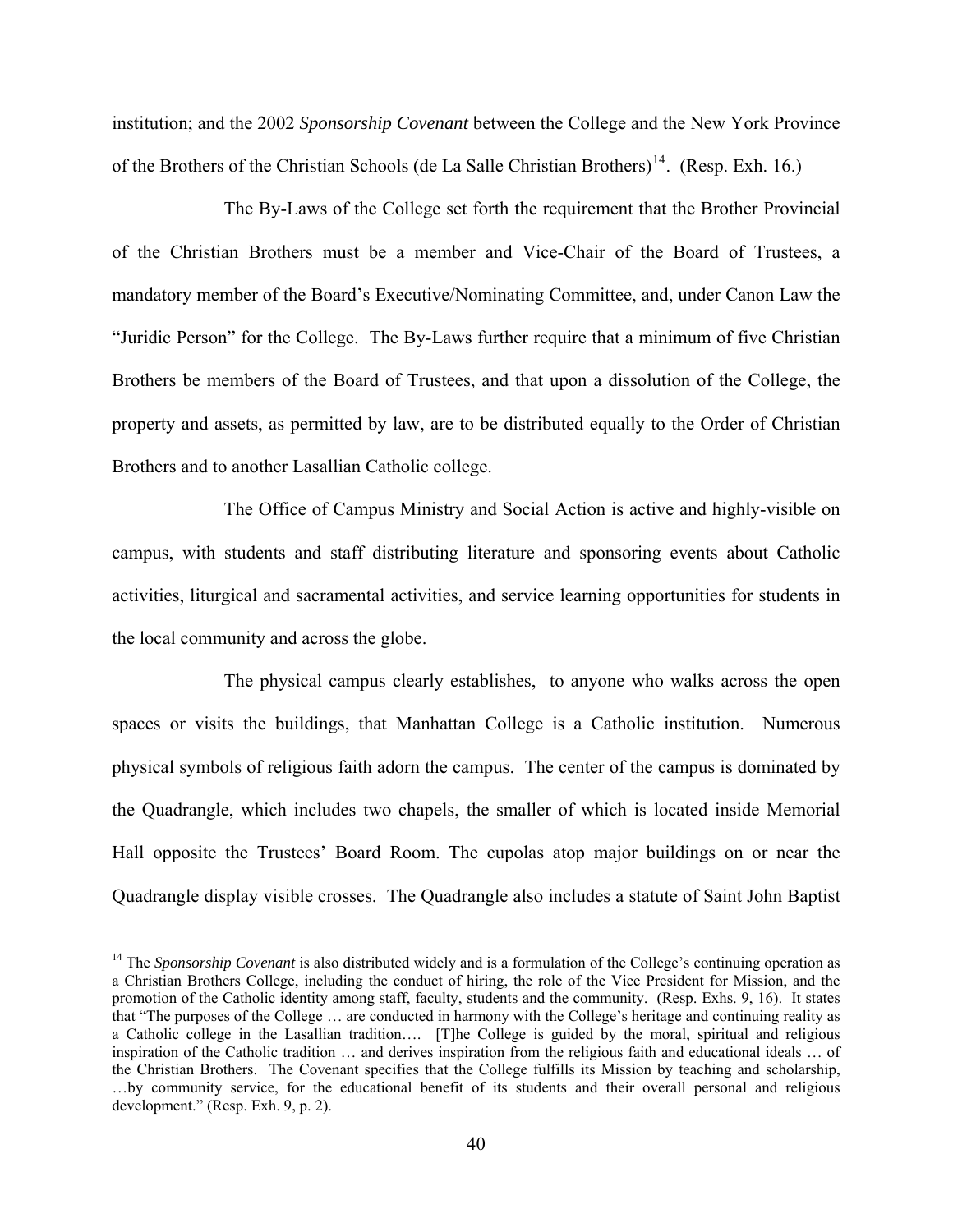de La Salle, and throughout campus buildings there are numerous portraits of Christian Brothers and Catholic clergy, and murals of the Christian Brothers. There are crosses on the walls of the classrooms.

These objective indicia of the College's public identity as a religious institution – its public documents, its public activities and institutions, and its physical character – fully meet, and even exceed, the judicial criteria articulated to determine whether the University of Great Falls and Carroll College met the first part of the three-part test. In the previous cases, the Court reviewed similar public documents of the respective institutions, including mission statements, covenants with religious organizations, relevant statements adopted by Trustees and corporate Articles of Incorporation, course catalogue, and found them sufficient to satisfy the analysis.

#### **B. Manhattan College is a Non-Profit Entity**

It cannot and will not be contested that Manhattan College is recognized by the Internal Revenue Service as a tax-exempt entity (Resp. Exh. 1), which qualifies it as non-profit. The IRS Determination letter verifying the College's satisfies the second part of the test.

# **C. Manhattan College is Affiliated with the Catholic Church and the Christian Brothers**

Manhattan College is listed in the *Official Catholic Directory*, a compilation of institutions recognized by the Catholic Church as Catholic institutions. (Resp. Exh. 2). This was the evidence of affiliation that the Court relied upon in *Great Falls*. 278 F.3d at 1345. Manhattan College is also affiliated with the New York Province of the Brothers of the Christian Schools (de La Salle Christian Brothers) as documented by the *Sponsorship Covenant* signed by the Board of Trustees and the Brother Provincial. (Resp. Exh. 9). This was the evidence of affiliation that the Court relied upon in *Carroll College*. 558 F.3d at 573-574. Further, the Manhattan College campus includes a residence for Christian Brothers who work at the College,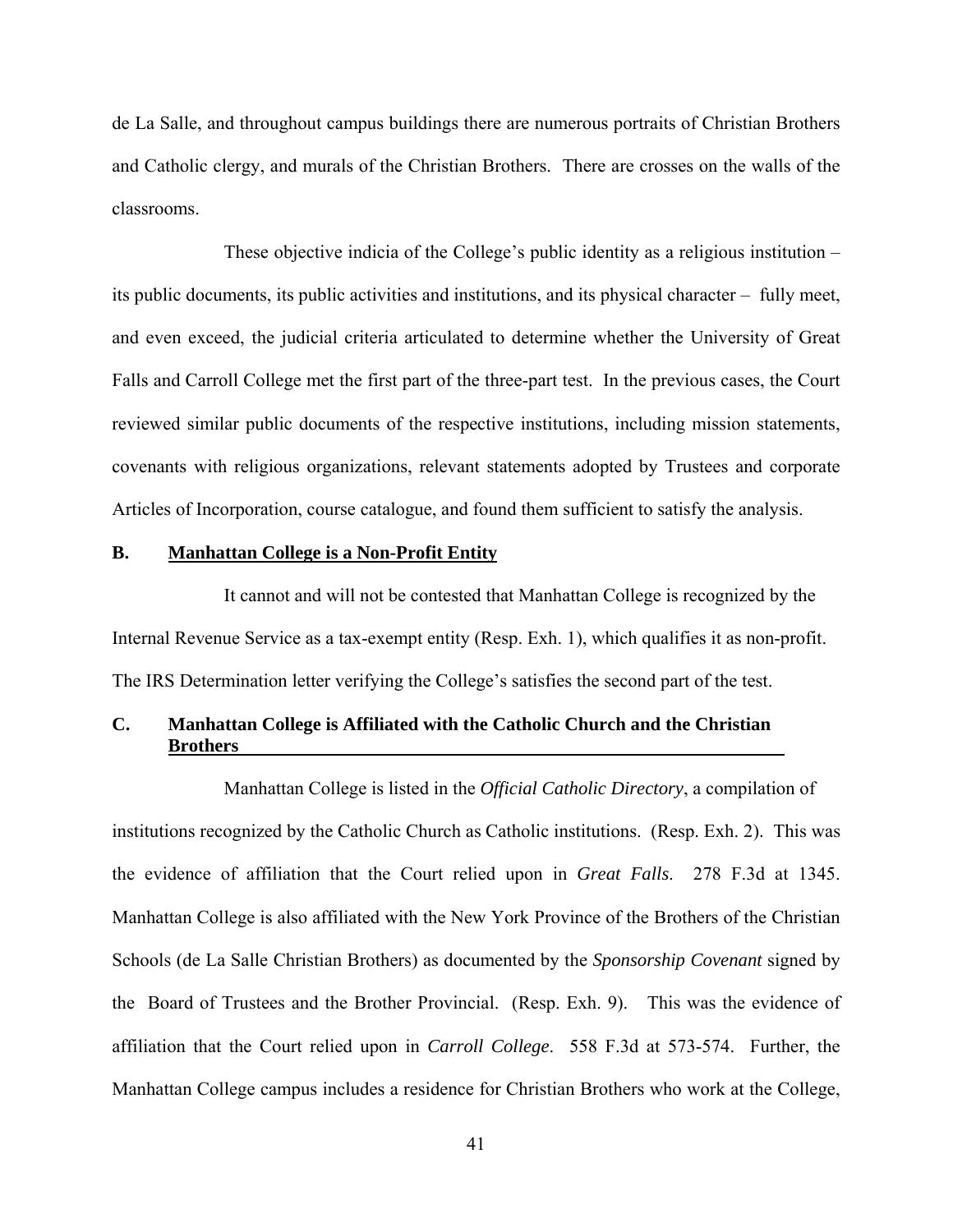have retired from work with the College, or have duties for the Order of Christian Brothers in the local area. (Resp. Exh. 5). As noted above, were the College to dissolve, its property and assets would be distributed equally between the Christian Brothers Province and another Lasallian college. (Resp. Exh. 6).

Manhattan College satisfies all three tests set forth in *Great Falls* and later confirmed in *Carroll College*: it is a non-profit college affiliated with the Catholic Church and the Christian Brothers, and it holds itself out to the public as providing a religious educational environment. In this regard, it should be noted that in the earlier 1999 decision (Board Exh. 3), the Regional Director found that the College was non-profit (*id*. at p 2), and that it was publicly listed in the *Official Catholic Directory* (*id*. at p. 6), which requires the approval of the Church for listing. The Regional Director concluded in 1999 that the College possess an unmistakably Catholic philosophy and mission which derives from the beliefs, history and vision of the founding Order, that the physical indicia of the Catholic faith fill the campus, that the College offers a campus ministry which sponsors Catholic sacramental liturgies, and that the Mission statement presents the College as a Catholic institution. Accordingly, as found in that prior decision, Manhattan College satisfies the three-part test in the first analysis in 1999.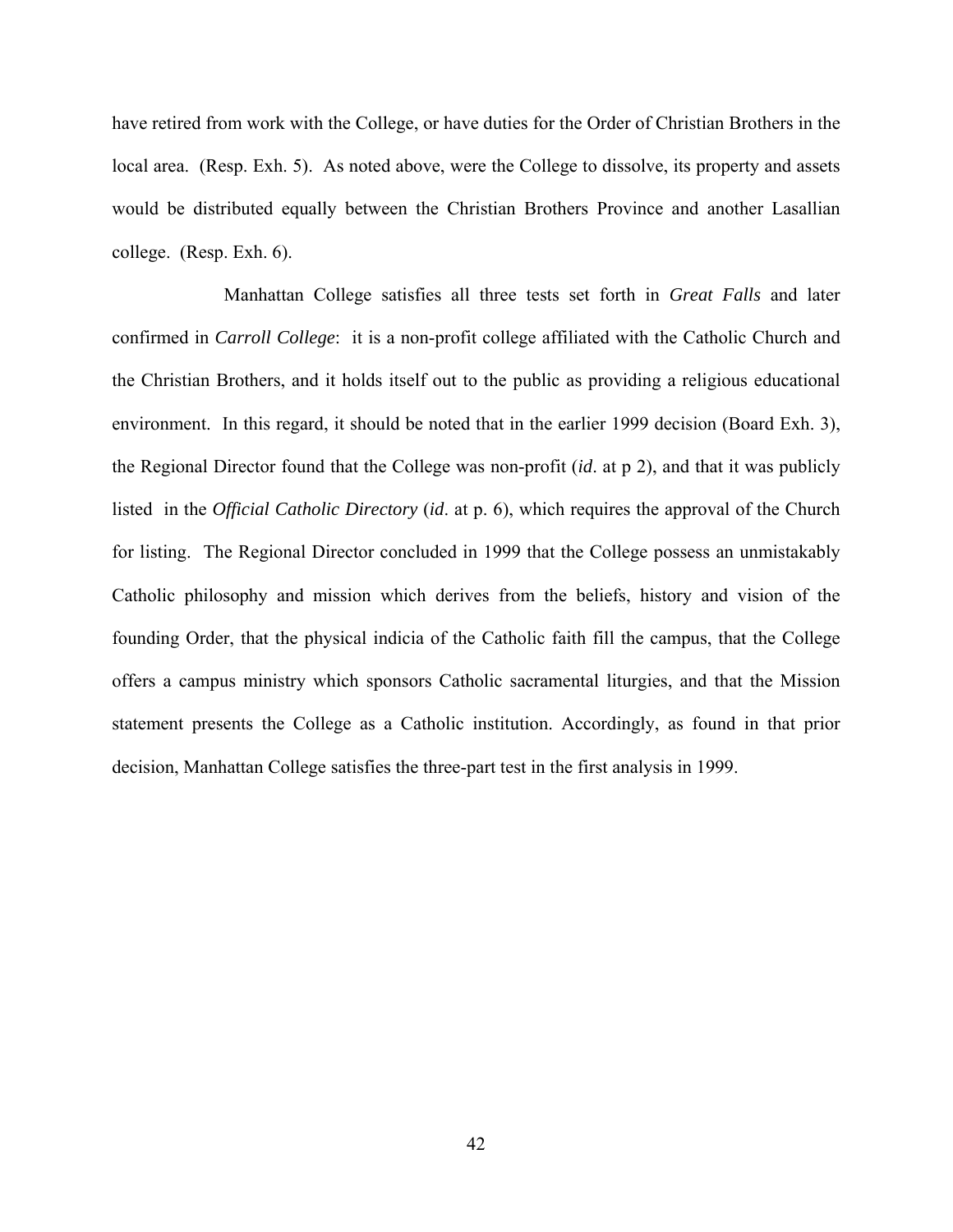### **POINT III: MANHATTAN COLLEGE MEETS THE STANDARDS WHICH THE NLRB HAS SET FOR** *CATHOLIC BISHOP* **EXEMPTION**

While the foregoing analysis is sufficient to show that Manhattan College is exempt from the jurisdiction of the NLRB, the factual record further demonstrates that Manhattan College should be exempt from NLRB jurisdiction under *Catholic Bishop* even if the Board were entirely to ignore the Constitutional lessons of *Great Falls* and *Carroll College.* Thus, notwithstanding the Board's apparent reluctance (to this point, at least) to heed those judicial admonitions, jurisdiction should be declined.

Unfortunately, the NLRB's application of a more intrusive analysis than the one advocated by the Courts has not resulted in a coherent application of *Catholic Bishop*. An examination of cases where the NLRB has declined to exercise jurisdiction reveal facts seriously at odds with decisions where the NLRB has asserted jurisdiction.

A consistent hurdle raised by the NLRB to a finding that a religious college is exempt from jurisdiction under *Catholic Bishop* has involved the absence of ownership and control of the College by a religious body. The Regional Director in *Carroll College*, 345 NLRB 254 (2005), found that the Church did not exert any type of control over the College, the Trustees were not required to be Church members, the Church had no power to nominate or elect Trustees, there was only one minister on the College's Board, the College owned its own property (rather than the Church), and there was no evidence that the Church would require dismissal of faculty for engaging in conduct contrary to its teachings. 343 NLRB at 255. Accordingly, jurisdiction was asserted.

 By contrast, in *Jewish Day School*, 283 NLRB 757 (1987), the NLRB *declined* to assert jurisdiction, finding "sufficient" evidence of the religious purpose of the school. A close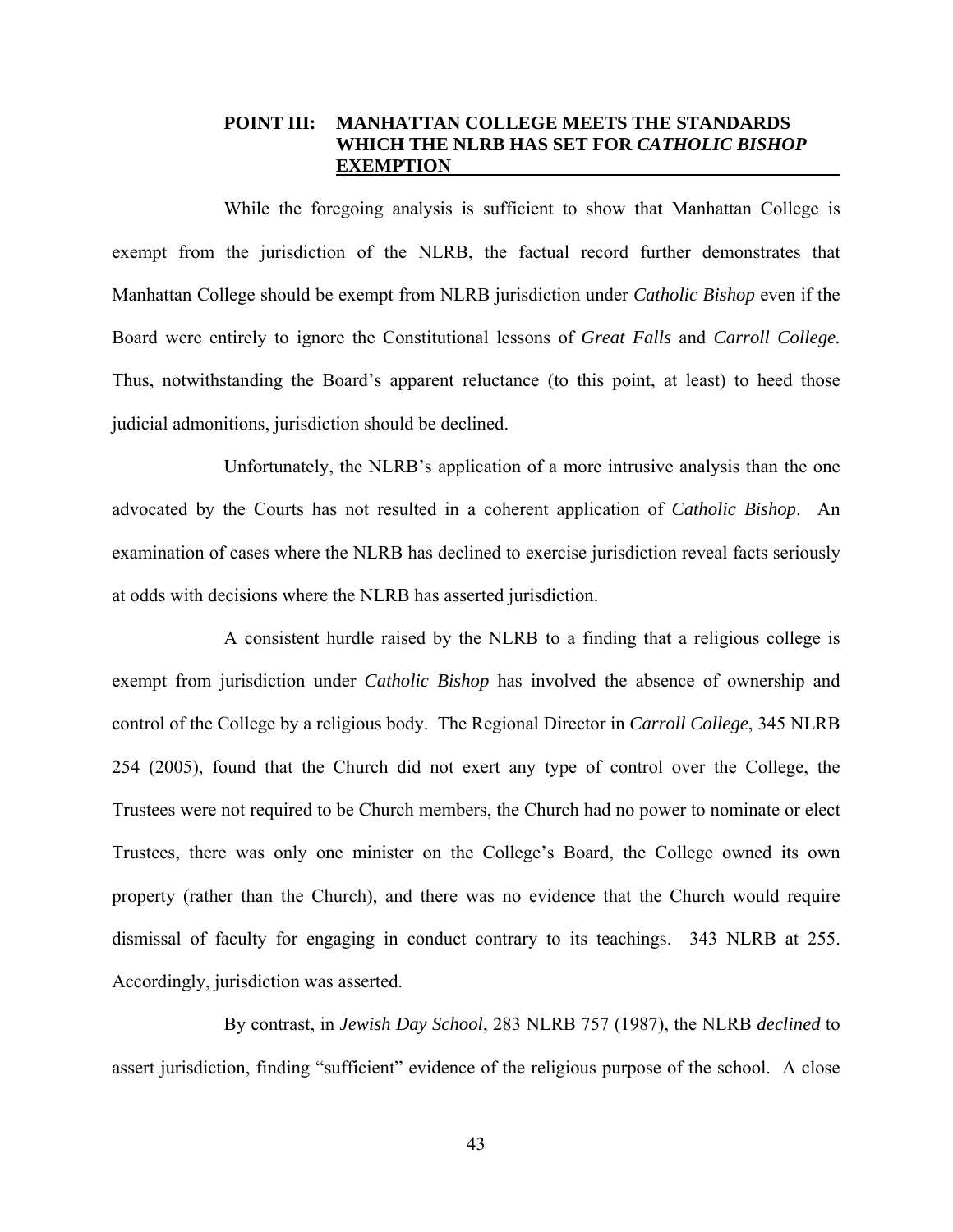reading of the case, however, establishes that the school was a private non-profit corporation established by the United Jewish Appeal Federation of Greater Washington – a fundraising organization that sought to raise money for Jewish welfare but clearly was *not* a recognized religious organization or entity. *Id.*, at 757. The board of directors consisted of individuals active in the Jewish community, but included only three rabbis; and a number of the directors were elected by parents of the school children. No directors were appointed or elected by a recognized religious organization. Members of the board of directors constituted the education committee, which was responsible for determining educational policies and curriculum; and no religious body controlled what was taught. The school did not prohibit attendance by non-Jewish students, and did not adhere to one particular branch of Jewish religious thought, but instead taught and recognized them all. *Id*., at 758-759. Notwithstanding, the Board found an exemption even though the school was not controlled by a recognized religious organization, but rather by a lay board of citizens who owned the assets and property and made decisions about what would be taught.

In fact, in *Jewish Day School*, the NLRB *overruled* its earlier decision in *Bishop Ford Central High School*, 243 NLRB 49 (1979), a case where the NLRB had asserted jurisdiction because the school, even though it was clearly religious, was owned by a separate corporation and not controlled by the local Archdiocese .

In *St. Joseph's College*, 282 NLRB 65 (1986), the NLRB *declined* to assert jurisdiction over a college founded by the Sisters of Mercy. In its analysis, the NLRB found, among other factors, that the college recognized the concept of academic freedom, had never taken action against a faculty member for taking a position inconsistent with church belief, made attendance at Mass voluntary, and offered courses comparable to offerings at a secular college.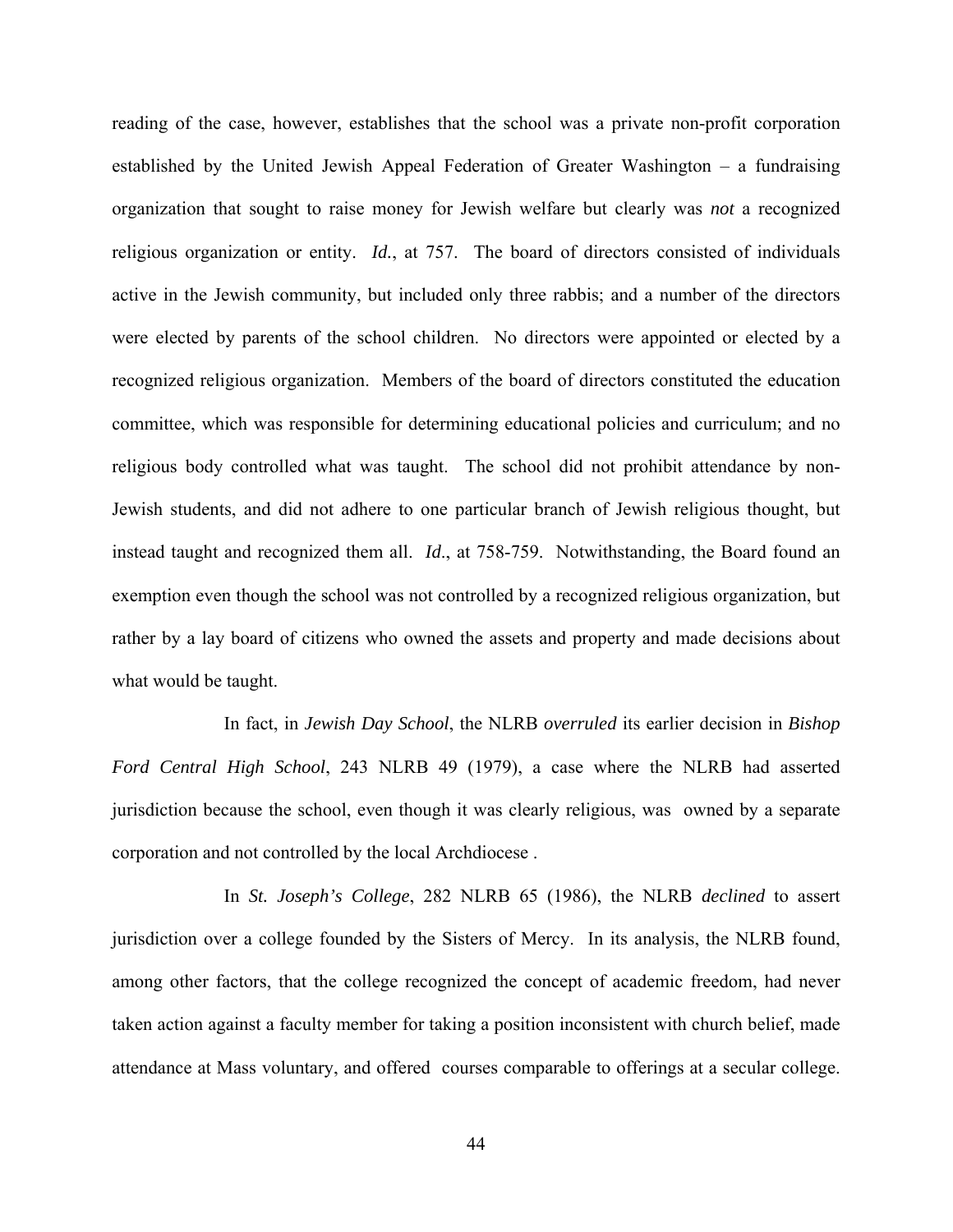*Id.*, at 66-68. These factors (which are prevalent at most religious colleges) did *not* deter the NLRB from declining to assert jurisdiction. It is worth noting that the Court of Appeals in *Great Falls* pointed out the similarity in corporate structure between the University of Great Falls and St Joseph's College, and found that the NLRB's attempt to distinguish the former was unpersuasive. $15$ 

 What the history of Board decisions demonstrates is that the existence of factors, such as voluntary Mass, recognition of academic freedom, a lay Board, and secular courses at college have *not* consistently led the Board to assert jurisdiction. And, significantly, what the Courts have been opining since *Universidad Central de Bayamon*, *supra*, is that there is no uniform definition or concept of religion, and no standard for what makes a college "sufficiently religious." Religious beliefs are a matter of Constitutionally-protected faith, and "need not be acceptable, logical, consistent or comprehensible to others to merit First Amendment protection." *University of Great Falls v. NLRB*, *supra*, 278 F.3d at 1344).

Indeed, what is striking about this proceeding is that the *Union's* case was all about religious belief. Virtually all of the case put on by the Union was to present Manhattan College as un-Catholic precisely because it is respectful of academic freedom, does not enforce doctrinaire rigidity, and encourages but does not compel religious practice. Thus, the Union repeatedly asked if the College takes attendance at religious events. Its testimony placed great emphasis on the fact that the College respects and teaches about religious faiths other than Catholicism. The Union contended that it was somehow un-Catholic that the College respects the dignity of all people, including those who are gay or lesbian.

<span id="page-44-0"></span><sup>&</sup>lt;sup>15</sup> "Both schools teach secular subjects, both offer mass but do not require it, both have non-Catholic faculty, both espouse belief in academic freedom. Both are religious schools trying to find their place in a twenty-first century world without giving up what makes them religious." 278 F.3d at 1347.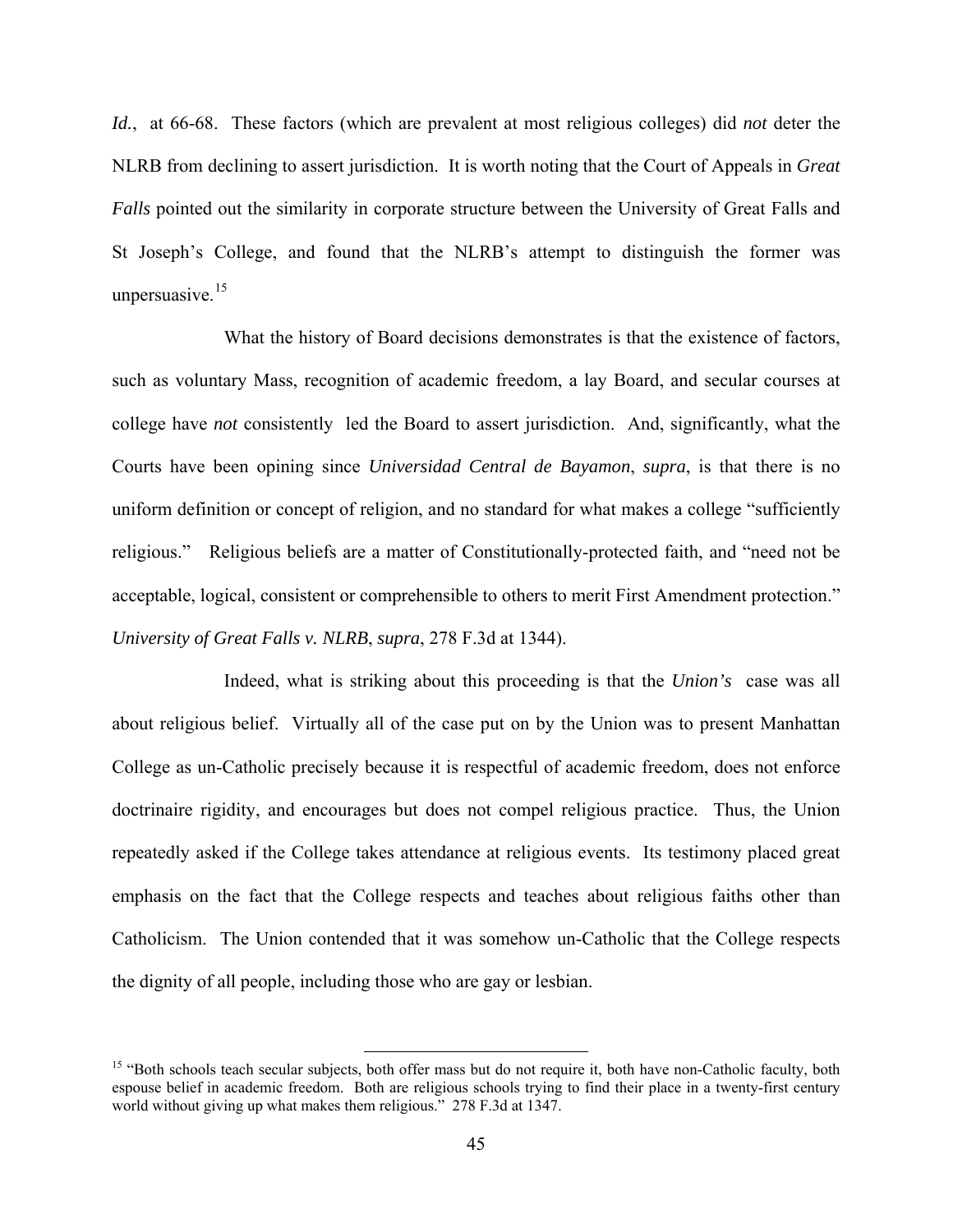The Union made a further point of emphasizing the reduced presence of the Christian Brothers as evidence that the College could no longer be "authentically" religious. The phenomenon of fewer religious and clergy is not an issue unique to Manhattan College but is a phenomenon generally facing religious institutions in the larger world. Many religions, including the Catholic Church, have been grappling with the decline in priests, ministers, brothers and sisters – and as set forth in the College's testimony, it and other religious institutions are increasingly looking to members of a committed laity to assume responsibility for promoting and maintaining the religion. The efforts at Manhattan to have lay faculty attend Formation programs, to become involved with campus programs on religious issues, and to serve as the senior administrators is a response to the demographic reality. To assert that a predominance (or other "magic number") of priests or Brothers is a requirement for a Manhattan College to maintain its Catholic identity and mission is to strip the community of its Constitutional right to be Catholic.

If the Board were to follow only *Catholic Bishop*, and to give no deference to *Great Falls* or *Carroll College*, it would address the question whether the religious identity of Manhattan College would create an "entanglement" contravening the protections of the First Amendment. Once again we note that the very nature of the inquiry advocated by the Union in the proceeding – counting the number of Brothers; insisting that Mass be mandatory; contrasting the ecumenical approach of the College to an invented cliché of supposedly-required indoctrination; counting (or pretending not to be aware of) the existence of crosses and other religious symbols on buildings and in classrooms; and making the entirely repugnant argument that "true" Catholicism cannot be respectful of gays and lesbians – all would have the Government deeply involved in dissecting the religious beliefs of the College.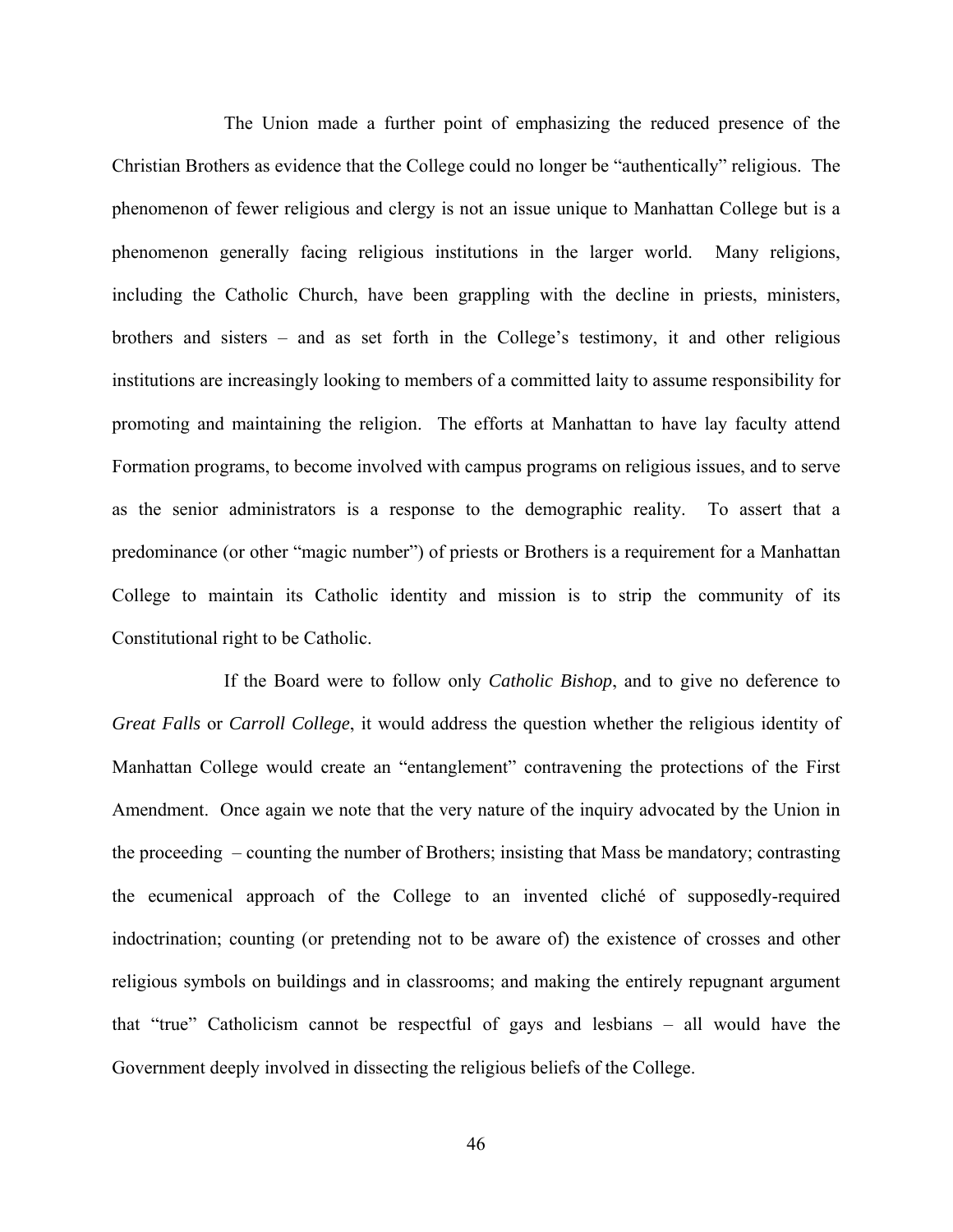Ironically, the Union's argument was couched almost entirely in theological terms – in other words, in an attempt to define Catholicism – which necessarily demonstrates the religious entanglement that would arise were the NLRB to assert jurisdiction. The Union's testimony, provided primarily by Manhattan College Professor Joseph Fahey, centered on two concepts: that absent indoctrination and proselytizing, Manhattan cannot be a Catholic college; and, that according to Professor Fahey's view of Catholic social teachings, the College's assertion that the NLRB does not have jurisdiction is a "mortal sin" in Catholic theology.

It should not escape the Board's notice that every single point which the Union attempted to establish through Professor Fahey's testimony was explicitly couched in Catholic religious terms.

Although most of Professor Fahey's testimony about the historical record at Manhattan College did not survive cross-examination, his expansive claims as to what constitutes an authentically Catholic college raises questions of Catholic religious belief. Hence, the arguments advanced by the Union through Professor Fahey would require the Board to make judgments about Catholic doctrine. Is this properly within the Board's purview as an agency of the United States Government? We submit not.

Obviously, the Brother Provincial and the Roman Catholic Archdiocese of New York consider Manhattan College to be legitimately Catholic despite the absence of indoctrination and proselytizing, and the absence of mandatory Mass. Brother Luke Salm, who hired Professor Fahey and chaired the Religious Studies Department, clearly understood that being Catholic did not require indoctrination or compelled religious practice. Professor Fahey disagrees. However, that does not vest the Board with jurisdiction to decide whether it is the College or the Union which is "correctly" Catholic.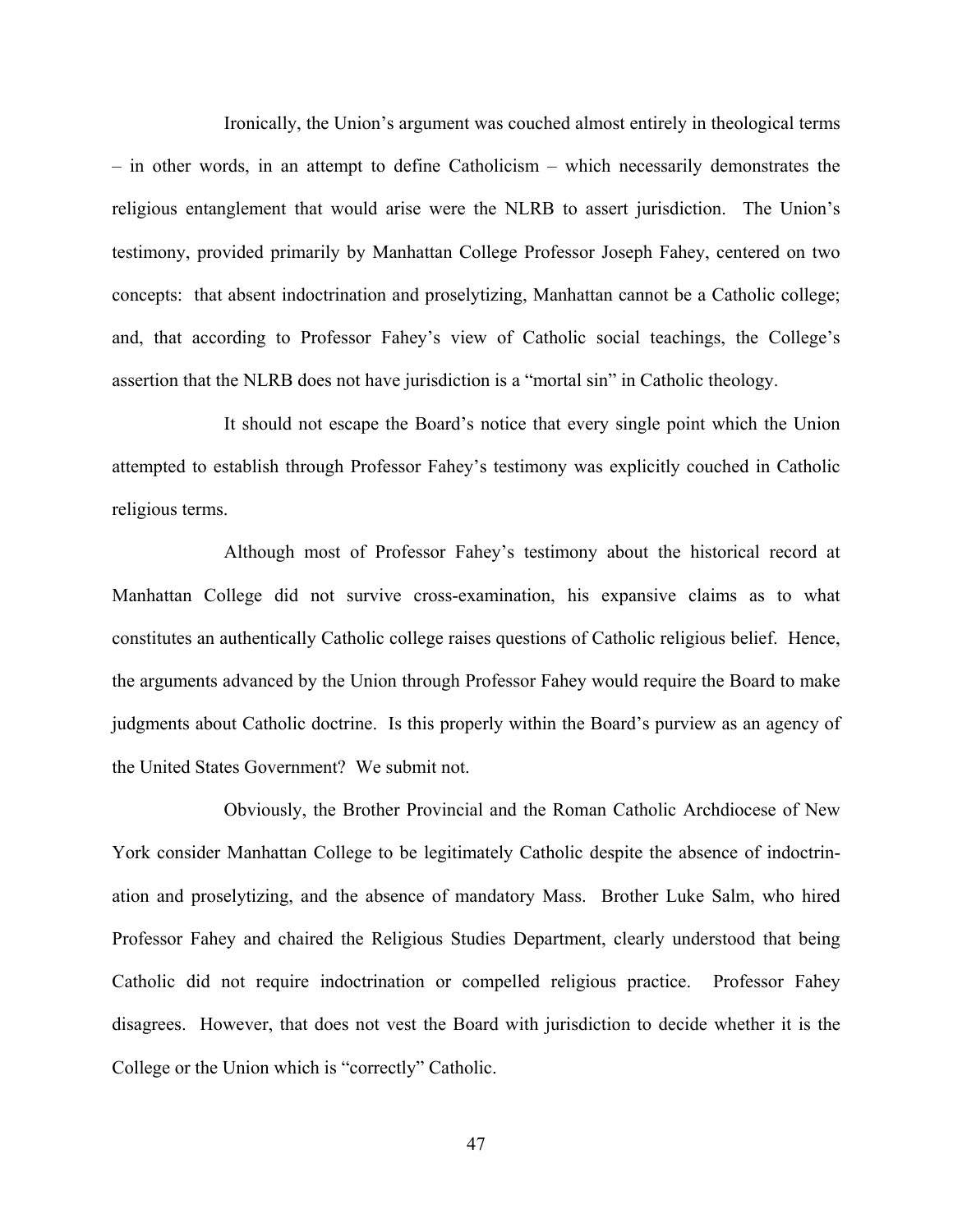Professor Fahey testified about his membership and leadership of an external organization called "Catholic Scholars for Workers Justice," and the Union offered (and the Hearing Officer accepted in evidence) two documents by that external organization. The first was a statement describing the organization, and the second was a statement issued by the organization in support of the unionizing effort which is the subject of this proceeding. (Pet. Exhs. 3, 4). Professor Fahey later testified about another document circulated on campus, (marked for identification as Respondent's Exhibit 51 but *not* received in evidence by the Hearing Officer), titled *Union Busting is a Mortal Sin*. Professor Fahey testified that he initiated the creation of *Union Busting is a Mortal Sin*, helped draft and research it, and directed "Catholic Scholars for Workers Justice," to distribute it at Manhattan College. It was circulated on campus with Pet. Exh. 4 attached to it.

*Union Busting is a Mortal Sin* claims to be based on the Vatican's *Compendium on Social Teachings*, and argues that any resistance to unionization is a violation of Church doctrine and a mortal sin. Notably, a copy of the document was sent to one of the College's witness while he was still eligible to be recalled.

When it became apparent to the Hearing Officer from the College's proffer of Professor Fahey's theological essay that the Union was framing the question of its alleged organizational rights as a religious argument, the Hearing Officer refused to admit *Union Busting is a Mortal Sin* in evidence over the repeated protests of the College, *and despite the fact that part of the document had already been offered by the Union and admitted into the record*.

What was abundantly clear, however, is that the Union has chosen to make its organizational campaign a referendum on Catholic thought. Its arguments to the Board – and its propaganda on the Manhattan College campus – make it absolutely clear that any subsequent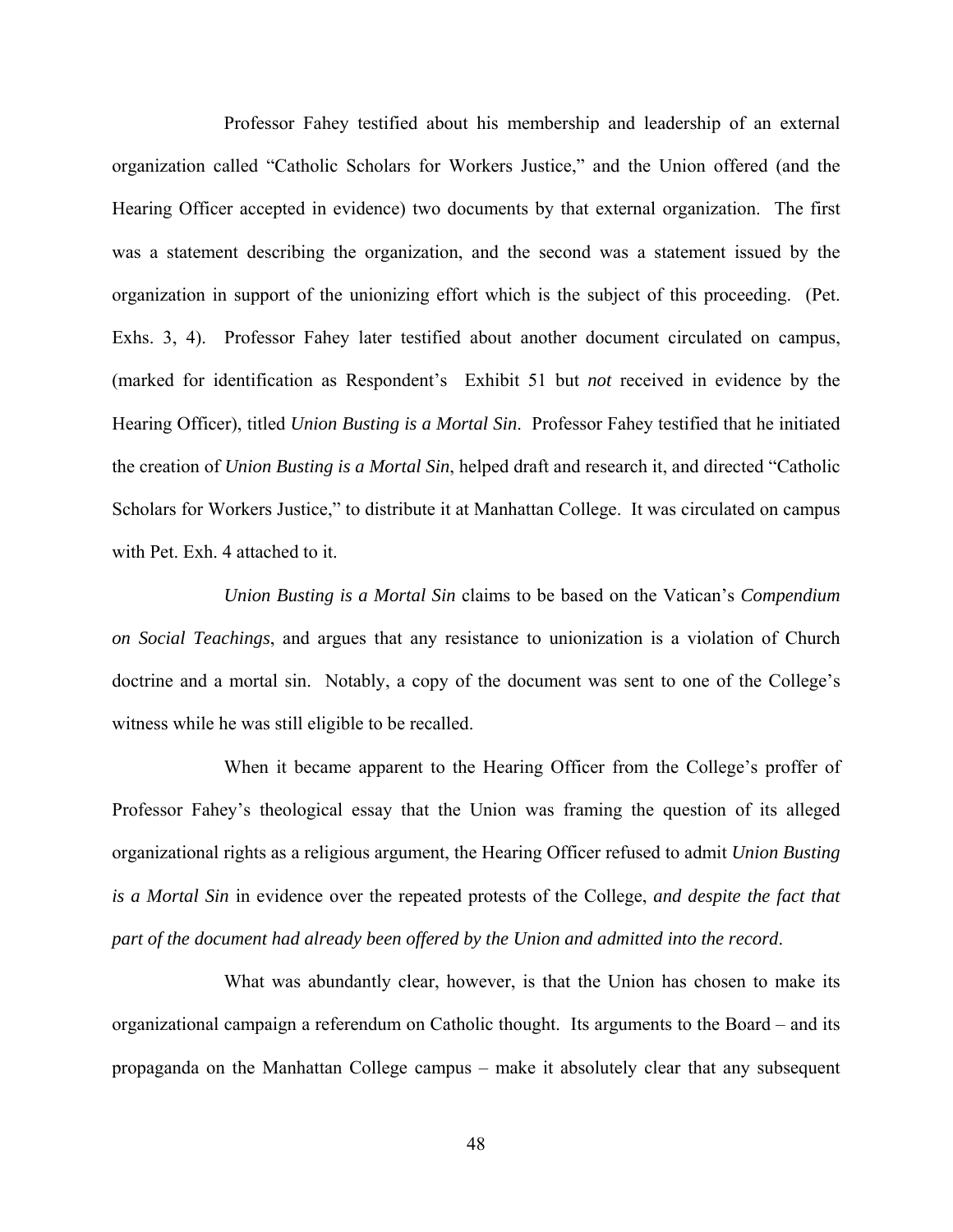involvement with the Union will inevitably raise issues of Catholic doctrine and belief regarding rights to be granted to workers. This is the quintessence of "entanglement."

Under any reasonable analysis, there is no question that Manhattan College is a Catholic College strongly committed to its religious mission. Manhattan College and its affiliated religious sponsors are vested with the responsibility and authority to define the College's actualization of its Catholic identity. Those fundamentally religious decisions are not subject to Government scrutiny.

As is abundantly clear from the record, Manhattan College's Catholic identity is not grounded on rigid, unchanging principles and practices, but grows and responds to developments in the Church, the Christian Brothers Order, and its own College community. The record sets out in detail the most recent actions of the College to define its Catholic fabric of the College, and to lay out a blueprint for maintaining the relevancy of its Catholic identity. The Board of Trustees Report, *Manhattan College: Catholic Lasallian and Independent*, took almost five years to complete, and articulates the College's vigorous commitment to defining, sustaining and strengthening its Catholic identity. The Council for Faculty Affairs, acting for the faculty, promptly affirmed the Catholic identity of the College as set forth in the *Report*. The *Trustees Report* was Manhattan College's response to the Vatican's *Ex Corde Ecclesiae* and the evolving role of a committed laity at the College in response to the declining number of Christian Brothers. It was a comprehensive declaration of how Manhattan College would continue to realize its Catholic mission in the  $21<sup>st</sup>$  Century.

 The *Sponsorship Covenant* between the Christian Brothers and the College further defined how the College, in coordination with its founding (and sustaining) religious Order, would perpetuate its religious identity. The choices made on how the College would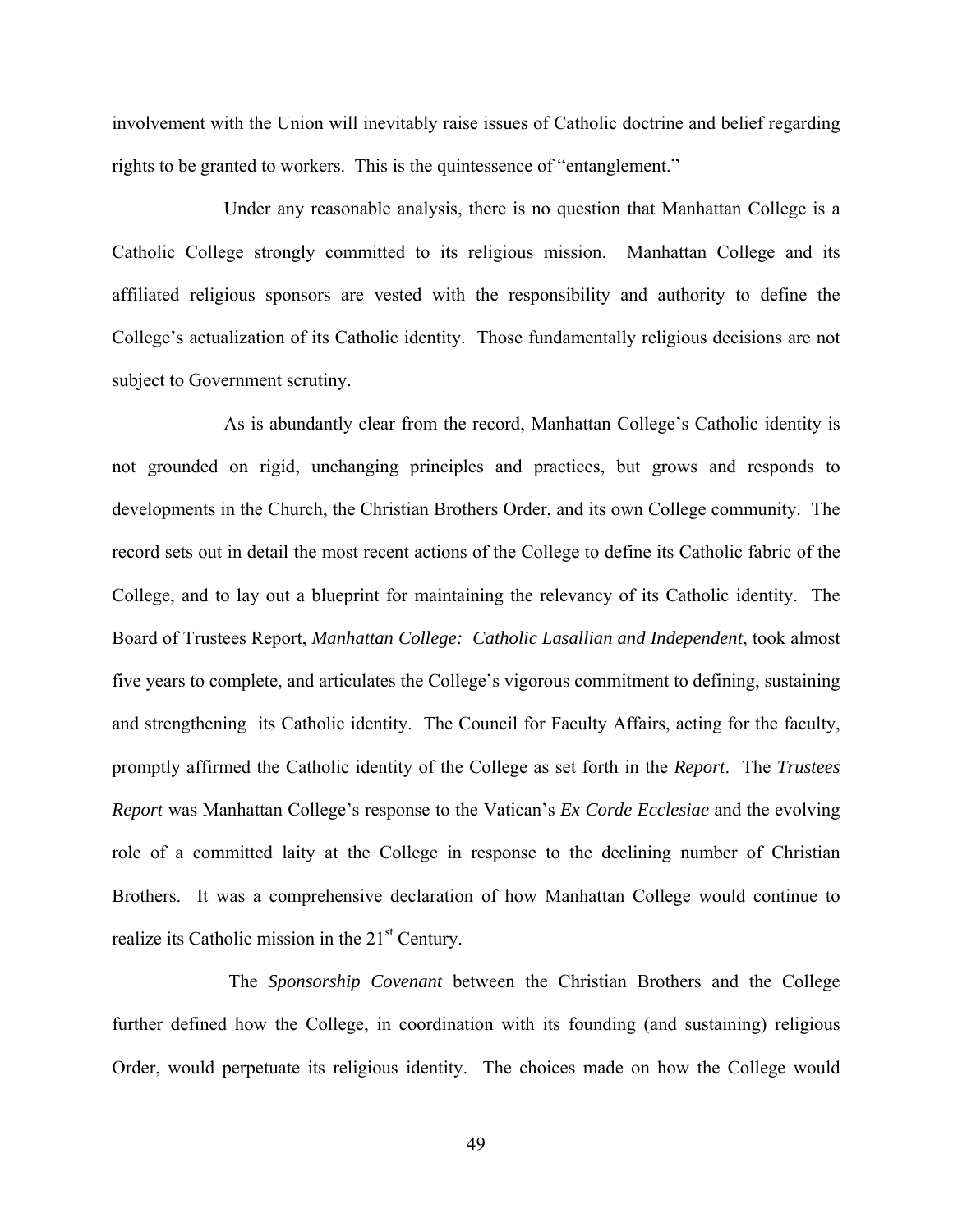approach hiring, the role of the Vice-President for Mission, and the roles of lay faculty and staff in fulfilling the College's religious functions are *fundamentally religious decisions*. That they eschew rigidity and intolerance does *not* mean that they are not an expression of Catholic religious beliefs.

Manhattan College consistently and substantively demonstrates its religious identity. The Brother Provincial must be a member, and an officer, of the Board of Trustees, and also a member of the critical Executive/Nominating Committee. Additional required numbers of Christian Brothers must be Trustees. The College's property and assets, in the event of dissolution, would be distributed to the Christian Brothers and a Lasallian College.

All students are required to take nine credits of religious studies, three of which must be in Catholic Studies. This ongoing commitment to a significant block of courses in religion cannot be minimized by the Union or the Board simply because those courses are not designed to *indoctrinate* students: the Union's argument notwithstanding. religion does not automatically equate to rigidity and compulsion. Where the Catholic Church, the Order of Christian Brothers and Manhattan College all recognize that students may be brought to faith not by coercion but by a curriculum that challenges their understanding and beliefs, the Government may not, at the Union's behest, impose a skewed and cynical cartoon version of Catholicism as its standard of religious legitimacy.

The record documents the concerted efforts of the College, as recognized in the *Sponsorship Covenant*, to hire persons who understand the Catholic mission of the College and are prepared to respect and support that mission. Rather than seeking to compel adherence to a punch-list of religious conformity, the College understands that attracting faculty and staff who understand the College and are prepared to support the religious mission is a far more desirable,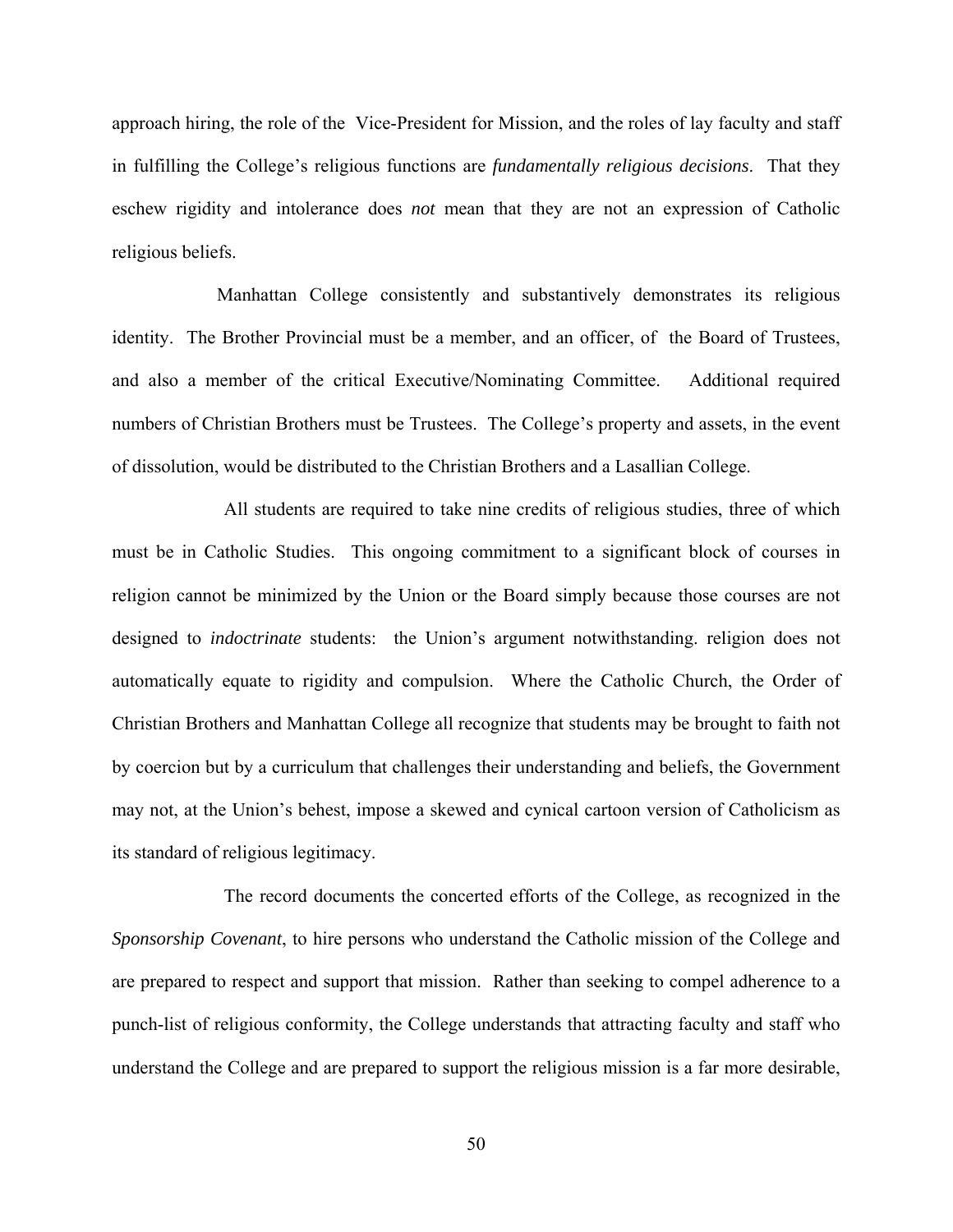and effective, approach. By including a focus on Catholic identity in the College's interview process, the job application forms, the literature provided to applicants, and in new employee orientation activities and documents, the College consistently demonstrates the seriousness of its commitment to build a community willing to support the Catholic mission. Applicants sign and acknowledgment that they have received the Mission statement and will abide by it.

There is also a systemic effort at the College to involve faculty, administrators and staff in an ongoing dialogue about Catholicism, Lasallian beliefs, faith and spirituality. The documented activities of the Lasallian Education Committee, the Newman Lecture, Founders Day, the Holocaust Center and the numerous programs, speakers and events – all focused on Catholic religious identity – are the fabric of the College. The Lasallian awards recognize and value individual contributions to this mission. The College encourages faculty and administrators to participate in Formation programs to deepen their understanding of the religious role, and to enable them to apply what they have learned on campus, whether in the development of courses or the leadership of service learning programs. Similar opportunities are provided to students in addition to the plethora of presentations, lectures, convocations and campus events. Participation in community service and volunteer projects is part of the Catholic Lasallian commitment to help those most vulnerable.

Attempts by the Union to dismiss these activities as no different from student volunteer efforts at other colleges is, once more, a cynical effort to dissociate moral commitment from Catholic thought, and to assert that socially-conscious action must be viewed by the Government as inherently secular. This does not, however, negate the fact that at Manhattan College, Campus Ministry and Social Action adds the spiritual and religious dimension for participating students.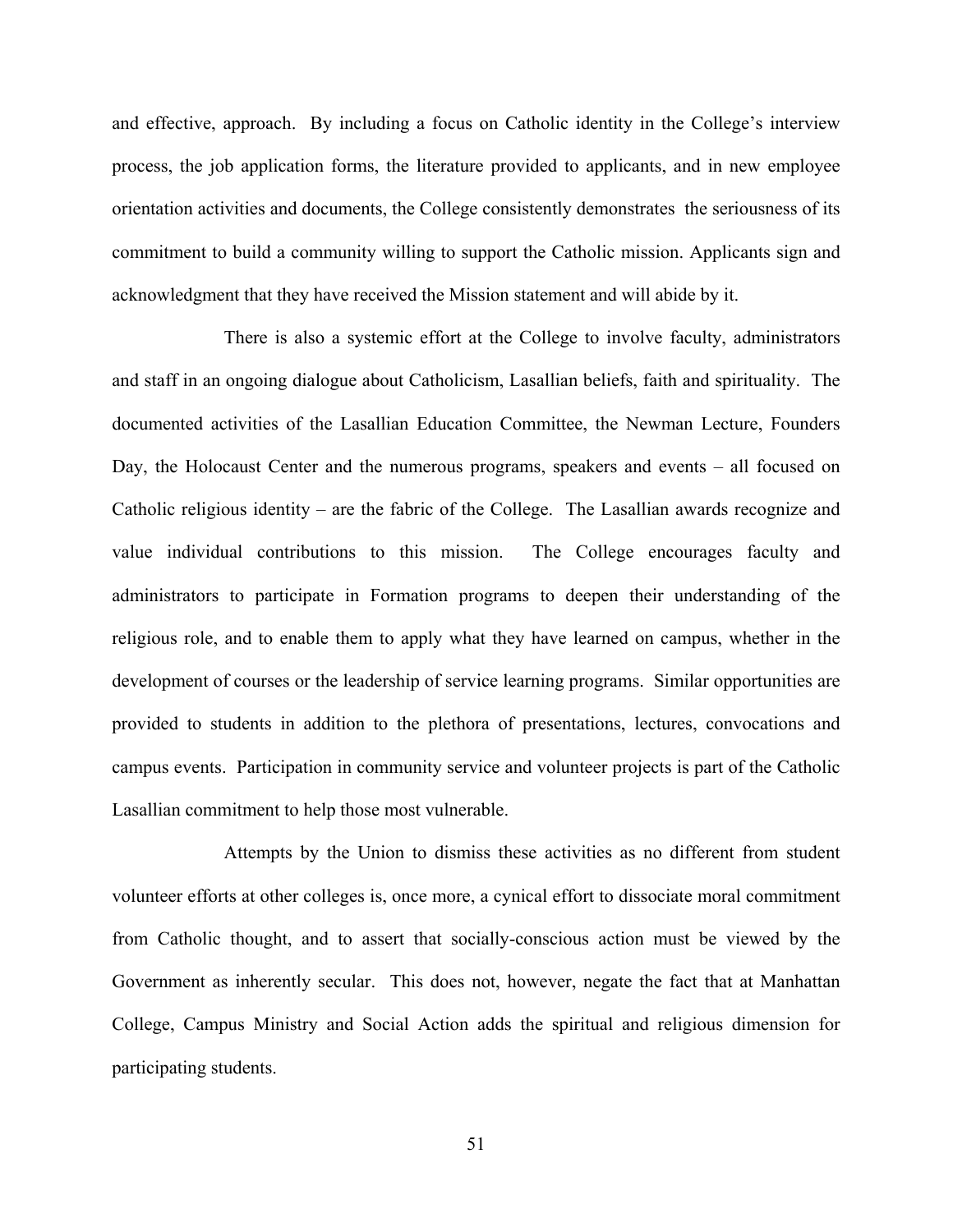The College has an unmistakable formal religious aspect. The churches and chapels on campus, the statues and portraits of the Christian Brothers and clergy, the crosses in classrooms, are not merely incidental art and architecture; rather, they are explicit manifesttations of religious faith. The daily Mass, the prayer meetings, the offering of the religious sacraments such as baptism, communion and confirmation, and the inter-faith gatherings all explicitly convey the Catholic religious identity of the College. The Union argues that these offerings cannot be "truly religious" unless they are also compulsory; but this is a false and entirely contrived equivalency which the Board cannot endorse without imposing its own definition of "approved" faith in clear violation of the First Amendment.

The arguments that religion requires indoctrination and proselytizing in order to be authentic, and that religious belief must be authoritarian and hence inconsistent with academic freedom are more than indefensible; these arguments are being made to promote a violation of fundamental American values of religious freedom. The Union is, of course, free to make any arguments it wants to – no matter how cynical, trivial or distorted – about what it means to be Catholic; but the Government is not free to accept the Union's invitation to determine questions of "correct" religious doctrine.

### **CONCLUSION**

For all of the reasons hereinabove set forth, jurisdiction should be declined.

Dated: New York, New York December 10, 2010

Respectfully submitted,

 **KEHL, KATZIVE & SIMON, LLP**  Attorneys for Employer Manhattan College